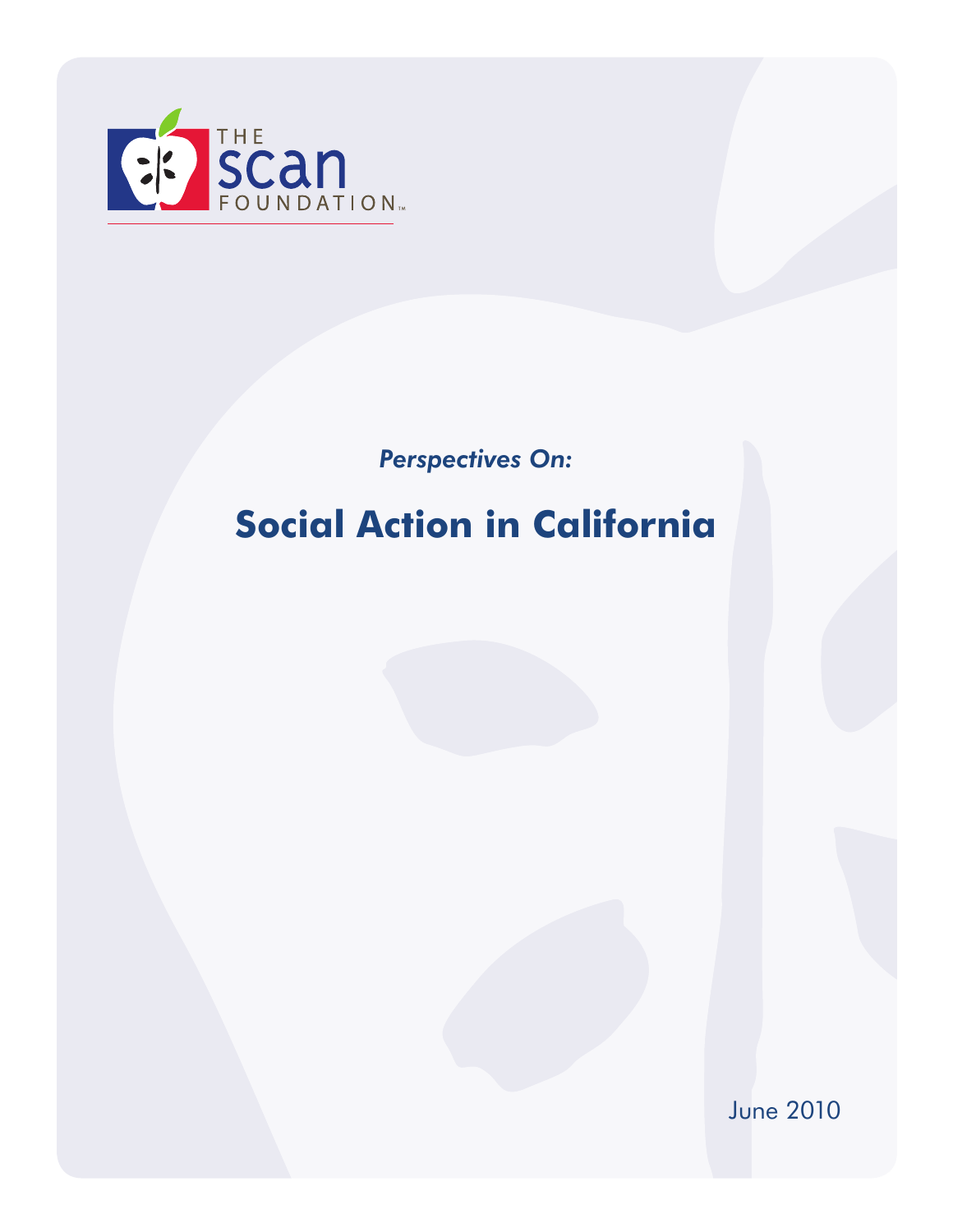## Acknowledgements

The SCAN Foundation would like to express its deep appreciation to the authors of the following papers. The authors provided an important framework and context for the discussion and development of the Foundation's request for proposals.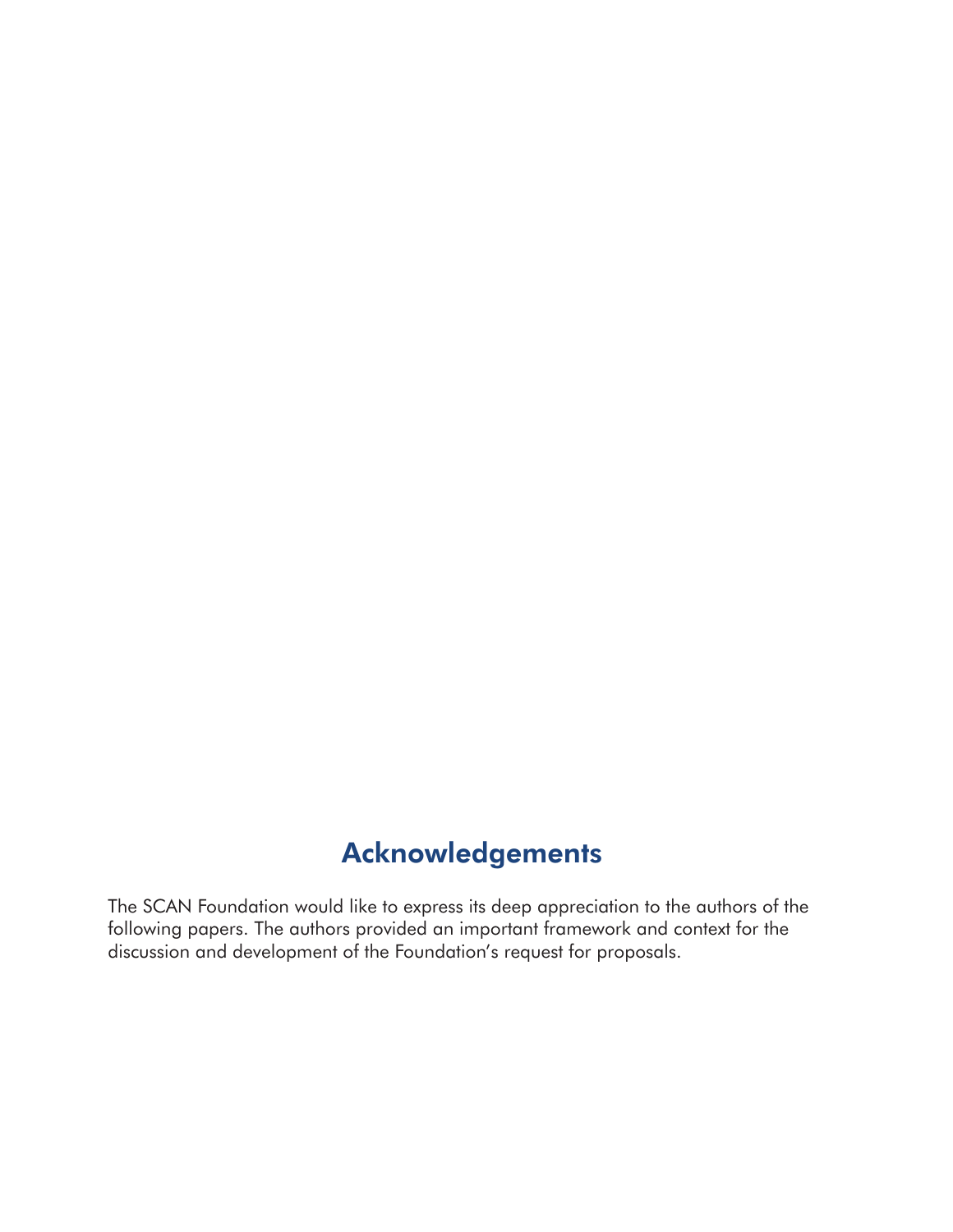## INTRODUCTION

The SCAN Foundation (Foundation), through AGEnts for Change, is engaging in efforts to build a community of constituents and advocates with the goal of improving longterm care (LTC) services in California. This engagement has two major components. The first component is the development of a "California Collaborative", made up of aging and disability advocacy organizations and groups, who will meet regionally and on a statewide level to form a consensus around key LTC policy, and the design of a comprehensive, seamless LTC delivery system. The second component is the engagement of service provider organizations and their volunteers in social action. The Foundation plans to support this engagement by building upon and expanding existing civic engagement movements to include social action in relation to home-and communitybased services for seniors and caregivers.

Civic engagement can be defined as: "Encompassing a set of actions wherein persons participate in activities of personal and public concern that are both individually life enriching and socially beneficial to the community."<sup>1</sup> This can include individual volunteerism, paid work and/or participation in civic engagement campaigns in the community.

Engagement which involves advocacy is a growing area within civic engagement and has been termed "social action." Social action can be defined as: Individual and collective actions intended to identify and address issues of public concern.

## **Goals of AGEnts for Change**

The Foundation plans to support social action through its AGEnts for Change initiative, which includes the release of two Request For Proposals (RFP) addressing three overarching goals:

- 1. To strengthen the infrastructure of community service provider organizations and assist them in identifying their role in and the opportunities for using volunteers to engage in social action as part of creating a community of constituents and advocates for LTC reform.
- 2. To support the development of a community of constituents, including seniors and caregivers who engage in social action to improve home- and community-based services, as part of a larger social movement.
- 3. To utilize leading-edge technology and communication to support, enhance and strengthen the development of a social movement in California.

<sup>1</sup>American Society on Aging (May 2010) http://www.asaging.org/asav2/civiceng/index.cfm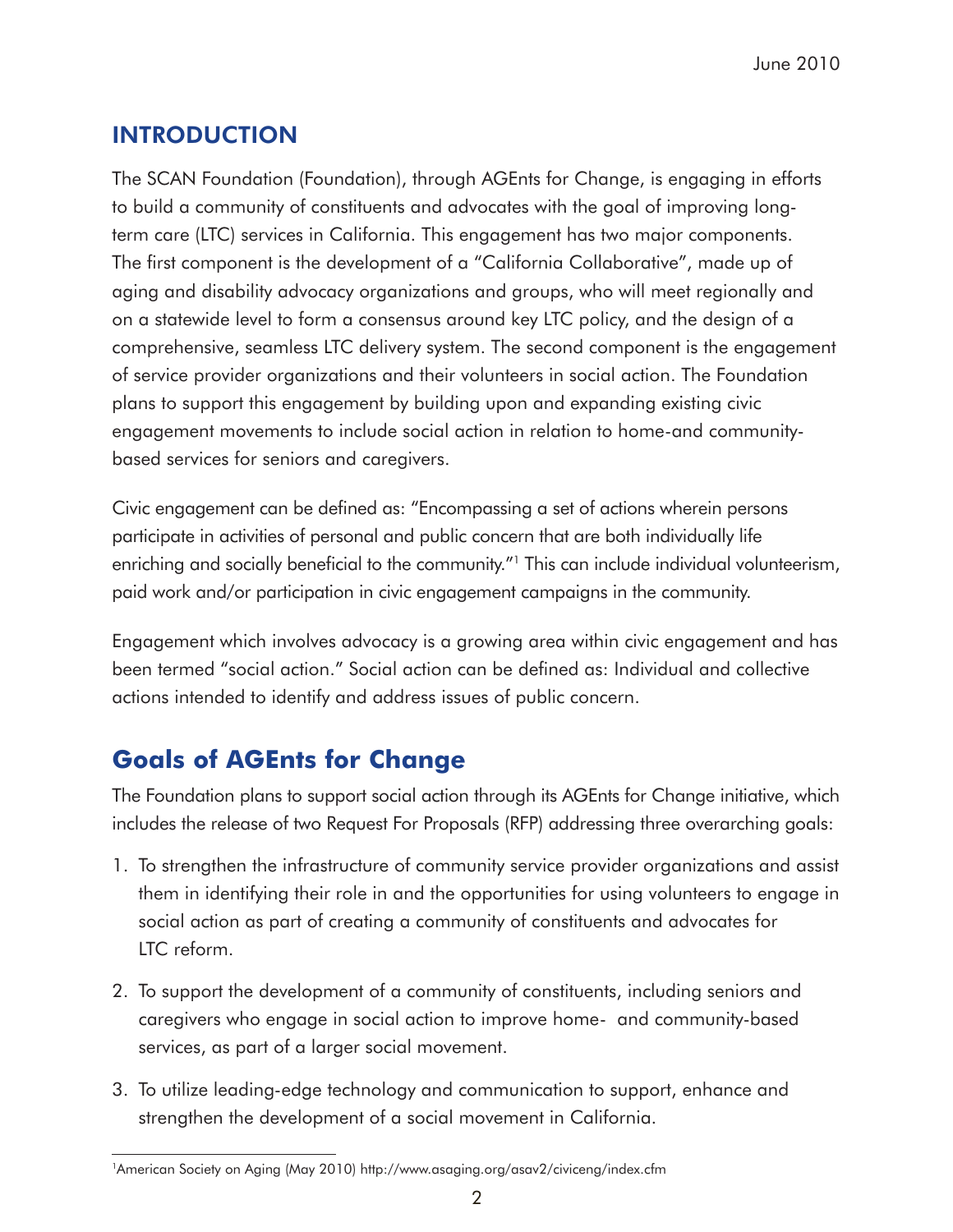### **Perspectives Papers**

As part of the development of its 2010 Fall RFP, the Foundation commissioned a set of white papers, *Perspectives on: Social Action in California*, which include:

*Components of a Successful Volunteer Program* Janet Seckel-Cerrotti, Executive Director, FriendshipWorks'

*The Value of Engaging Seniors and Volunteers in Advocacy* The Women's Foundation of California

*Expert Panel Summary: Enhancing Social Action for Older Adults Through Technology* The Center for Technology and Aging: Public Health Institute

#### *Strengthening Nonprofit Advocacy*

Gary D. Bass, Founder and Executive Director and Lee Mason, Director of Nonprofit Advocacy, OMB Watch

#### *Overarching Advocacy Issues Related to Aging and Solutions & Where and How Community Based Organizations Can Play a Role in the Larger Advocacy Community* Rigo J. Saborio, President & CEO, St. Barnabas Senior Services

These papers provided the intellectual framework for the development of the RFP. It is the Foundation's hope that they will provide guidance to proposing organizations in the development of their projects, and furthermore that they will inspire the work of many other individuals and organizations who plan to or are engaging in social action.

Tam' Sa'del

Rene Seidel **Executed Executes** Erin Westphal Vice President Programs and Operations Program Officer

Cyaplal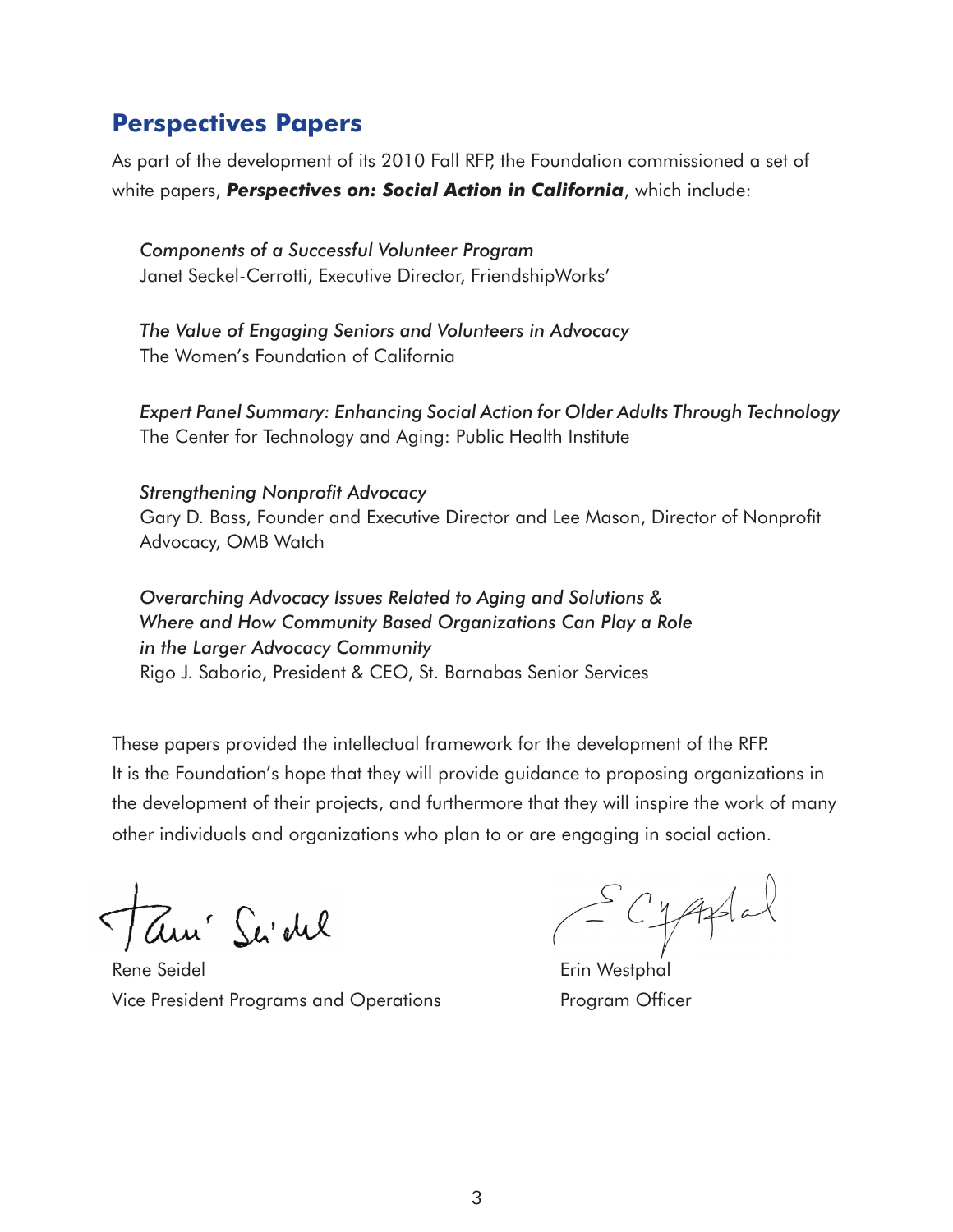## **Contents**

| <b>Components of a Successful Volunteer Program</b>                                                                                                                        |    |
|----------------------------------------------------------------------------------------------------------------------------------------------------------------------------|----|
| The Value of Engaging Seniors and Volunteers in Advocacy                                                                                                                   | 12 |
| <b>Expert Panel Summary: Enhancing Social Action</b><br>for Older Adults Through Technology                                                                                | 19 |
| <b>Strengthening Nonprofit Advocacy</b>                                                                                                                                    | 26 |
| <b>Overarching Advocacy Issues Related to Aging and Solutions &amp;</b><br>Where and How Community Based Organizations Can Play a Role<br>in the Larger Advocacy Community | 36 |
| <b>About the Authors</b>                                                                                                                                                   | 46 |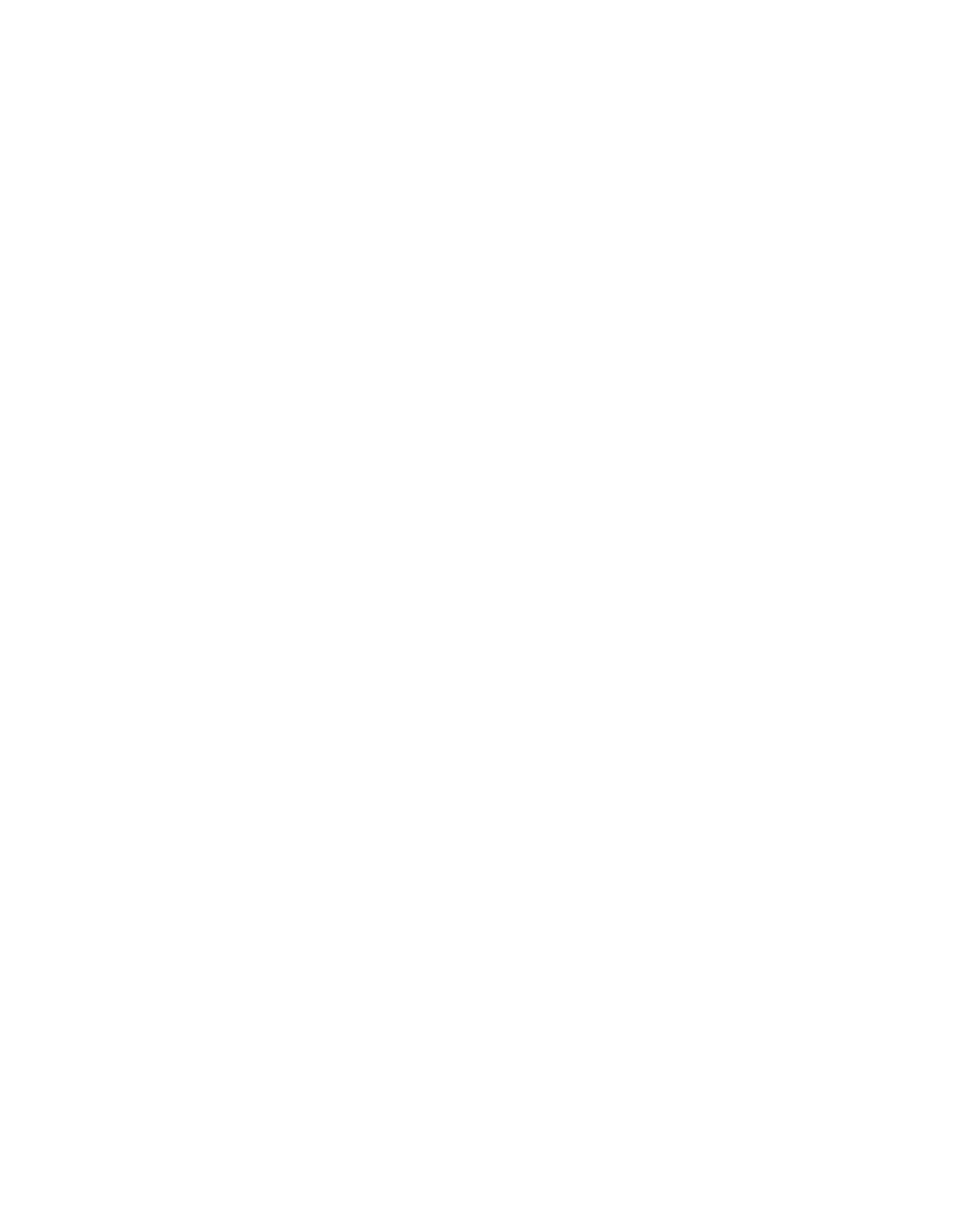## **Components of a Successful Volunteer Program**

Janet Seckel-Cerrotti, Executive Director FriendshipWorks'

At one time, it was thought that all that was needed in order to run a successful volunteer program was to round up some people who wanted to do good work and to turn them loose on a project that needed doing. Over the last 25 years, we have discovered that inadequately structured and managed volunteer programs lead to dissatisfaction, burnout, and high turnover. In fact, inadequate screening, training, and supervision of volunteers can even harm, rather than help those in need of assistance. Professionally managed volunteer programs effectively channel the energies and skills of the unprecedented numbers of people from all walks of life currently seeking to donate their time in order to make the world a better place.

The following provides an outline of key components to create a volunteer program.

#### **To start, maintain, and grow a volunteer program, requires:**

- 1. An identifiable need or problem.
- 2. A solution where people from the community can be drawn to help, to participate, to make a difference, and to make an impact or solve a problem.
- 3. An understanding of all stages of the volunteer management process and the ability to apply this knowledge to the practice of managing volunteers.

#### **Needs Assessment**

Many formal needs assessment tools are available to guide the process of gathering information which is necessary to lay the groundwork for a new volunteer program. It is important to research the strengths, challenges, and history of the community (however you are defining the "community" to be served by your program) in relation to the need you are seeking to address (e.g. providing friendship and care for elders). Gauge the community's receptivity to what you hope to offer and gather a variety of opinions about what is needed.

### **Clarifying the Mission / Creating a Mission Statement**

The conceptualization, or articulation of the problem or need should lead towards creating a mission statement for a new volunteer program.

A mission statement should be created which clearly describes the need the program will address. (e.g. "To reduce social isolation, enhance quality of life and preserve the dignity of older and disabled adults in the Greater Boston area".).

Second, a statement should be added about the means through which the problem will be addressed (e.g. we do this through the dedicated efforts of a network of trained volunteers of all faiths who provide friendship, advocacy, education, assistance, and emotional support.") This second sentence is not actually part of the formal mission but as a whole, this statement is a concise and accurate description of the program's identity.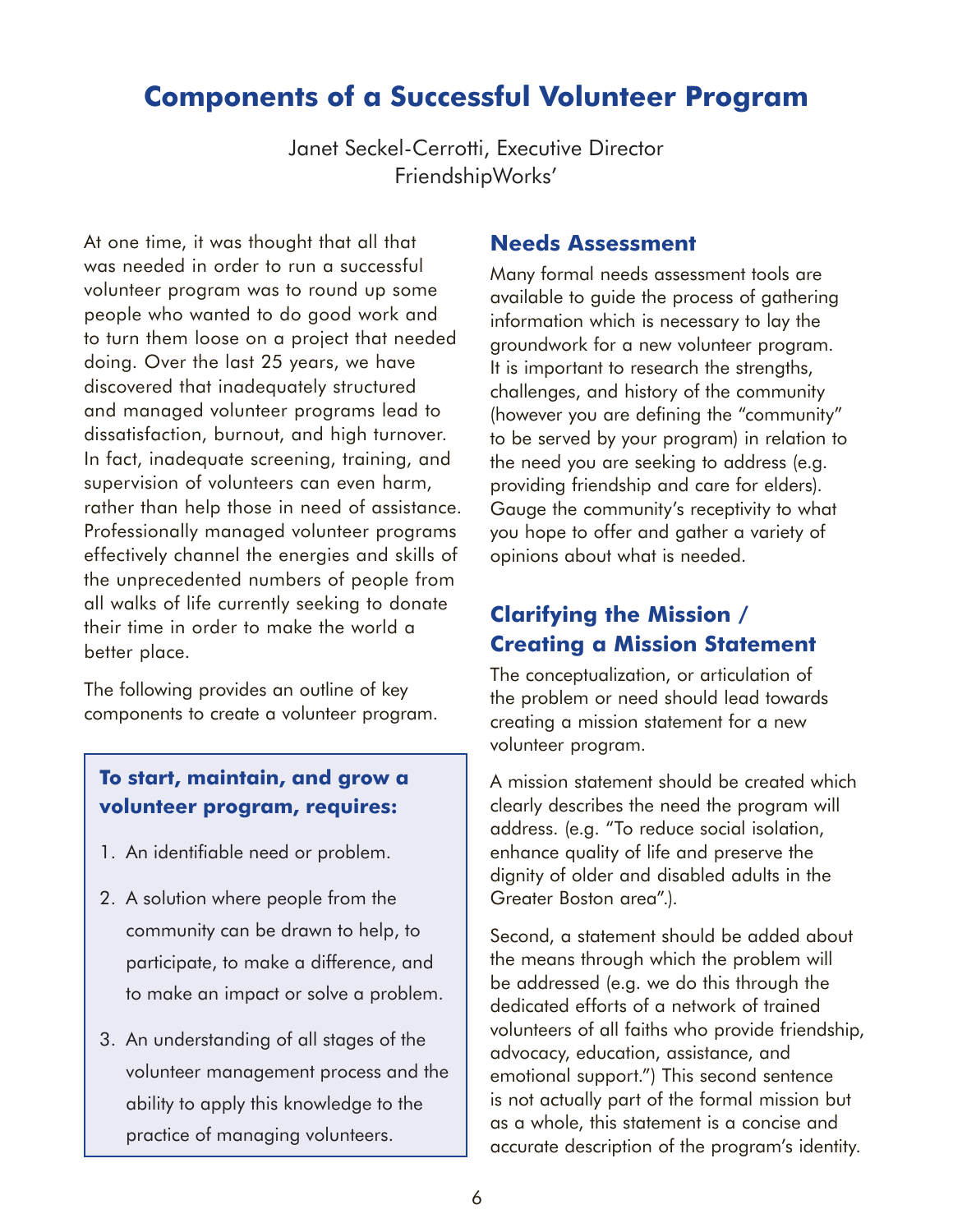### **Forming a Committed Board/ Staff/Committees**

It is vital to have a strong Board of Directors, staff and as well as a committee committed to the program and available for ongoing support. The board should represent the community and have a clear understanding of its role in the oversight of the program.

#### **It is the board's responsibility:**

- To ensure that the coordinator and staff are staying on mission.
- To ensure continuity of the program by raising money and allocating funds for it.

### **Setting Goals and Objectives**

Once the program's needs assessment and mission statement are complete, the board should set goals and objectives for the program. The goals should be challenging but not unrealistic and should be objectively measurable. (e.g. "The goal for the next 12 months is to recruit, train and place 20 volunteers to do medical escorts for 40 elderly in Modoc County."). As the program develops, organizational goals should be set for areas such as fundraising, program evaluation, marketing, and collaboration.

### **Hiring a Coordinator**

The first hire should be a coordinator almost always a staff person—to oversee and coordinate the volunteer program. This staff position should minimally be a halftime (20 hour/week) paid position with a job description primarily consisting of volunteer recruitment, placement, support and training. It does *not* work well to tack the role of volunteer coordinator onto an existing job description, as the volunteer program won't get the attention it requires to thrive.

The volunteer coordinator will be the face of the program (along with the executive director, if the volunteer program is part of a volunteer agency). *This person and the support they are given to do the job well are the most critical piece of the success of the volunteer program.*

#### **Qualities of a successful volunteer program coordinator:**

- Possesses personal warmth
- Is open to new ideas and change
- Likes people
- Treats all people as equals
- Cares deeply about the mission of the organization
- Is an excellent listener
- Possesses a "can-do" attitude
- Is well-organized

In addition, it is becoming increasingly important for the program coordinator to either have decent technological skills or to build a "tech team."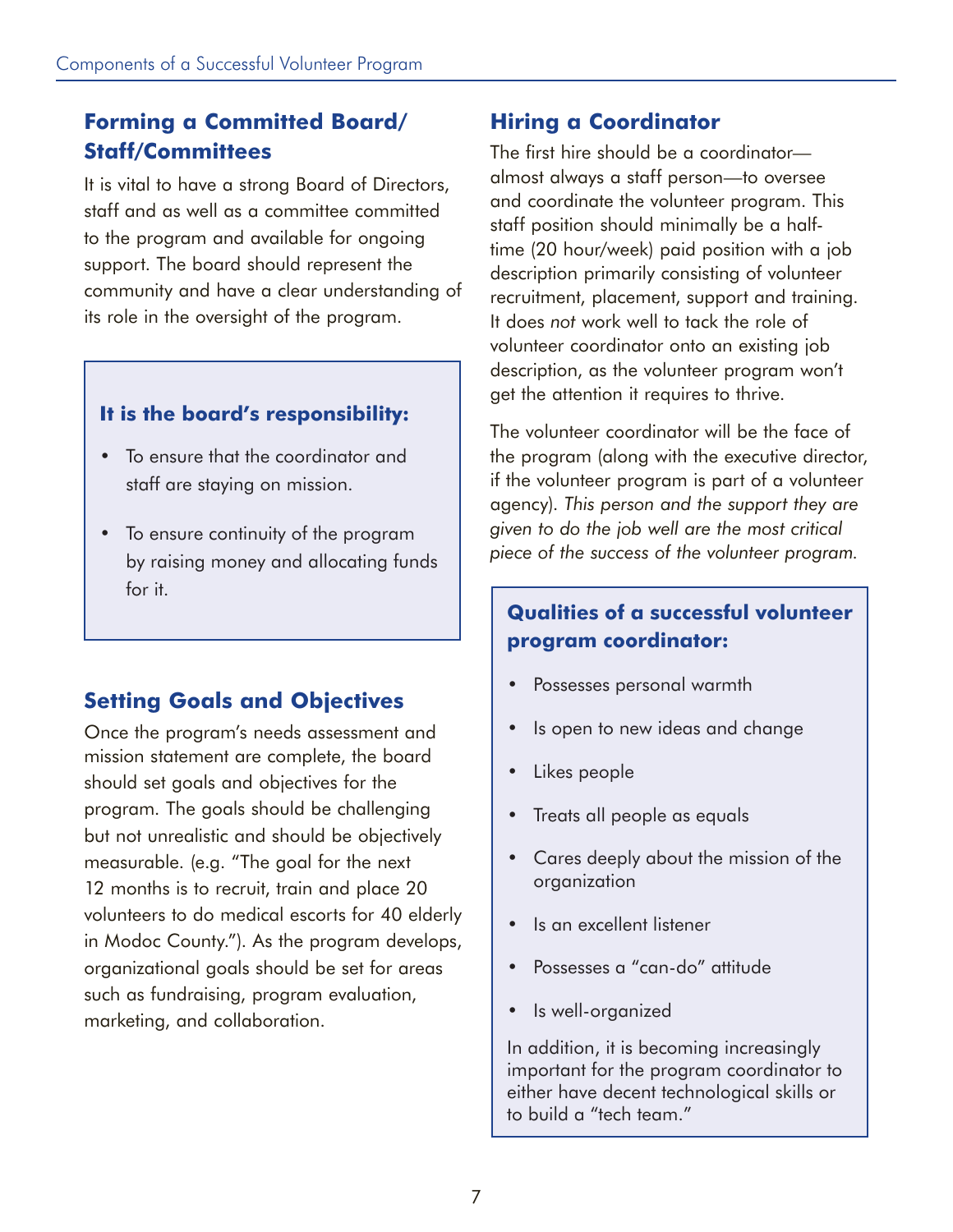If the volunteer program is part of a larger business (e.g. a firm or hospital), the program coordinator and the volunteer program need to be respected within the organization, with a status comparable to that of other departments. One of the best ways to undermine a program's efforts and ability to succeed is to treat either the program or its coordinator as second-class citizens within an organization!

### **Opportunities and Challenges: Recruiting Volunteers Who Reflect the Diversity of Those Served.**

There is an abundance of resources to help programs in their pursuit of broad diversity goals. What follows are some key points related to one piece of an overall diversity strategy: *recruiting volunteers who reflect the diversity of those who are being served.*

To reflect those being served may refer to race, socio-economic status, age, gender, or other demographic characteristics, or it may refer to having shared a particular kind of life experience—e.g. having been homeless, having a family member with Alzheimer's, being an immigrant. Pursuing this type of diversity can greatly enhance the quality of services offered. It is also a complex, longterm undertaking. The Board must address the issue and identify which types of diversity are most relevant to the type of services they are offering and to the population being served.

For example, the agency may decide to provide volunteer medical escorts for Spanishspeaking elder patients going to doctors' appointments. The volunteers would clearly need to mirror the clients by being Spanishspeaking. It might or might not also be

important that volunteers share other client characteristics, such as age, country of origin, income level, neighborhood, or types of health concerns or conditions.

Once the decision is made to recruit volunteers who share demographic characteristics or life experiences with those being served, a concrete strategy needs to be put in place with a clear, stated objective and significant investment of time and resources. Finding specific types of staff or volunteers is very time-consuming and should be treated with the same level of seriousness and thoroughness as any project, including research, and creation of a strategic plan with a time table.

#### **Make a commitment.**

It is especially important to understand the need for commitment and time from the board and the need for a funding stream to make such a project viable (2-3 years). This is especially important if the population to be served is "new" or the project's expanded scope is "new" to the organization.

### **The program must adapt whenever necessary.**

When evidence shows that the program is not going in the right direction or that a change in expectations is needed, then change direction. Don't be embarrassed about not anticipating or knowing everything at the start – adapt because something new has been learned, not because of impatience.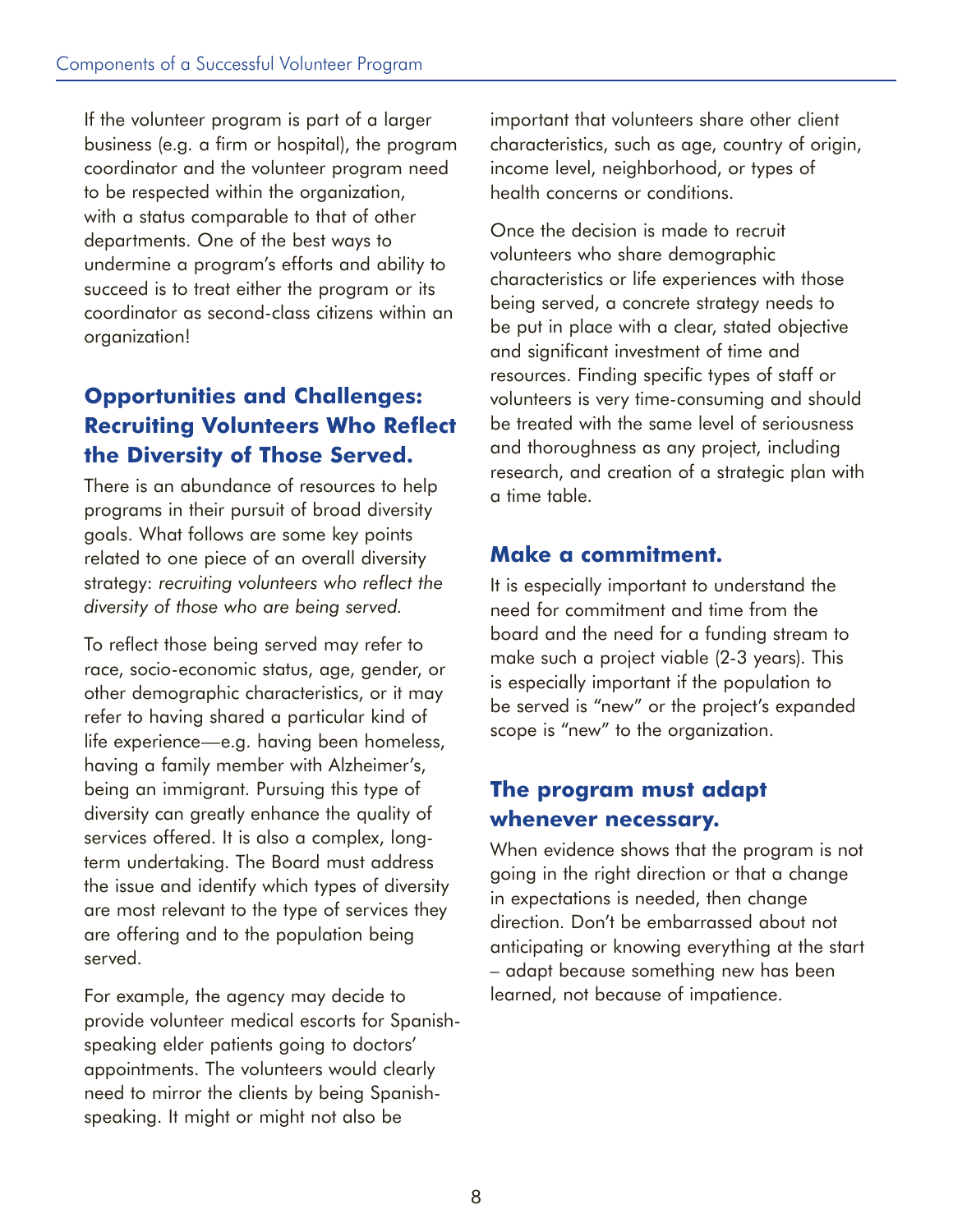### **Make sure that outreach materials reflect those to be served and recruited.**

People need to see themselves in the pictures, symbols and language used in brochures, web sites, and other outreach materials or the materials will not be speaking to them. Recruitment is different for different populations.

### **Have a presence in a neighborhood where you seek to serve residents and to recruit volunteers.**

The program need not have a physical office in that neighborhood—though that would be ideal—but whenever possible, meet people where they are rather than always asking them do the traveling. It is a show of respect and good faith.

### **Hire or recruit a volunteer leader who is from the population you are seeking to recruit.**

For instance, to reach out to Latino elders, it is best to hire or have as a volunteer leader someone who is both fluent in Spanish and who is bicultural—someone who is Latino or who has spent enough time in Latin American countries. The "volunteer leader" position being discussed here is an outreach/liaison/ project coordinator role which is separate from that of the overall volunteer program coordinator, whose role and qualifications are discussed in the section on "Hiring a Coordinator."

Above all else, have cultural competence, humility, listen, learn, adapt, and continue to grow in your understanding of other's values and life experience.

(For a deeper explanation of what cultural humility means, see: http://www. partnershipsforolderadults.org/resources/ levelthree.aspx?sectionGUID=77e17bd-fale-4253-8d6d-34d808334fb0 )

### **Record Keeping**

Know what records are important to keep, and have a way to store and use them. A good database about clients, volunteers, donors, events, referral sources, etc., is essential. Be diligent in keeping records about everything from client demographics to programmatic procedures and agency policies. Know what should be kept confidential and ensure that the confidentiality is maintained.

### **Evaluation**

Evaluation should include numbers—is the agency or program meeting goals and qualitative outcomes? Is it accomplishing what the board set out to do? Depending on your mission and your program, outcomes may be may be difficult to measure. A volunteer program evaluation should measure not only how the lives of your constituents have been changed but also it should assess the satisfaction of the volunteers. If the evaluation is related to how cost is affected by volunteer turnover, examine how long the volunteers stay, what factors make some stay longer than others, or are there certain cohorts of volunteers that stay longer. This information can help you decide where your recruitment and training efforts are best placed, or whether you should reexamine the program policy about retention.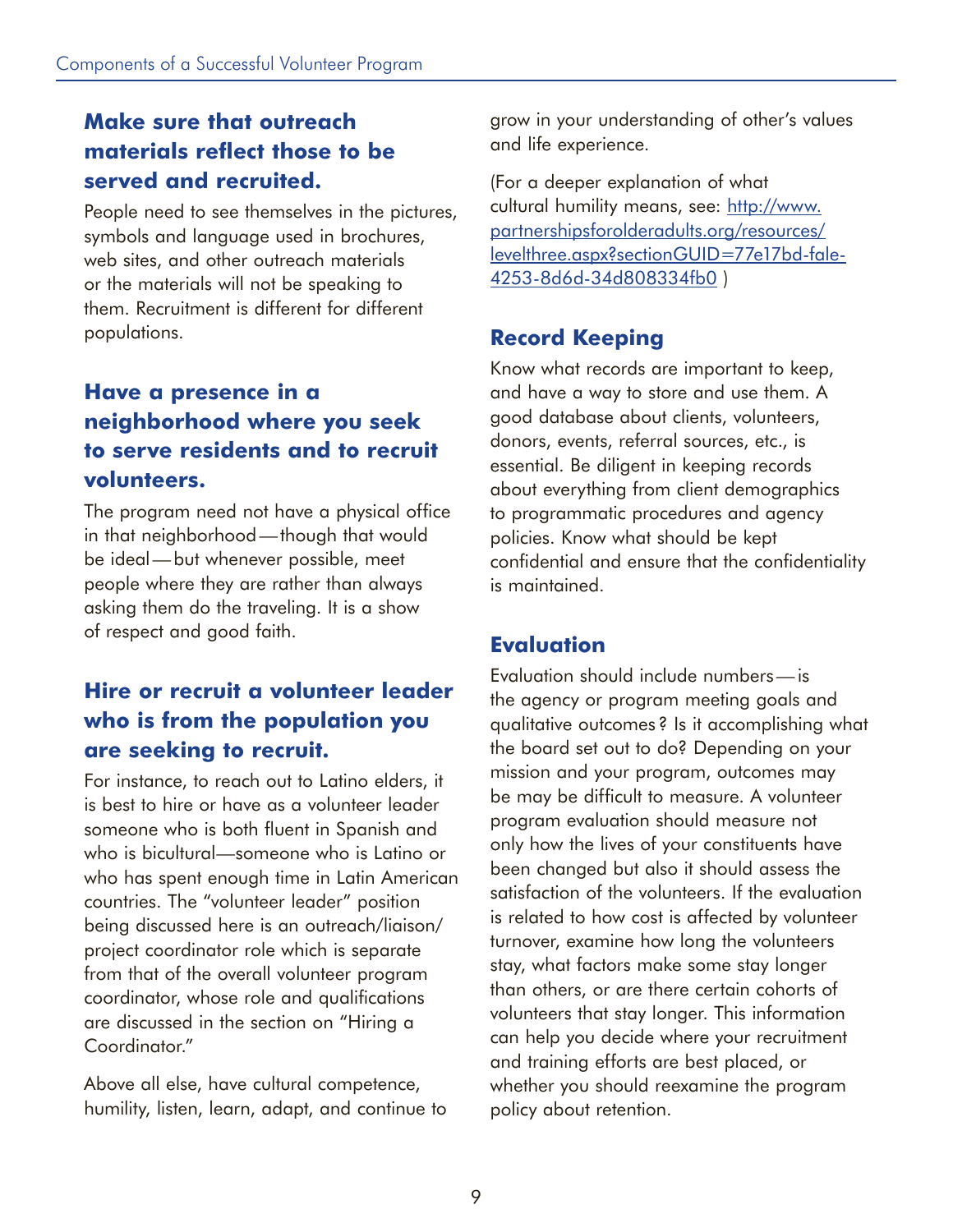#### **Staying on Mission**

In most literature this would be called perseverance—but a better word is "sticktuitiveness". It is critical to keep at the work because it is a building process. Adapt when necessary but stay on course and at all times keep the program or agency mission at the forefront of all decisions. For example, an agency should not indiscriminately apply for grants that are on the periphery of its mission. This does not negate the necessity of survival. A new program will not have forever to prove it can "produce." But if survival means the agency is not doing what it set out to do, it needs to either change the mission or shut down.

### **Volunteer Screening and Recruitment**

The most important element in the creation and continuation of a successful volunteer program is, of course, the volunteers themselves. Each volunteer, like each staff member is a face and a voice of the program; volunteering is a job. Though people tend to bring the best of themselves to their volunteer position, a good volunteer program does not say yes to everyone who walks in the door. Some people are just not suited for the work or position in a particular program. It is important that a volunteer program be open to everyone, but discernment is a vital part of effective volunteer coordination. Reference checks, criminal background checks (where needed by law or a program deems important) and the coordinator's "gut check" are imperative. In general very few people should be turned away but if they are, they should be directed to another more appropriate volunteer opportunity whenever possible.

How volunteers are recruited will depend on who is being recruited. If recruitment is from the general public, then a wide array of media and approaches should be tried. This includes postings on the Internet and in neighborhood newspapers, placing fliers in libraries, icecream shops, and laundromats, conducting outreach to civic and religious groups, having a table at a county fair, introducing your program at workshops and conferences you attend when appropriate…the possibilities are endless. It is best to select several, if not all of these venues and continue to market. Even the most successful corporations in the world still advertise, and when needed, refresh their marketing message.

If recruitment is for a specific group of people – e.g. Spanish-speaking residents or retirees - then go to the organizations, associations and media that are likely to reach these communities. And, seek out specific key leaders in the community who are centrally involved with the folks in the target audience. In many ethnic communities, for example, word of mouth and getting the ear of respected leaders (formal and informal) may be the key to recruitment.

### **Orientation and Training for Volunteers**

Build an orientation and training that gives volunteers the information they need. Provide each volunteer with a job description and a volunteer manual and training which includes practical information, "do's and don'ts," guidelines for setting limits, and resources for accessing support. Volunteers should be regarded as just as important as any employee. Both paid and volunteer workers need clear objectives, a support system, understandable policies and procedures, a "point-person" or supervisor, and a clear and safe way to communicate problems.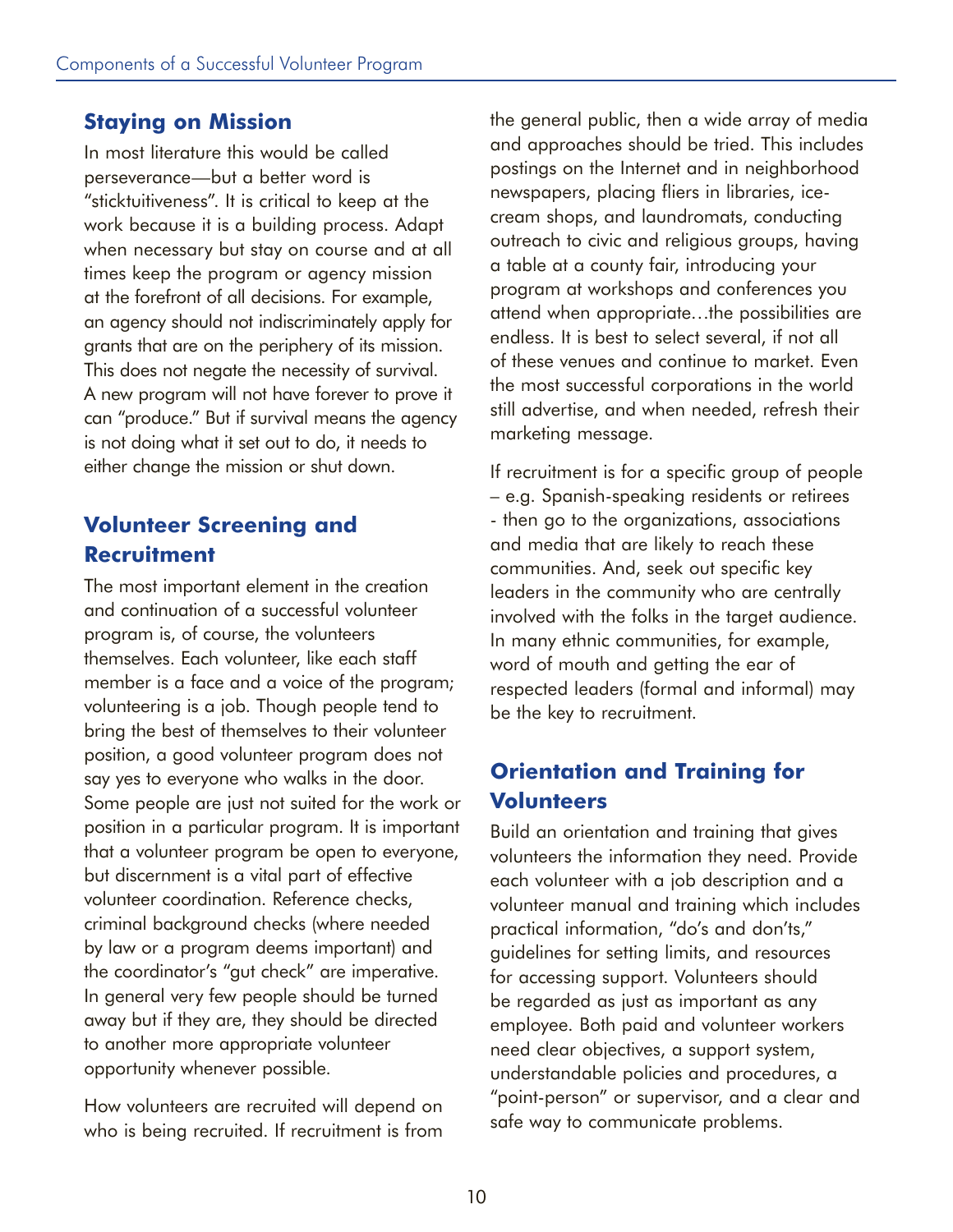The provision of group support and education after the initial training depends on the organization's culture, its internal and external environment (rural/urban, formal/informal, large/small) and what ages and situations the volunteers tend to come from. For example, if the volunteers are mostly retired, they may enjoy and welcome opportunities to have gatherings with other volunteers for further education and support. On the other hand, volunteers who are full-time working people may want and only be able to attend the essential sessions that enable them to take on their volunteer role.

### **Sustaining and Thanking Volunteers**

Just like every employee, every volunteer is not the same. Have a variety of ways of nurturing volunteers. Making sure that they have the resources and support to succeed in whatever they have taken on, is key. Keeping in touch either by phone, email, mail, texting, and/or social media is important. Thanking people is always important – not only to sustain volunteers but also to let people know the time, talents and care that they are putting forth on behalf of your cause and/or the people you serve is appreciated. Thanking can happen in myriad ways and many ideas for volunteer appreciation can be found on the web or at community seminars.

### **Conclusion**

As you can see from this outline, there are many factors at play in the success of a new volunteer program. By following the guidelines in this document and demonstrating a strong commitment to success, a new program can begin to effectively channel the enthusiasm and diverse skills of people from all walks of life.

**Volunteer appreciation can go a long way towards improving morale and strengthening devotion to your cause. Here are just a few of the very different ways that volunteers can be thanked and feel appreciated:**

- Seek their advice
- Recognize your volunteers in your newsletters and/or on your website
- Bring them together for a thank you event
- Have coffee or lunch one-on-one
- Send them a personal thank you note. Make sure to be specific about what you appreciate about them or how they have changed someone's life
- Give a gift of some kind, a certificate of appreciation
- Send them birthday cards
- Ask them if there is some other way they would like to be involved in the work of your program, give them a chance to learn something new, or to be involved in a new way. Even if they don't want to, they will appreciate being asked.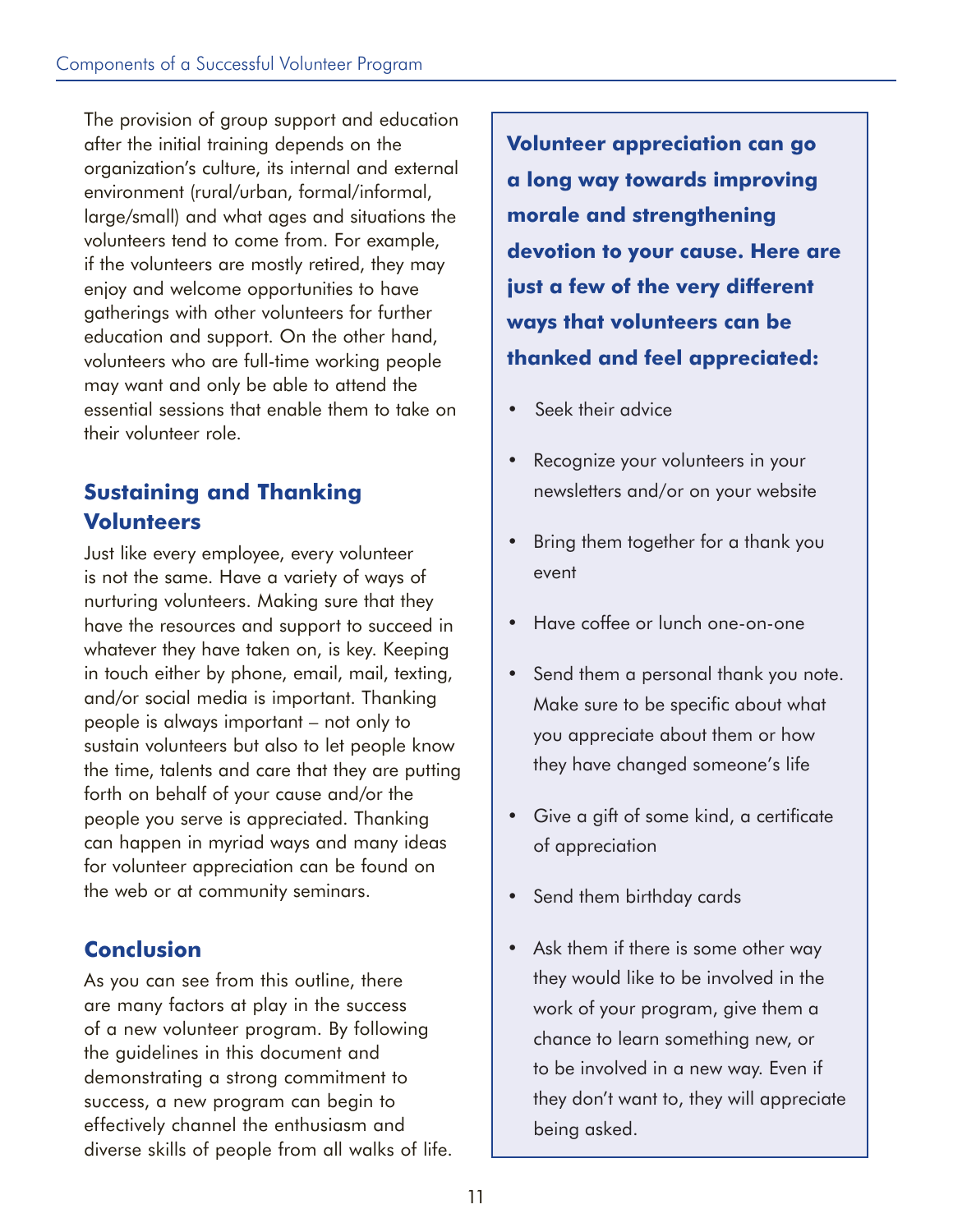## **The Value of Engaging Seniors and Volunteers in Advocacy**

The Women's Foundation of California

Californians over the age of 65 are rapidly increasing in number and diversity. Older adults, especially elder women, are increasingly vulnerable because of financial and health constraints related to age and their roles as caregivers. The global economic downturn, state budget crises, and the reduction in federal and state resources for older populations further stress the well-being and economic status of older adults. However, these negative trends do not affect older adults alone; they affect every person who is caring for, sustained, nurtured, or inspired by them.

This paper provides an example of the value of engaging seniors and volunteers in advocacy through the Women's Foundation of California Elder Women's Initiative launched in 2008. In partnership with The California Endowment, the UCSF Institute for Health & Aging, New America Media, the California Commission on the Status of Women, and the Insight Center for Community Economic Development, the Foundation seeks to build a movement led by diverse elder women and their allies to change policies so that all Californians can age with well-being, dignity, and economic and health security.

This paper examines aging and its particular impact on women and shares findings and recommendations from the Elder Women's Initiative efforts, including the community listening sessions, an assessment of the political climate and policy advocacy training for advocates on elder women issues, to fulfill the vision of a California where all women can age with health and dignity. The Women's Foundation of California hopes that through

sharing this initiative other communities can learn from our work and develop campaigns as part of The SCAN Foundation's AGEnts for Change initiative.

## **Framing Aging as a Gender Issue**

Although everyone gets older, aging is a women's issue for many reasons.<sup>1</sup> Women have disproportionately higher poverty rates, a longer life expectancy, more family responsibilities, workplace discrimination and fewer work opportunities, which means that they have fewer opportunities to accrue financial resources over their lifetimes. Elder women and elder women of color are more dependent on government programs and benefits than are elder men.2 Women's dependency on public benefits and programs increases when, widowhood, divorce, retirement and associated declines in economic, health and mental health status are factored in.3 Elder women who have never married are two to three times more likely to be uninsured or to rely on public programs such as Medicaid when compared to elder married women.4

Dependency on state and federal aid programs makes elder women more vulnerable to fiscal crises, budget cuts and changes in state and local policies. Cuts in health and social services programs and benefits have a greater negative impact on elder women.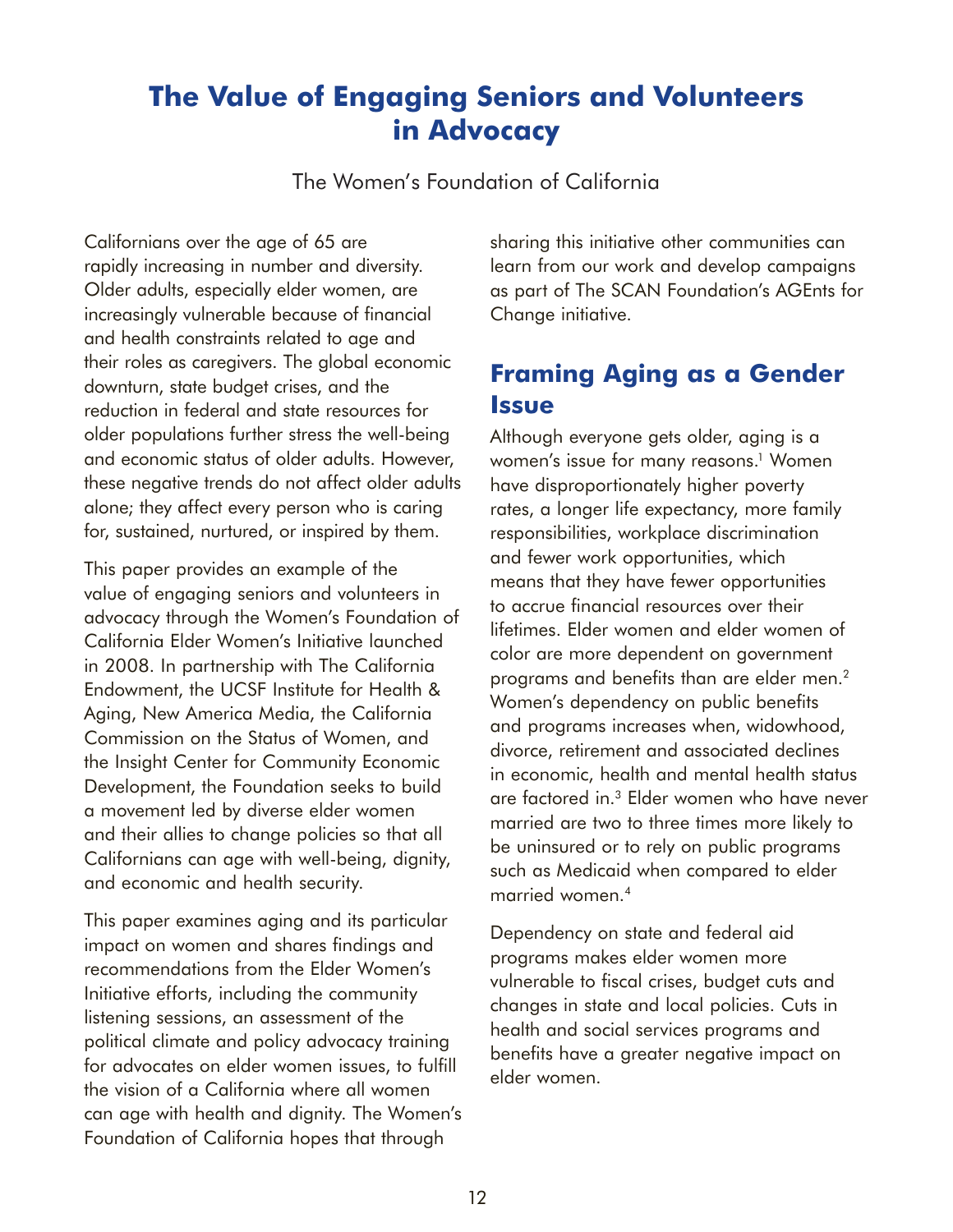### **Key Issues for Elder Women**

Two key issues of the Elder Women's Initiative include elder women's increased vulnerability to financial and health problems and the keys to supporting their quality of life include economic security and access to comprehensive and affordable health care.

### *Economic Security*

Economic security in old age is a particular concern for women. Many elder women have experienced a lifetime of lower wages due to workforce discrimination and work gaps resulting from family and child-rearing responsibilities. Furthermore, women's overall incomes decline with age. Elder women who have adequate incomes at the beginning of their working lives often slide into poverty in their later years, and some women who become widowed see their incomes dwindle to half the former amount as they grow older.

For elder women in California, the state's high cost of living creates an additional challenge. The extent of the challenge is clearly indicated by data from the California Elder Economic Security Standard Index (Elder Index), which calculates the annual cost of meeting basic needs—housing, food, out-of-pocket medical expenses, transportation and other necessities for retired older adults in each county in California. Findings from the Elder Index show that the average minimum income needed by an older Californian who is a renter is  $$21,011<sup>5</sup>$  and that the average elder woman living alone needed more than \$3,000 to reach the economic-security threshold in low-cost counties and \$10,000 in high-cost counties.<sup>6</sup>

#### *Access to Comprehensive and Affordable Health Care*

Access to health care is strongly connected to economic security. Economic constraints prevent elder women from addressing all of their health care needs and poor health drains their economic resources. Gender, racial, and ethnic inequalities persist for health insurance coverage, out-of-pocket expenditures and access to health care services.

Elder women's health is also affected by lack of health care coverage in the years preceding Medicare eligibility. In California 17 percent of women ages 45–54 and 12 percent of those ages 55–64 are without health insurance, and the statistics are even higher for women of color.7 Once they become eligible for Medicare, women encounter the limitations faced by all participants in the program. In 2002, for example, Medicare covered only 45 percent of beneficiaries' total medical and long-term care expenses<sup>8</sup>, and approximately 1 in 10 older beneficiaries had more than \$5,000 in out-of-pocket expenses.

### **Building a Movement for Elder Women's Advocacy**

Women in California play crucial roles as caregivers, wage-earners, advocates and contributors to the economy and when women thrive, so do their families and their communities. Their lifetime of experience gives them a unique understanding of the world.<sup>9</sup> Harnessing the energy of older women to revitalize a movement of women working for positive social change, provides an opportunity to enhance the well-being of these women and results in the strengthening of families, communities and society as a whole.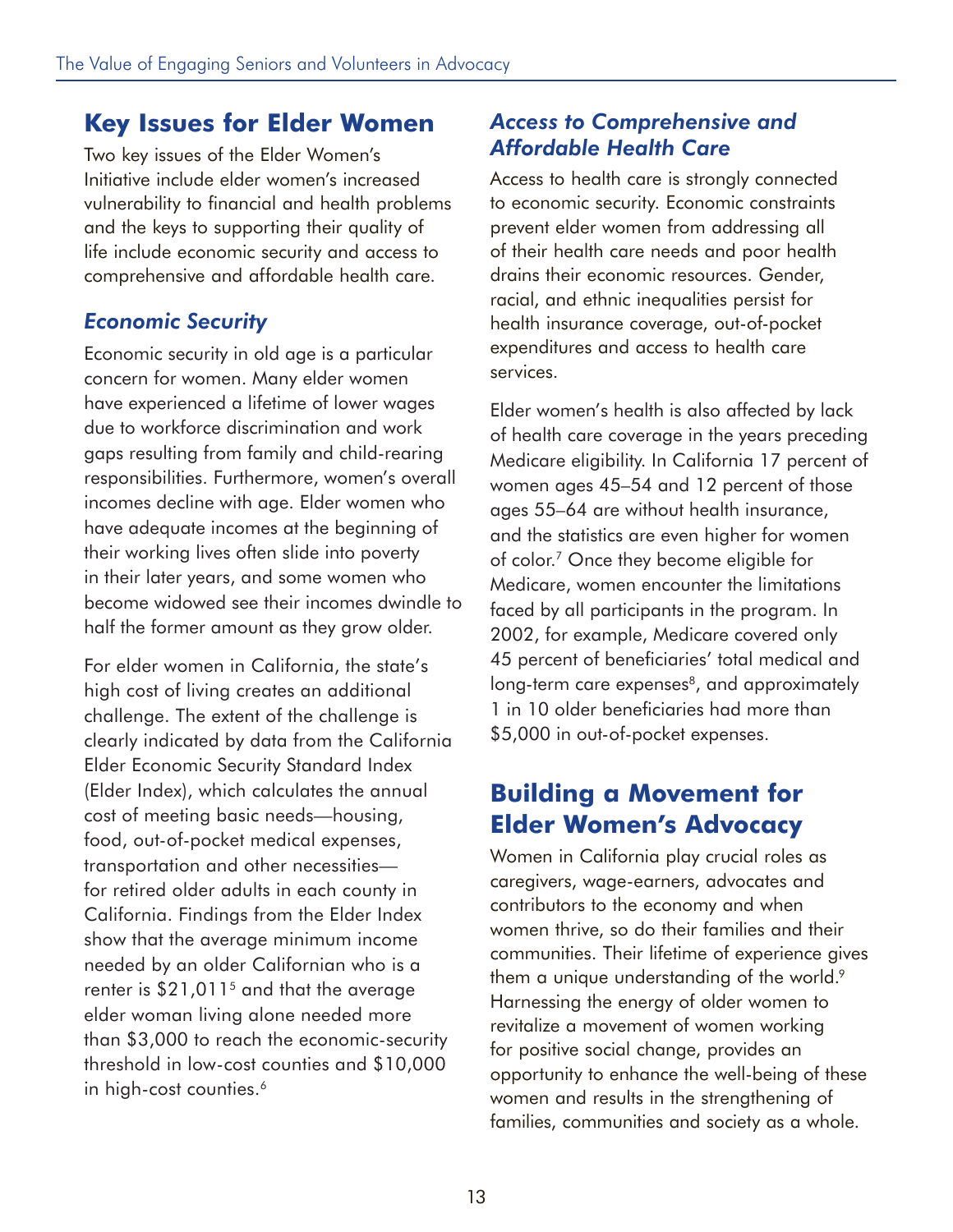Elder women and their allies have a critical role as stakeholders in policies that affect all older adults in California. The Women's Foundation recognized the need for advocacy in this area and created the Elder Women's Initiative in partnership with The California Endowment, the UCSF Institute for Health & Aging and New America Media. The California Commission on the Status of Women and the Insight Center for Community Economic Development joined with the partners as collaborators. Launched early in 2008, the Initiative has two long-term goals:

- 1. To build a movement led by elder women and their allies from diverse communities that challenges and redefines the current state and perception of aging in California.
- 2. To lead policy change that ensures all Californians have the option to age in their own homes with well-being, dignity and economic security.

To make this vision a reality, the Initiative took a community-based approach and employed a range of methods for reaching out to supporters, gathering information and building the elder women's movement, including:

• Community listening sessions in Northern, Central and Southern California. Over 350 elder women and their allies were invited to Speak-Outs, where they talked about the issues they face, the strengths that they and their communities have to offer, and how to build a constituency for a movement of elder women (see results below). Participants in the Speak-Outs reflected a diversity of ages, ethnicities, sexual orientations and gender identities, as well as a wide geographical distribution, including rural, suburban and urban communities.

- Mapping policy and advocacy efforts related to diverse and vulnerable elder women in California. Researchers from the Institute for Health & Aging assessed the policy landscape and the potential for elder women and their allies to engage in a movement to change the systems that affect their lives using focus groups and telephone interviews with key state leaders in aging and women's issues.
- Developing advocacy training for elder women and their allies. The Women's Foundation of California incorporated a new cohort focused on elder issues as part of the yearlong advocacy-training program of its Women's Policy Institute.<sup>10</sup>

## **Results of the Speak-Outs: What Elder Women and Their Allies are Saying**

### *Changing Society's Views on Aging*

Participants in the Speak-Outs were united in advocating for a cultural shift in the way society regards elders, and highlighted the need to redefine aging and promote respect for elder women. Participants stressed the importance of valuing the assets, strengths and contributions of elder women as a vital step in this process of cultural change and began reframing the role of elder women by characterizing them as mentors, role models for youth and community treasures.

Participants expressed concern about the ways elder women are marginalized, including their loss of social recognition and the lack of attention to their issues within the wider community. In response to such challenges, participants brainstormed a number of ways to transform attitudes about elder women in the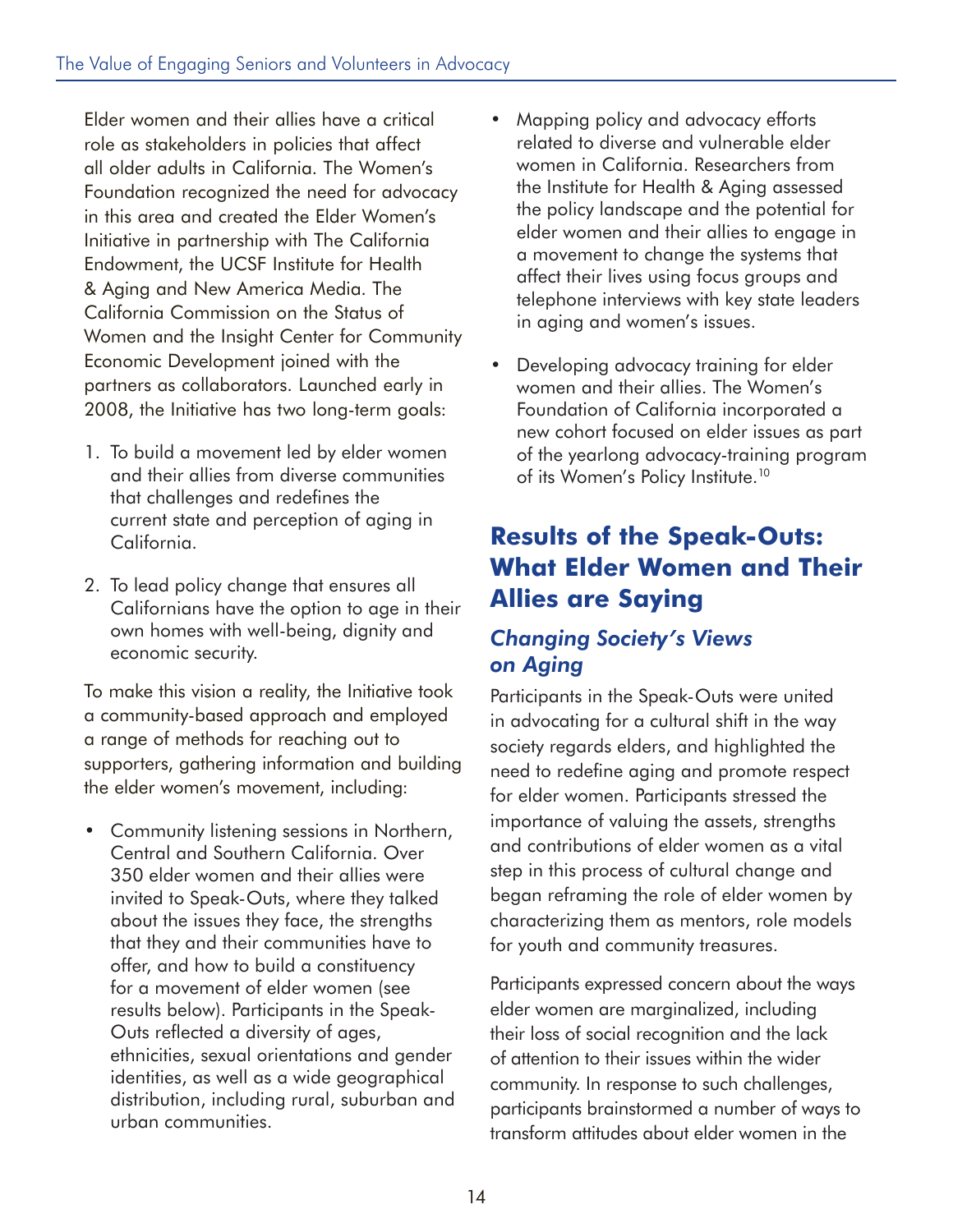United States. One approach that could make a significant positive impact is civic engagement for elder women, which would identify older community members as highly valuable and readily available for filling skills gaps. A speaker at the Bay Area session characterized this approach as a chance to "promote assets of aging, not the crisis of society."

Participants also saw civic engagement as a means for elder women to build self-esteem and assist other elders. Speakers underscored the benefits that come from volunteering with advocacy organizations. Others called for volunteer opportunities in peer mentoring, noting that many elder adults are more comfortable receiving information from those with whom they have equal standing. Speakers also suggested that elders with computer skills could help their peers learn to use e-mail and the Internet as a way to strengthen connections among elders and increase their knowledge about aging.

### *Engaging Elder Women in Building the Movement*

Participants in the Speak-Outs made it clear that they were aware of the legacy of elder women who have been largely influential for decades in creating positive social change. The commitment to social justice, advocacy and policymaking wisdom of these women is clear in the accomplishments of the feminist movement, the civil rights movement, the LGBT movement, the labor movement and other progressive movements.

Personal perspectives also demonstrated the belief that solutions to the challenges of older women are found in their individual and collective lives. Their creativity and experiences provide a strong foundation for building a movement to advance well-being, dignity

and economic security for all elder women in California.

Speak-Out participants voiced strong support for an initiative to bring the wisdom of elder women into the movement for policy reform. Speakers emphasized the importance of building broad coalitions, honoring interdependency and ensuring the involvement of elders from diverse and vulnerable groups, including immigrant and refugee women, lesbian, bisexual and transgender women, women with low incomes and women who live in rural areas.

#### *Including Intergenerational and Other Partners in Movement Building*

Participants from a wide range of communities at the three regional Speak-Outs agreed that diversity and inclusiveness are a source of strength. The elder women's movement must be intergenerational and cross-cultural, must actively involve allies across many lines of difference and must welcome the support of biological and chosen families, friends and neighbors of elder women. Speakers noted that this movement can be reframed as a family-first agenda helping elders is synonymous with helping families and their communities.

By facilitating collaboration and community building among women of many generations and of different social groups and organizations, the regional listening sessions created a critical mass of advocates. Each participant brought her own set of distinctive skills and experiences which laid the groundwork for a new network poised to have a far-reaching impact.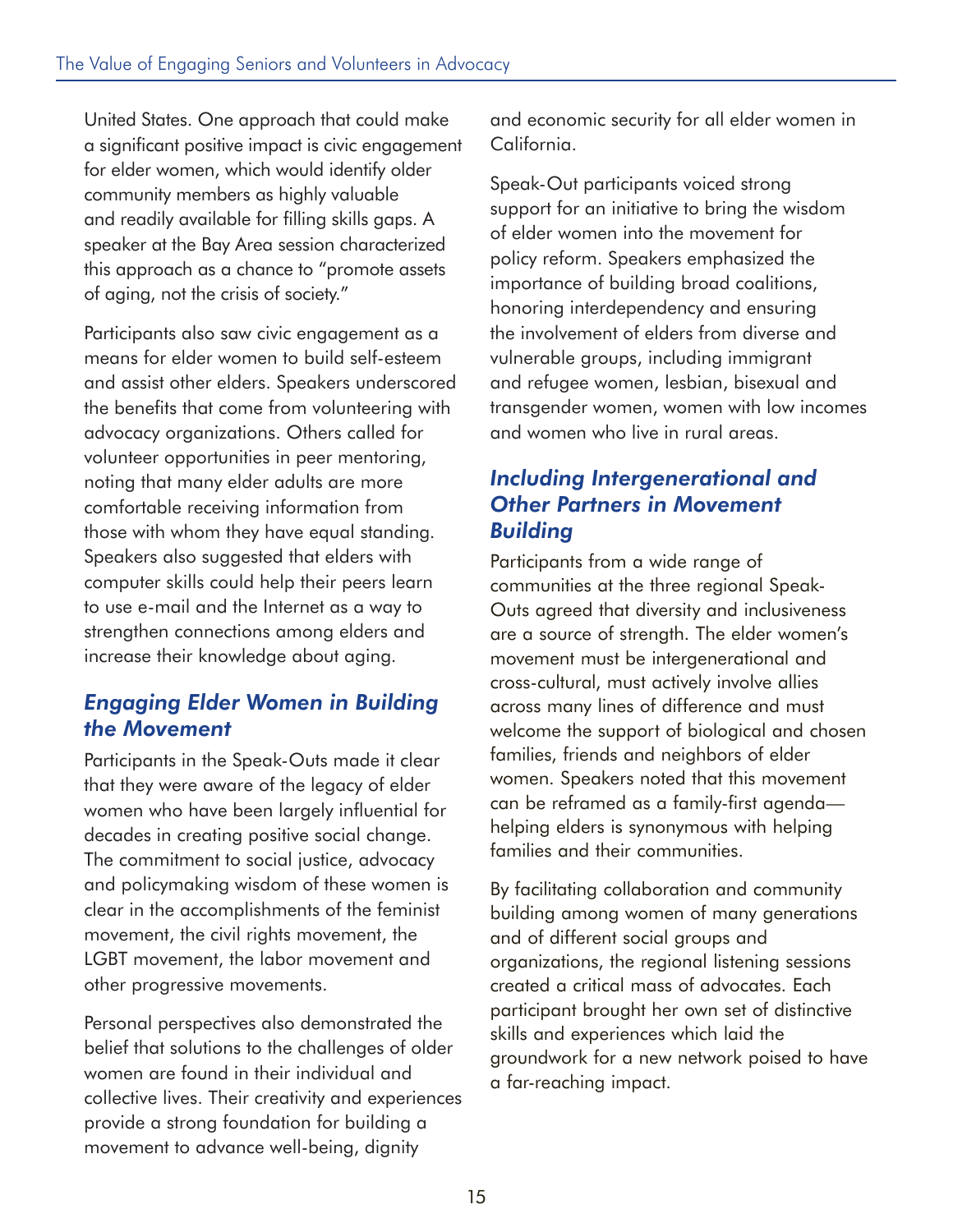## **What Policymakers and Advocates are Saying: Results of the State-Level Interviews**

The Elder Women's Initiative also mapped statewide policies related to elder women and assessed the possibility to build a statewide movement for elder women's advocacy. Collaborators held a focus group with statelevel leaders in aging and women's issues in Spring 2008, and researchers conducted focus groups and telephone interviews with state-level policymakers and advocates in Summer 2008. The following provides a summary of the findings.

### *Building the Movement for Elder Women's Advocacy*

State-level advocates and policymakers agreed on the need to build a movement for elder women's advocacy, including the need to create a broad coalition and reach out to untapped allies such as business, labor and unions, as well as significant staffers within the state administration. Both groups emphasized that the coalition would need to foster a bipartisan support for helping elder women obtain affordable health care and achieve economic security. They also identified the need to promote dialogue among all the stakeholders and emphasized the need to address women with low incomes.

Policymakers raised several other issues that must be factors in building an elder women's advocacy movement. They noted that bipartisan efforts on aging-related policy have been lacking in recent years and, to address this problem, the policymakers called for legislative champions to set the agenda on elder issues and build bipartisan support and partnerships with unlikely allies.

State leaders also discussed using policy to frame the needs of elder women as another viable strategy, Advocates described several key themes, such as closing gaps between what women have and what they need and preparing a stronger safety net. They also mentioned the importance of educating both legislators and the public about policy proposals to meet elder women's needs and noted education efforts like this would require better data from the research community on health and economic problems related to aging.

### *Lessons Learned From Past Movements*

Policymakers and advocates cited lessons learned from past movements for progressive policy as a key piece of developing an elder movement strategy. Participants described patience and commitment as key pieces for accomplishing policy change. They also stressed the importance of bringing elder women's issues to the attention of legislators, particularly women legislators.

Policymakers thought it was critical to bring political and community leaders who understand current conditions within state politics together to build consensus, a condition necessary for any policy change to happen. Advocates, on the other hand, concentrated on building bridges outside traditional elder women's organizations, such as the Gray Panthers and the Older Women's League (OWL). They envisioned new sources of advocacy as arising among retired women, union members and the women's movement.

Advocates offered further lessons from the past with regard to addressing issues such as invisibility and sexism, as well as approaches to coalition building among labor and unions.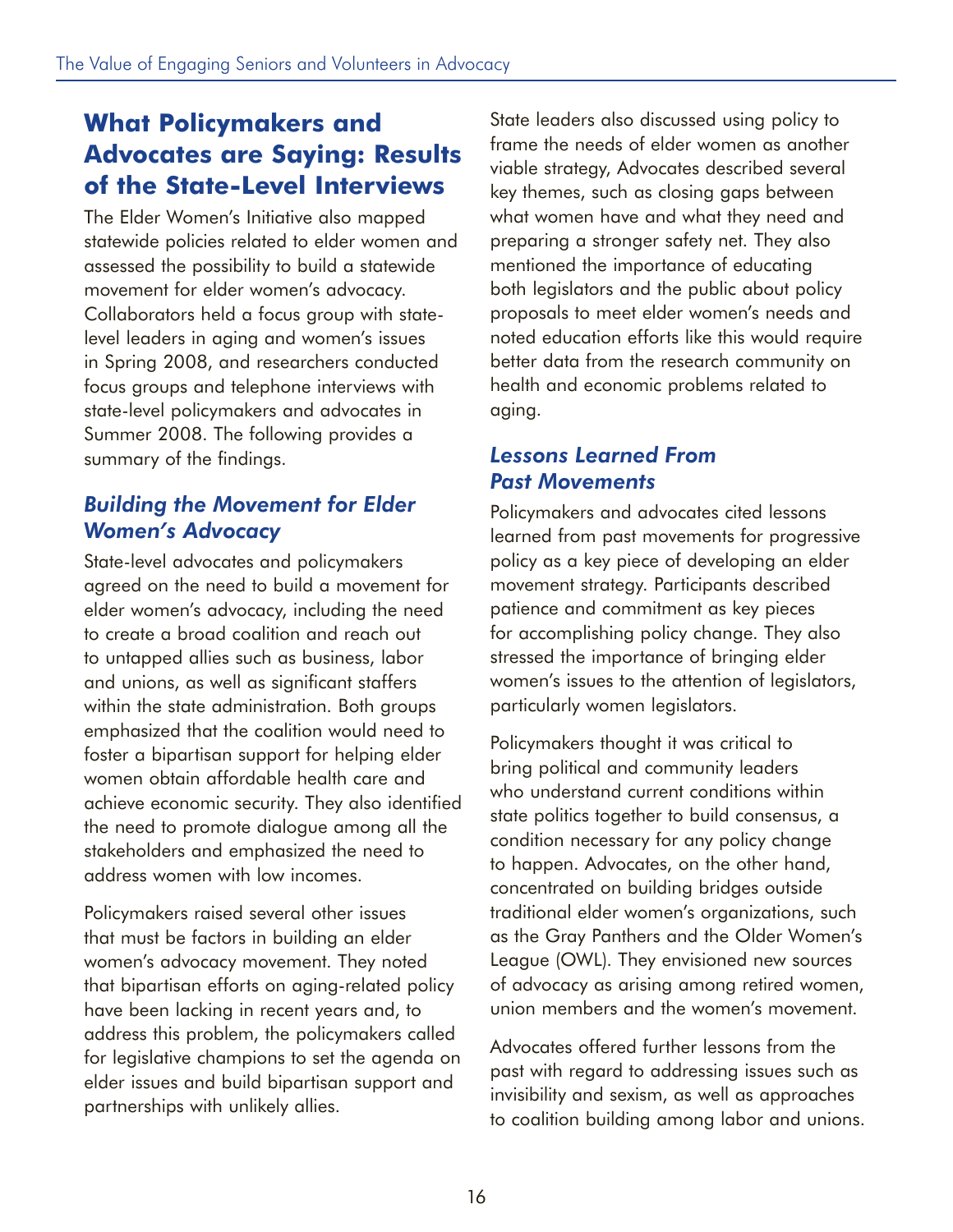They noted that the realities of daily life for women in the workforce or women caregivers could inform the movement and politics at the local level. They added that a unified movement with a diverse base of support could influence how policymakers view the issues and inform voters about the issues women face as they age.

#### *Strategies for Change*

Policymakers and advocates noted that meeting with and advising legislative staff about specific legislation is vital to advancing policy change. They also suggested connecting with the business community, empowering citizens to advocate on their own behalf and educating local elected officials. Policymakers emphasized focusing on small, positive steps as a means of working toward long-term goals.

Both policymakers and advocates believe a strategic, long-term plan is paramount for the Elder Women's Initiative. They agreed that a policy plan must use power analyses, clearly define the problem, have realistic goals and embody stated values. They also agreed that putting together a larger policy platform by promoting several smaller policy changes may prove to be the most strategic and effective approach.

Ultimately, the policymakers and advocates recommended that the Initiative develop a strategic approach to build an elder women's movement and achieve its goals. The most feasible way to create policy change is to promote incremental changes and redefine problems and solutions in a way that sets the priorities for action. State leaders noted that key to this approach is a diverse, engaged base of community supporters. The movement's success requires using the diverse experiences and skills of women of

all generations who work together to change policies affecting the lives and prospects of elder women in California.

### **Conclusion**

Momentum is increasing around the promising work of the Elder Women's Initiative. The Women's Foundation of California has begun to facilitate policy and systems change led by elder women and their allies to benefit all women, families and communities. The foundation will continue working with community-based organizations to build the constituency for this movement across the state and country. Simultaneously, the Foundation will support elder women and their allies in their leadership roles to create beneficial policies for aging communities.

It is critical to find ways to engage older adults in community life, civic discourse, and policy development and advocacy at the local and state level it we want to create policies that support our aging population. California's reputation as a bellwether state means that efforts to recruit older women to join an intergenerational movement on elder issues can serve as a learning lab for other states and those successes here will have far reaching effects across the country. Most important, the Women's Foundation own track record with the Women's Policy Institute confirms our belief that changing policy requires many people, working on multiple tracks over many months. By continuing partnerships with non-profit organizations, funders and political leaders throughout California and the country, we can successfully advance policies that enable everyone to age with well-being, dignity, economic security and health security and in the place they choose.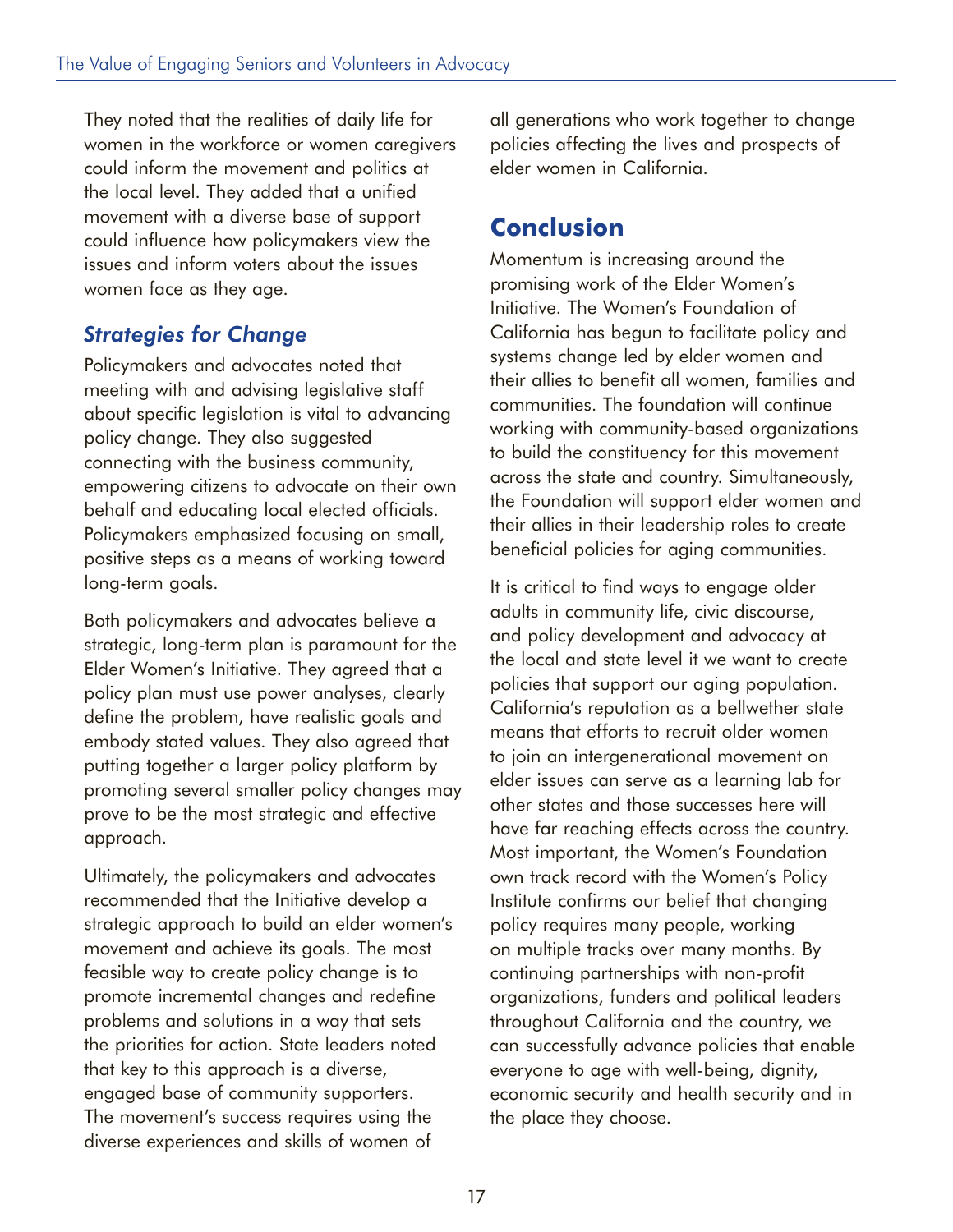### **Acknowledgements**

Through the Women's Policy Institute, a innovate policy training program started by the Women's Foundation in 2003, the Foundation has trained advocates in policy and leadership skills to mobilize constituencies and pass legislation in California. Since 2008, the Foundation has supported the work of 12 multi-generational advocates on aging justice issues in California. In Fall of 2010, the Women's Foundation of California will also support the replication of the Women's Policy Institute specifically on aging issues through four planning grants, thanks to the generous support of The Atlantic Philanthropies.

The Women's Foundation of California is deeply appreciative to our many collaborative partners who made the planning of the Elder Women's Initiative Speak-Outs and the research, writing and distribution of this report possible. A special thanks to our funders, The California Endowment and The California Wellness Foundation, for their investment and continued support in promoting and protecting the well-being, economic security and dignity of our elder women. Because of their generous grants the Speak-Outs and creation of the Women's Policy Institute elder issues team was possible. Special thanks to Carroll Estes, PhD, Sheryl Goldberg, PhD, Eva Williams and Heather Wollin from UCSF Institute for Health & Aging for their partnership in the Initiative and their analysis of our work which made the report, AGEnda for Action, possible.

### **Endnotes**

1 Weitz, T., & Estes, C. L. (2001). Adding aging and gender to the women's health agenda. Journal of Women and Aging. Spring; 13(2): 3-20.

2 He, W., Sengupta, M., Velkoff, V. A., & DeBarros, K. A. (2005, December).  $65+$  in the United States: 2005. U.S. Census Bureau, Current Population Reports. Washington, DC: Government Printing Office. http://www.census.gov/prod/2006pubs/p23-209.pdf (accessed August 26, 2009).; Plumb, M., Weitz, T., Hernandez, M., Estes, C. L., & Goldberg, S. (2007). Improving Care and Assistance Security for Vulnerable Older Women in California. Paper commissioned for The California Endowment: Women, health, and aging: Building a statewide movement. San Francisco: Institute for Health & Aging: UCSF (May) (9-42).

3 Estes, C. L., Grossman, B. R., Rogne, L., Hollister, B., & Solway, E. (2008). Teaching social insurance in higher education. Occasional Paper Number 6: AARP Office of Academic Affairs. Retrieved from http://assets.aarp.org/www.aarp.org\_/articles/research/ TeachingSocial\_Insurance.pdf (accessed August 26, 2009). ; Plumb, M., Weitz, T., Hernandez, M., Estes, C. L., & Goldberg, S. (2007). Improving Care and Assistance Security for Vulnerable Older Women in California. Paper commissioned for The California Endowment: Women, health, and aging: Building a statewide movement. San Francisco: Institute for Health & Aging: UCSF (May) (9–42).

4 Harrington Meyer, M. & Pavalko, E. K. (1996, December). Family, work, and access to health insurance among mature women. Journal of Health and Social Behavior, 37, 311-325.

5 Insight Center for Community and Economic Development. (2009). California Elder Economic Security Initiative (EESI). http:// www.insightcced.org/index.php?page=cal-eesi (accessed August 26, 2009); Wallace, S. P., & Molina, C. (2008). Federal poverty guidelines underestimates costs of living for older people in California. Los Angeles: CA: UCLA Center for Health Policy Research.

6 Insight Center, 2008.

<sup>7</sup> Scharlach, A., Torres-Gil, F., & Kaskie, B. (2001). Strategic planning framework for an aging population: Executive Summary. Berkeley: California Policy Research Center, University of California.

8 Cubanski J., Voris M., Kitchman M., Neuman T., & Potetz L. (Summer 2005). Medicare chartbook (3rd ed.). The Henry J. Kaiser Family Foundation.

9 http://www.kff.org/medicare/upload/Medicare-Chart-Book-3rd-Edition-Summer-2005-Report.pdf (accessed August 26, 2009).

<sup>10</sup> We use the terms "elder," "aging" and "older" interchangeably to refer to people ages 65 and over and the term "near-elder" to describe people ages 45–65 (Plumb, Weitz, Hernandez, Estes, and Goldberg, 2007; Wallace, Villa, & Molina, 2007).

11 Launched in 2003, the Women's Policy Institute is an intensive training program that equips leaders in the nonprofit social justice field with skills to effectively develop and advance beneficial policy reform. Through in-depth training and hands-on policy projects, Institute fellows are instrumental in the creation and passage of legislation that improves the lives of women and girls in California.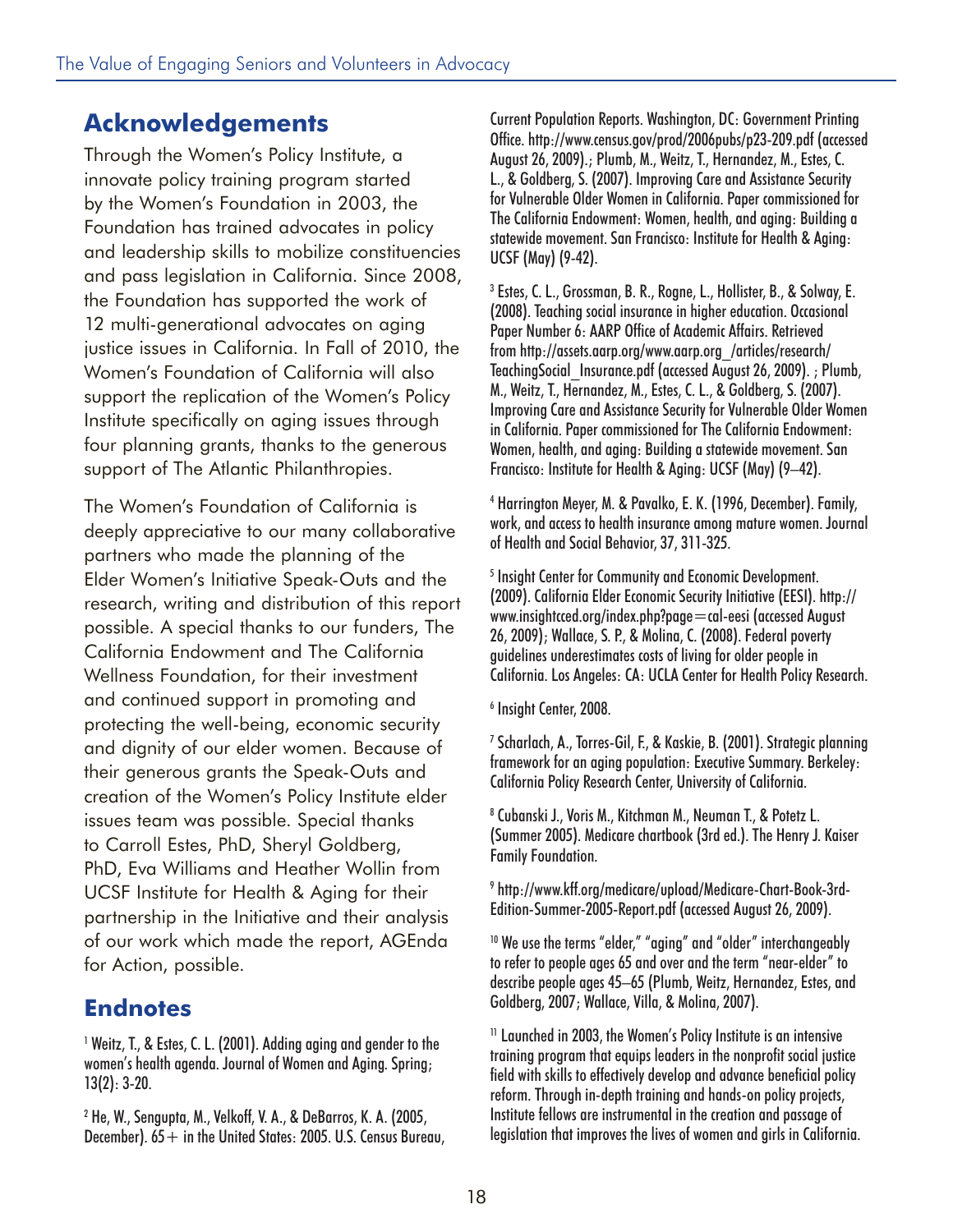## **Expert Panel Summary: Enhancing Social Action for Older Adults Through Technology**

The Center for Technology and Aging: Public Health Institute

### Foreward on the Technology Summit Expert Panel Event: "Enhancing Social Action for Older Adults Through Technology"

This report is a summary of The SCAN Foundation supported Technology Summit: Enhancing Social Action for Older Adults through Technology, which took place on May 5, 2010 in Oakland, California. The purpose of the Technology Summit was to discuss the strategic role of information and communications technology to enhance social action and advocacy for older adults. This event was organized by the Center for Technology and Aging, a grantee organization of The SCAN Foundation that is devoted to the diffusion of technology to help older adults live independently. The Technology Summit convened a panel of experts in the fields of technology, aging services, and social action to identify opportunities for technology to facilitate social action for older adults, strategies for the implementation of technology in conducting advocacy, examples of successful technology applications for social action, and emerging trends in this area.

Please refer to the full Expert Panel Report, "The SCAN Foundation Technology Summit: Enhancing Social Action for Older Adults Through Technology" for additional details. The full report contains an expanded summary of the panel content, opportunity areas for The SCAN Foundation and its grantees, five case studies on successful use of technology for social action, technology profiles, data on technology use for older adults, and panelist biographies.

The Technology Summit panelists were as follows:

- Richard Adler Research Affiliate, Institute for the Future
- Tyrone Grandison Program Manager for Core Healthcare Services, Healthcare Transformation Group, IBM Services Research
- Evonne Heyning Interactive Producer, TechSoup Global
- Rey Muradaz Founder, Interactive Aging Network
- Paola Tonelli Executive in Residence, UC Berkeley's Center for Entrepreneurship and **Technology**
- Cecili Thompson Williams Outreach Director, Campaign for Better Care at National Partnership for Women & Families

#### *Moderator:*

• Dr. Molly Coye Senior Advisor to the Public Health Institute

### **Technology Summit Summary**

The rise in the use of information and communications technology, and the explosion of social media technology platforms and applications, offer exciting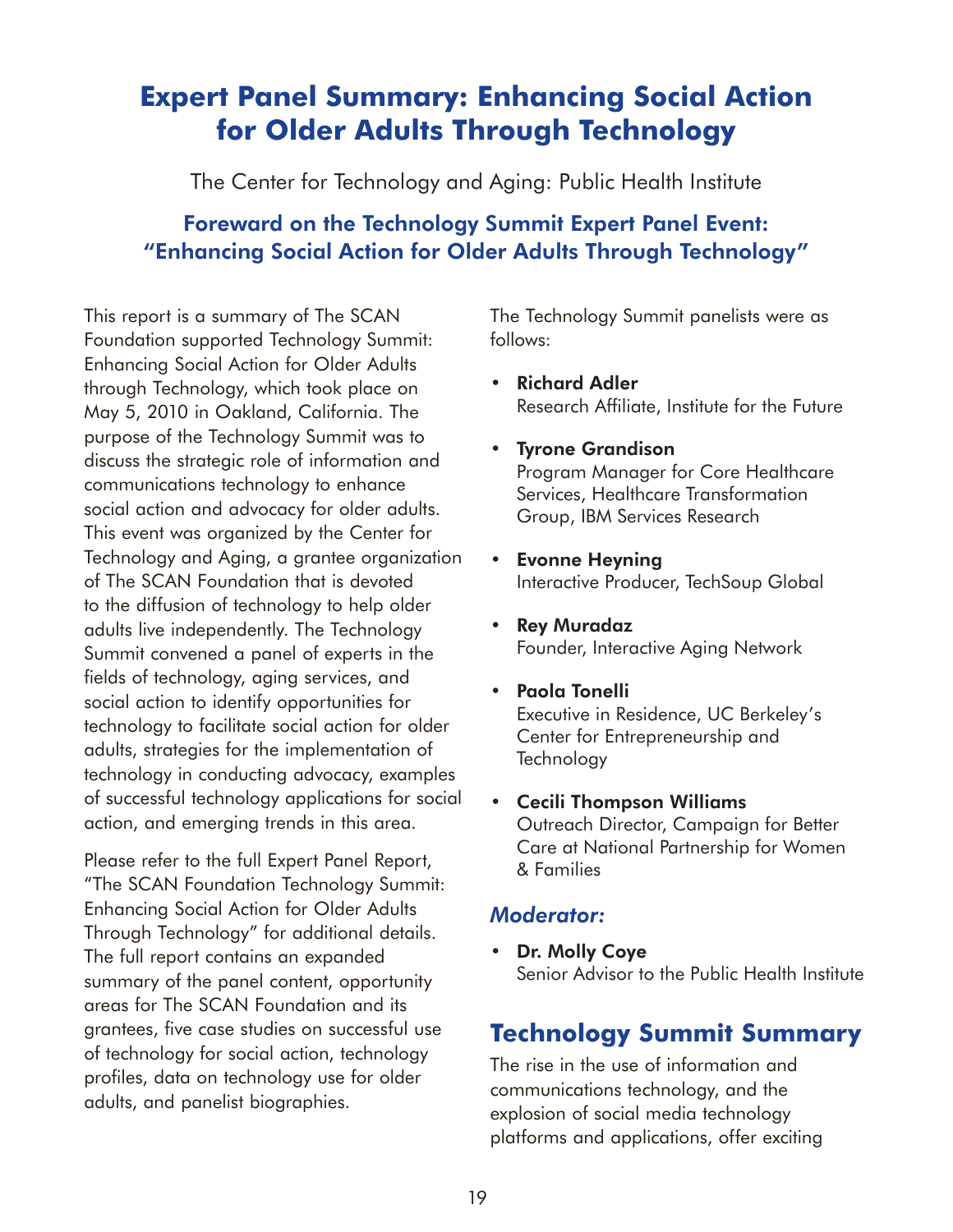possibilities for promoting the use of technology in social action. This opportunity is especially relevant for older adults, who have traditionally not utilized technology for grassroots organizing and representation. Technology represents a significant opportunity to organize, engage and mobilize older adults on an array of issues. The goal of this Technology Summit was to convene experts in the fields of technology, aging services, and social action to discuss ways that technology can be best used to facilitate advocacy efforts for older adults over the next 2-5 years.

The Technology Summit addressed a variety of questions on how to best promote the use of technology for social action among older adults, including both technology-specific considerations as well as issues specific to older adult users and the organizations that work with them. The resulting discussion focused on three major themes related to achieving this goal: technology, user considerations, and policy issues. Each is discussed in more detail below, with an emphasis on how they can be used to enable social action among older adults.

What will be the most important factors in promoting technology for social action?

The panel identified the following key factors for this purpose:

- Ease of use of technology
- Appropriate technology for older adults
- Ability to access information through connection to the "cloud"
- Personalized experience for older adults
- Natural fit of technology in terms of audience, medium, and workflow
- Presence of local champions for technology

## **Technology**

A natural starting point in considering how to use technology to enhance social action for older adults is the design, applications, and trends relevant to the technology itself. Though technology is not currently widely used by older adults for social action, the growth of technology platforms, applications, and audiences demonstrates its tremendous potential for social action. Technology can serve a valuable role along the continuum of social action through providing opportunities to integrate three key functions in social action: recruitment, engagement, and mobilization. However, the online engagement function is the one that currently has the most room for improvement, due to the difficulty in reaching those who are not yet engaged in a particular issue. In addition, with the large quantity of data available and being generated in this field, there is a need for the creation of filters or other mechanisms to assist older adults in navigating this information to find relevant social action causes (as well as for other purposes).

The rapid expansion in technology platforms and applications will help advance their use for social action. In particular, examples of promising technology platforms include the simple-to-use iPad, video (through the Flip Camera and similar technologies), smart phones and text messaging, and social networking and virtual worlds. In terms of the path of technology development, three major trends will affect its future: an increase in the amount of data and the capacity to analyze it, the integration of multiple technology platforms, and an increase in embodiment as a result of advanced user interfaces and immersive technologies.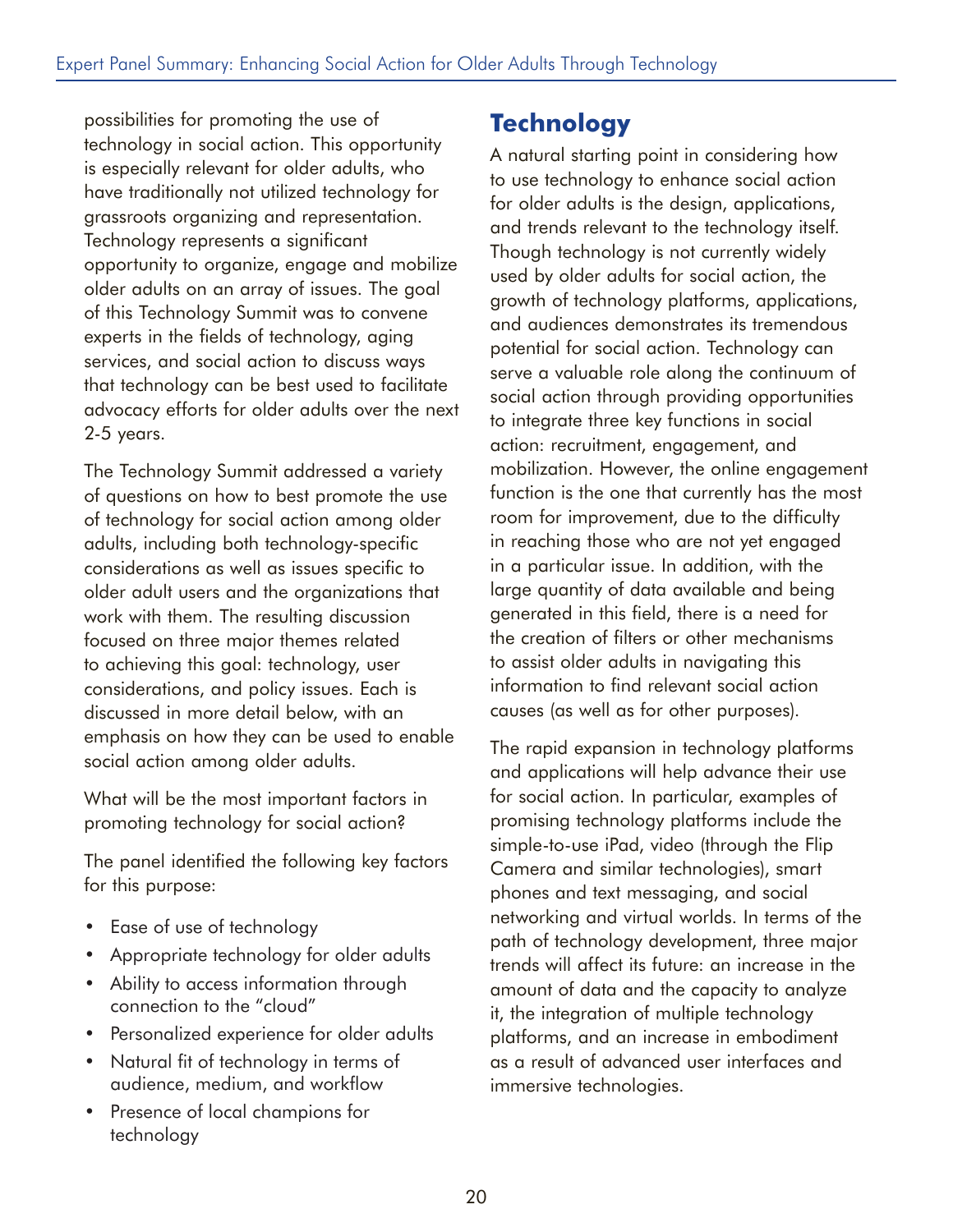## **User Considerations**

As older adults are typically late adopters and sometimes face unique challenges in using technology, the user experience is an important consideration in understanding technology use for social action. The most important factors in making technology accessible and useful for older adults in social action include the following:

- Ease of use in technology design
- User-centric design that meets the needs, interests, and wants of older populations
- Leveraging learnings from technology use in other fields and existing applications
- Personalized engagement strategies (including offline strategies)
- Transparency on data and privacy issues related to technology use
- Technology champions as advocates for technology use
- Ability to reach ethnic minorities and lower socioeconomic classes

## **Policy Considerations**

While technology factors and user considerations are both extremely important in designing appropriate technologies for older adults, policy developments are a very important element in driving the use of technology on a widespread scale. Some of the key policy considerations for this area include the following:

- Expansion of broadband and mobile access, particularly in rural areas
- Systems that encourage open innovation in the development of infrastructure technology
- Addressing privacy and data security concerns
- Coalition building among nonprofit groups

## **Opportunity Areas for The SCAN Foundation and its Grantees**

This section addresses common challenges that nonprofit organizations face in the implementation and use of technology. It also explores specific opportunity areas for The SCAN Foundation in working with organizations to improve the use of technology for social action for older adults.

## **Organizational Challenges in the Use of Technology for Social Action**

- **Resource Constraints: A dedicated** budget, even a small one, for technologyenabled initiatives is often necessary for proper implementation of technological solutions. Unfortunately, currently the budget of nonprofit organizations to implement technology solutions is usually limited or nonexistent; such organizations often have few resources, in terms of both money and people. Although organizations such as Tech Soup (which complies affordable technology resources for nonprofits) are good examples of organizations that can assist these nonprofits, the challenge remains the need to raise dedicated financing for successful technology implementation for recruitment, engagement, and mobilization functions in social action. Most nonprofits also do not have the personnel resources on staff to assist with the technical implementation and operation of projects, and rely on volunteers within their community to provide that, which can be very difficult to find.
- Capacity Building: The lack of personnel with the time and capability to incorporate technology in projects presents challenges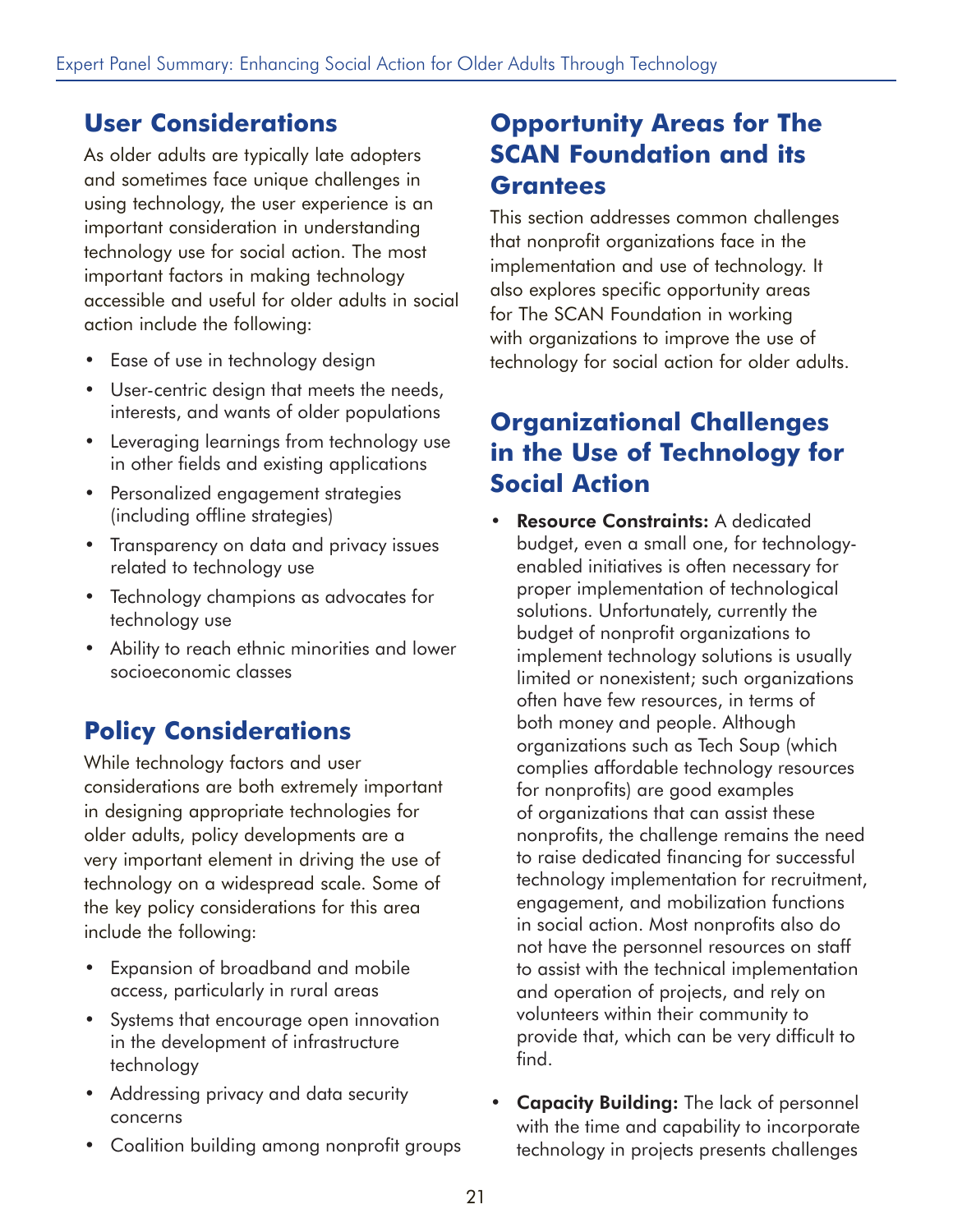for organizations (particularly smaller ones) to build and maintain their technology capacity. This can lead to misfires that reflect poorly on the organization, such as setting up a Facebook or Twitter account only to update it on an all too infrequent basis. In particular, organizations in rural areas face even greater human resource challenges in their ability to attract and retain staff. While online training may help towards overcoming this issue, it is still not the most effective way to impart knowledge. Organizations could also look to empowering technology-savvy people within the organization as an official manager of the company's Facebook, Twitter, or other technology initiatives. It is also important to build into the planning phase the fact that not all technology users are equal, and to keep in mind that the learning curves involved for each organization will differ as a result.

• Leadership: Organizations also need to have organizational and boardlevel leadership that understands and supports the strategic role of technology in meeting its mission. Organizational and board leadership is crucial to successful technology planning and implementation. Support among the leadership will provide support to the staff to take the necessary steps, and empowers them to be more creative and effective in their use of technology. Having leadership that understands the value of technology, and is not afraid to fail, is a key but often missing element of successful technology adoption by nonprofits.

## **Recommendations for The SCAN Foundation in Working with Grantees**

In considering how The SCAN Foundation can work with grantees to help them better use technology, the panelists had the following recommendations:

- Share technology best practices and resources, and promote collaboration among grantee organizations: Nonprofit organizations often lack both the financial and human resources, as well as the practical knowledge about how to access and use resources available to them. As a result, having clear and actionable information available on practical resources, guidance, and tips on technology use would greatly assist these organizations in their efforts to use technology more effectively. A funding organization such as The SCAN Foundation could support efforts by convening forums on the subject (such as the Technology Summit), forming an advisory board for grantees, developing information resources, encouraging collaboration between organizations, and helping organizations share best practices among each other. Another area of importance is encouraging collaboration between organizations that develop applications, as currently drivers for collaboration do not exist. More frictionless collaboration between developers is needed (such as iPhone applications with similar functions).
- Carefully vet organizations in regards to their technology use and planning: It is important to carefully vet prospective grantees in their readiness to use technology, in particular through reviewing their current and future plans for technology and their leadership and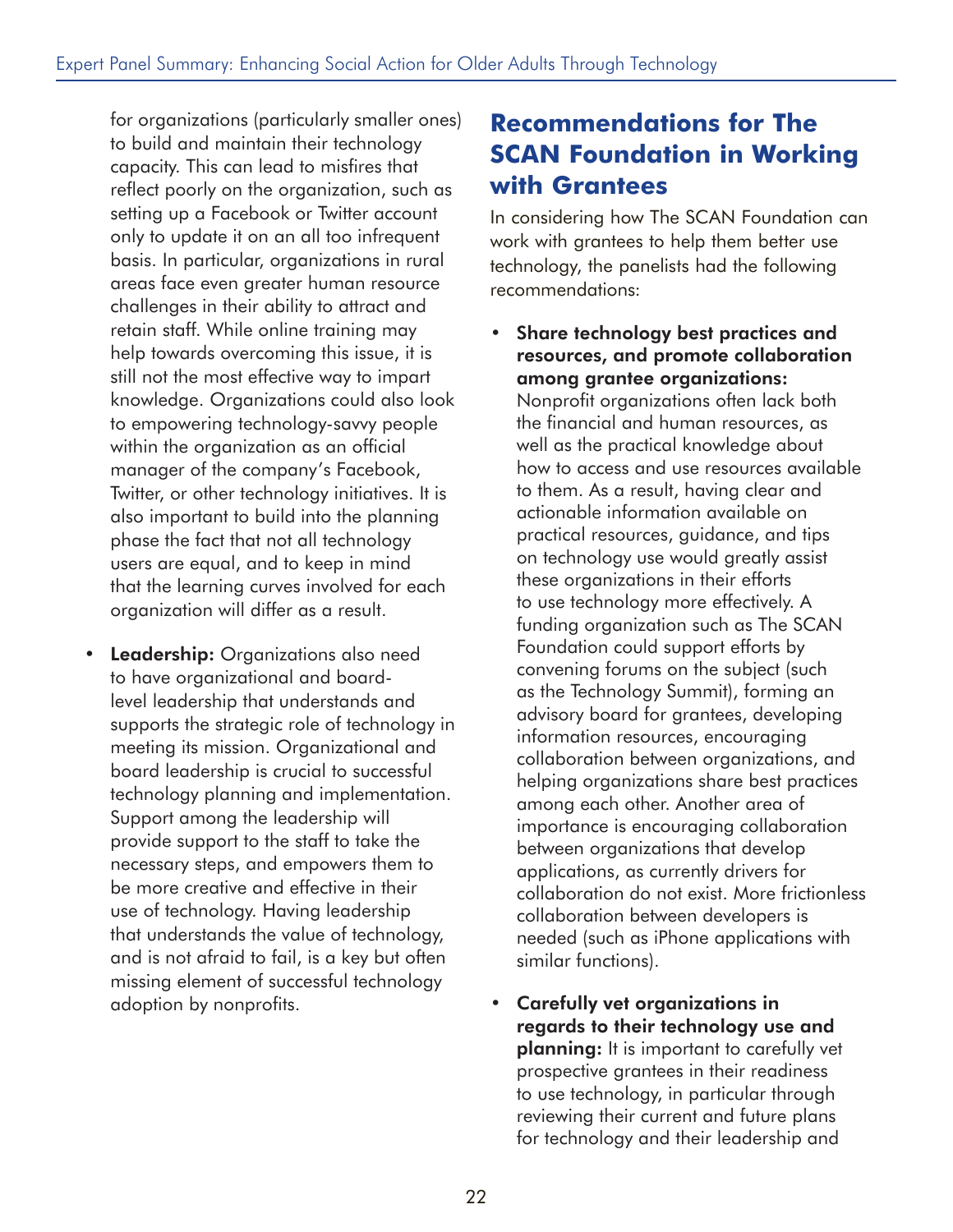capacity for supporting technology use. Possible criteria to use in evaluating their readiness may include review of their strategic planning around technology, or their process for determining their target audience's level of online and offline engagement. In addition, it is important to not only talk with the executive leadership, but also the staff itself to determine the level of commitment to technology throughout the organization. Another part of assessing technology readiness looking at the organization's past use of technology what they have already done for free, such as using tools such as Facebook or Twitter. Funders should also pay attention to the smaller things about the way an organization conducts business, such as how they schedule meetings and use email, as a basic benchmark for these organizations' technology competency.

• Empower intergenerational initiatives and caregivers: A successful method for introducing technology in initiatives benefiting older adults is to encourage intergenerational and caregiver-related programs. These individuals can serve as powerful technology champions for older adults. Experience from experts suggests that the best programs typically empower intergenerational relationship building around technology use, such as empowering teenagers to help their grandparents. The use of familiar trainers builds confidence, and collaboration tends to be much more successful at maintaining long-term engagement. Reaching older adults through their trusted family members and caregivers can help older adults themselves succeed in using technology. In addition, these initiatives should communicate to older adults that their voice is valued, and help them learn skills that allow them to independently create content such as videos and blogs.

These family members and caregivers need not necessarily be trainers themselves in all cases, but can also act as important enablers in connecting older adults with the necessary resources.

- Focus on user benefits/outcomes from use of technology in meeting social action goals: People in general, but older adults in particular, rarely use technology for the sake of using technology, but rather as a means for meeting needs or realizing desired benefits. Focusing on end goals is essential for communitybased organizations to engage older adults. Organizations should create case examples or models of technology use that demonstrate its benefits, which in turn encourages its use. Organizations can also identify "technological alternatives" to offline activities that older adults enjoy as a means of engaging them (for example, getting news from the iPad rather than reading a newspaper), and focusing on the interactive benefits of using a technological approach. In regards to social action, the focus has to be on finding issues that are directly relevant to older adults' lives because it creates immediate buy-in and engages them. Technology must be easy to use and affordable, but what makes it ultimately powerful is producing a specific result. Meeting a goal by using technology is a powerful reinforcement of the behavior that leads to continued use of technology.
- Use personalized communications approaches involving both online and offline strategies: One of the most effective ways of reaching older adults is through a personalized approach. Many older adults may be wary of technology and not used to electronic communications to the same extent as other age cohorts. An identified need among older adults and their caregivers is their preference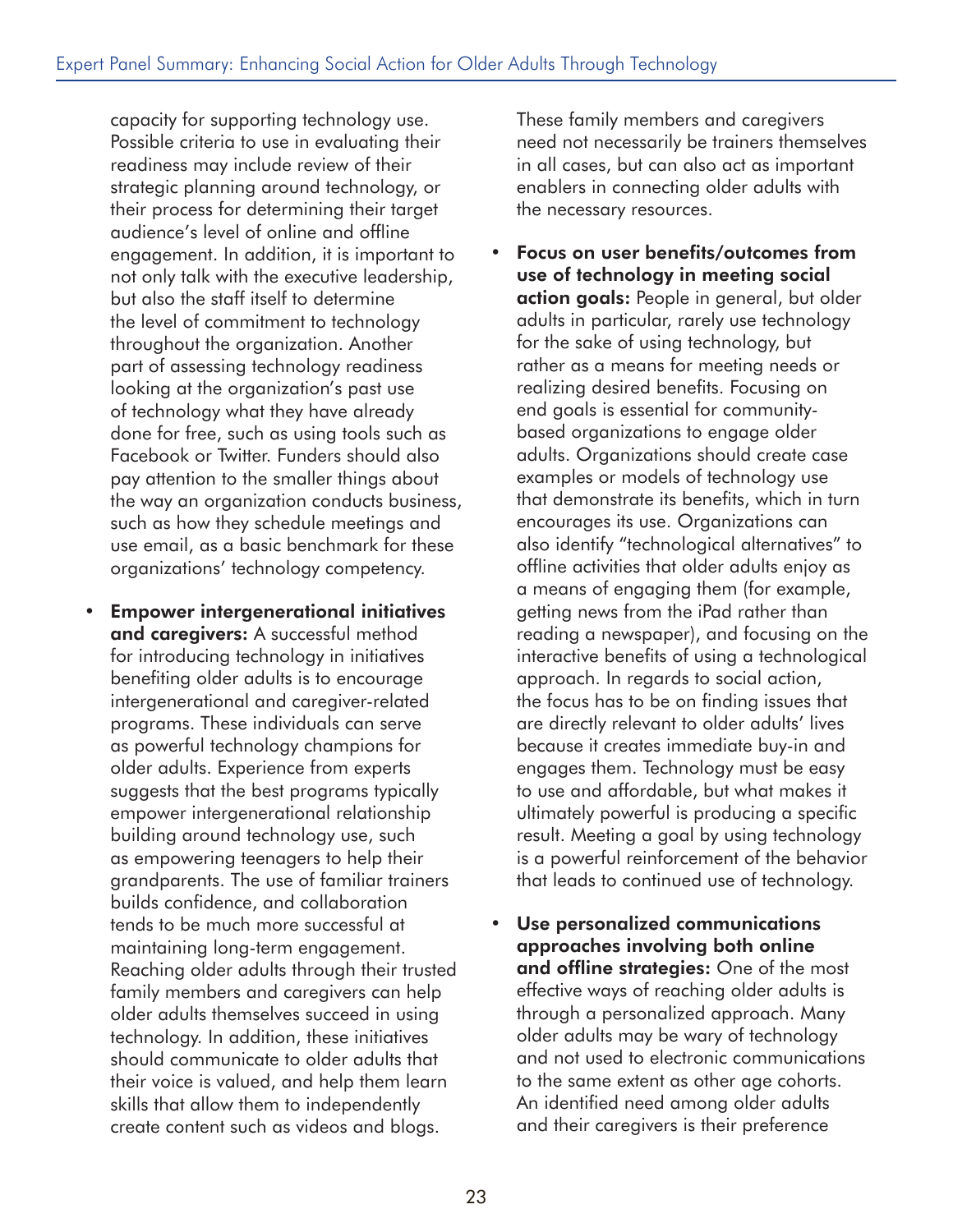for personal communication that is both interactive and engaging. This helps to ensure that older adults feel personal identification with a social action cause. Therefore, it is important to identify complementary strategies that effectively engage people both online and offline. Expert experience suggests that it is much harder for someone to disengage from a cause if there is also an offline strategy, such as a phone discussion, compared to just running an online campaign.

- Improve public perception of older adults and technology: To make widespread progress in this area, it is also very important to improve the public's perception about older adults and technology use. Efforts to engage the public about how older adults are using technology can help build confidence among older adults. Older adults need to be reassured and empowered with the knowledge that their participation in social action, through the use of technology, can bring tremendous value to the issues they care about.
- Improve understanding of older adults' technology use: Similar to improving public perception of older adults and technology, it is also important to improve understanding of older adults' use of technology and where gaps remain. Better understanding of older adults' needs, interests, and wants will help to design truly effective technologies for this population. More data about older adults' technology usage patterns and motivations can certainly help make progress in this area, such as through initiatives like mapping older adults' online activities and seeing what problems they and their caregivers perceive in technology use. It is also important to be able to have older adults provide feedback on these

issues, as developers often do not have an opportunity to hear from the actual older adult users themselves.

• Encourage application vetting, development, and innovation (technology, policy, legal): To expand interest and new efforts in this area, organizations can consider supporting initiatives such as an innovation competition on technology applications for improving the social action of older adults (perhaps through partnering with a technology platform such as Apple's iPad), or other research and development support. Such development efforts could involve support for multidisciplinary research programs involving nonprofits, academic research centers, and commercial technology vendors. In addition, application development could also include more targeted search capabilities for iPhone and other applications, as being able to search by functionality or by "what people like me are using". This would be particularly helpful for those older adults who are wary about technology in the first place. However, a cautionary note on application development is that there should be also be a focus on vetting existing applications and finding success stories and best practices related to them, as older adults are typically late adopters to technology. In addition to technology development, innovative approaches are needed in creating advancements around policy (particularly related to access and infrastructure) and law (particularly around privacy) to promote broader technology use in general. Without widespread broadband infrastructure and the proper privacy protections, some older adults will be either unable or unwilling to use online technology at all, including for social action.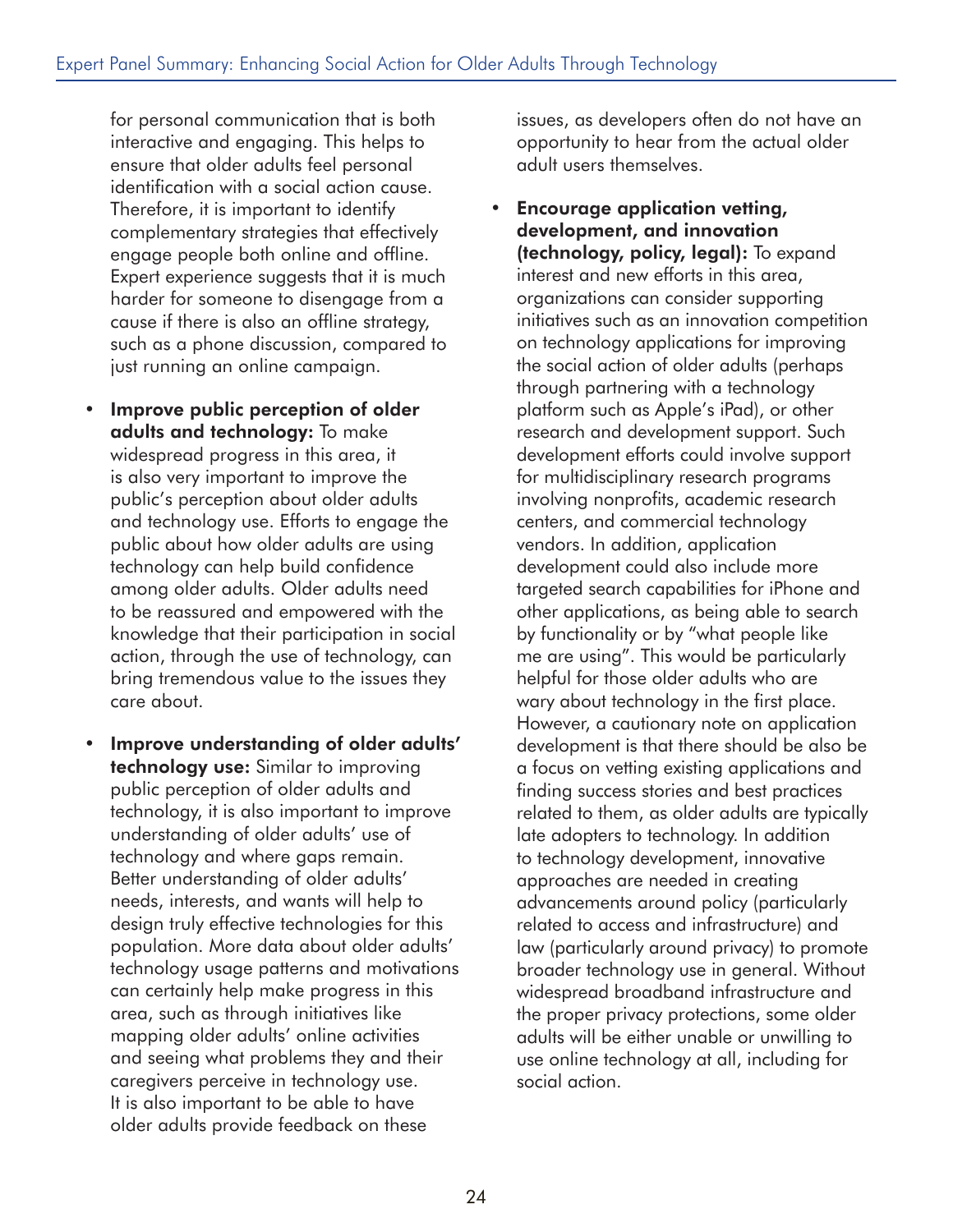### **Acknowledgments:**

We would like to thank all the panelists who participated in this rich and thought-provoking discussion, without whose contributions this report would not have been possible. We would especially like to thank the facilitator of the expert panel, Dr. Molly Coye, Senior Advisor to the Public Health Institute.

The SCAN Foundation Program Officer for this initiative is Erin Westphal. This event and report were prepared by The Center for Technology and Aging. Contributors include Ange Wang, Andrew Broderick, David Lindeman, Lynn Redington, Valerie Steinmetz, and Margaret Whelly.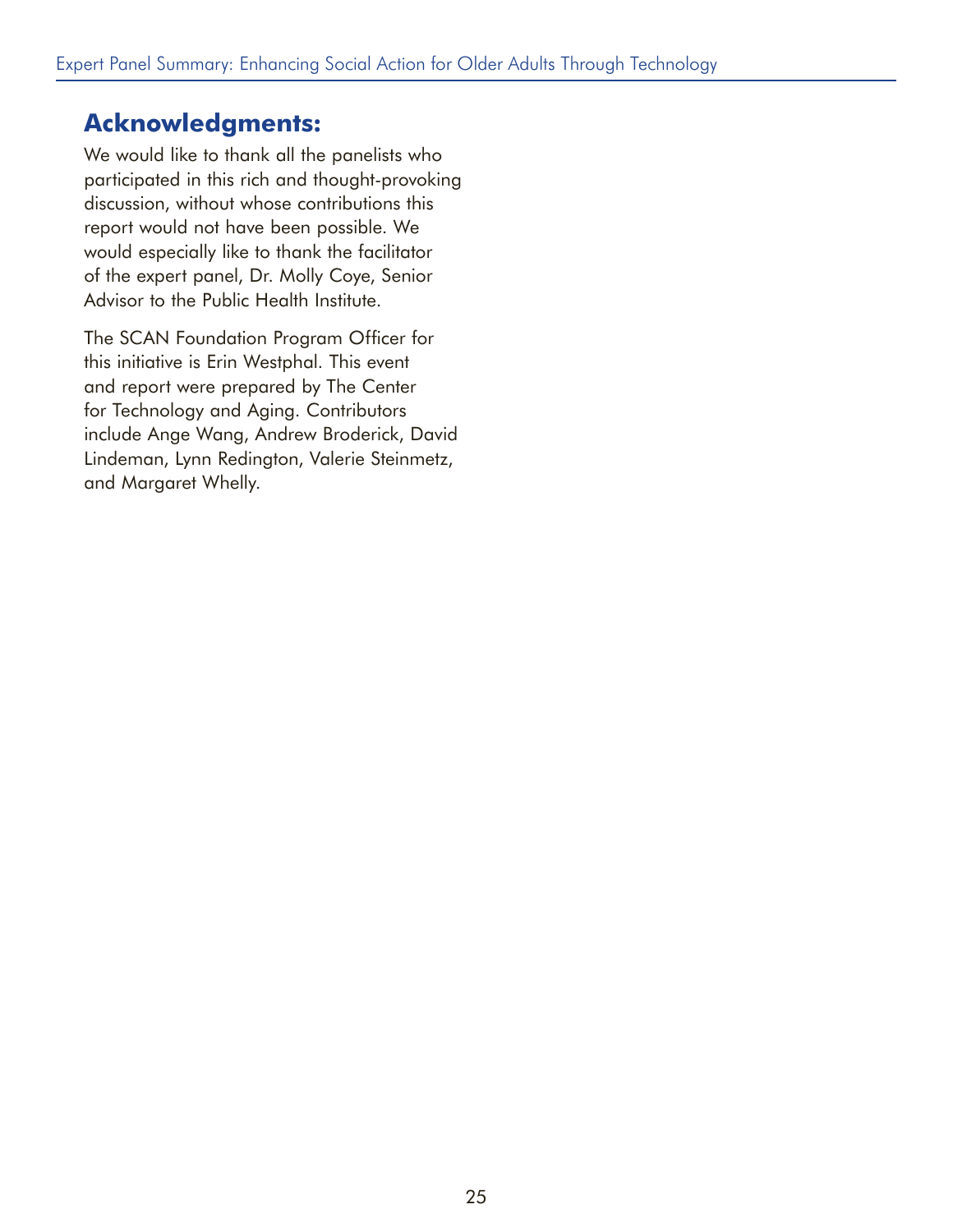### **Strengthening Nonprofit Advocacy<sup>1</sup>**

#### **Gary D. Bass and Lee Mason2**

Nonprofits in the United States are the envy of nongovernmental groups worldwide. One of the reasons is the role U.S. charities play in advocating for change. Whether it is about a local school board issue, a state policy regarding home health care, or national immigration reform, two things are certain. First, nonprofit organizations will be involved in the debate on the issues, and second, society will be just that much better off because of the charitable sector's engagement.

If civic participation is the essence of democracy, then nonprofit advocacy is the building block that frames democracy. Since the founding of this country, nonprofits have played an active role in promoting social change and challenging unfair practices and policies. For virtually every major national policy, nonprofits have been part of the inner circle in providing ideas, lobbying, and generating research that shaped that policy. At its core, the nonprofit sector is devoted to making improvements for the common good, and advocacy has been among its most potent weapons.

Yet for many nonprofit leaders, advocacy is viewed negatively. Some of this makes sense in the aftermath of the 2006 conviction of disgraced lobbyist Jack Abramoff and subsequent convictions of others associated with him. Lobbying today brings up negative images of money, politics, and influence peddling. But the negative perception of lobbying and advocacy existed in the

nonprofit sector long before Abramoff. One study, using the words "lobbying," "advocacy," and "education" in a question describing their activities in influencing policy makers, showed nonprofit leaders were extremely uncomfortable calling their activity "lobbying," were somewhat more comfortable with calling it "advocacy," and were much more comfortable calling the activity "education." In follow-up focus groups with nonprofit leaders in that same study, nonprofit executives would twist themselves into a pretzel to avoid words like "lobbying" and "advocacy." The winner may have gone to a Sacramento, California, nonprofit executive who described lobbying state legislators as "impact analysis."

Even for many who say advocacy is vitally important, it is often not done because it is perceived as too intimidating or is seen as a luxury. Nonprofit leaders are confronted with a barrage of daily "crises," ranging from funding to personnel to operational issues, leaving little time for advocacy. This is particularly true for the service delivery nonprofit, where daily activities overwhelm even the best intentions to advocate on behalf of the programs or people being served.

With these challenges in mind, this paper describes what nonprofit advocacy involves, explains how advocacy can strengthen the mission of an organization, and concludes with steps that a charitable leader can take to make advocacy the ordinary instead of the extraordinary.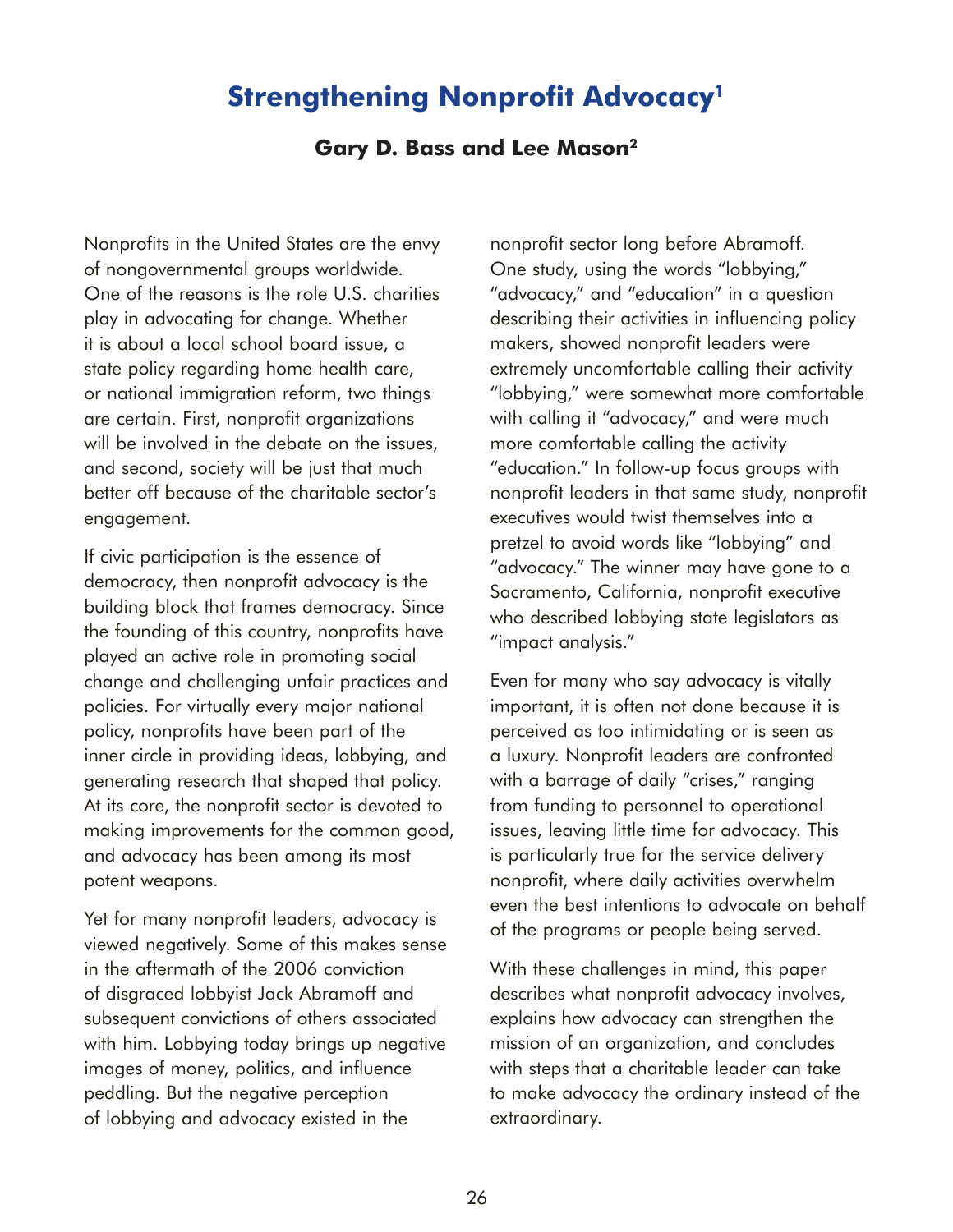### **What Is Advocacy?**

Advocacy describes a wide range of expressions, actions, and activities that seek to influence outcomes directly affecting the mission of the organization and the lives of the people served by the organization. Advocacy is an important function of most organizations, and all nonprofits advocate to varying degrees. For some, advocacy is the focus of their work, while other organizations may use advocacy periodically to respond to issues pertaining to their missions.

Advocacy can include media campaigns, public speaking, commissioning and publishing research, polling, or filing law suits or friend-of-the-court briefs. Even commenting on proposed regulations or policies is a form of advocacy. In other words, advocacy is much broader than lobbying.

Yet, too often, lobbying and advocacy are perceived as synonymous. In fact, lobbying is narrowly defined by the Internal Revenue Service as attempts to influence legislation at the local, state, or federal level. Thus, discussions of broad policies or efforts to influence executive branch actions, for example, are not lobbying communications. Lobbying always involves advocacy, though advocacy does not always involve lobbying.

While there is no official definition of advocacy, Ohio State University Sociology Professor Craig Jenkins has defined advocacy as "any attempt to influence the decisions of any institutional elite on behalf of a collective interest."3 Jenkins' definition, often widely embraced by those studying nonprofit advocacy, means that activities undertaken by nonprofits to influence structural and power inequities, whether directed at government or other power elites, is considered advocacy. Hence, not only are efforts to get the

government to change its behavior considered advocacy, but so too are corporate accountability projects and environmental efforts targeting corporate behavior.

It is important to note that there is no legal restriction on any advocacy activities charitable tax exempt organizations may undertake – with the exception of electioneering and lobbying. Charities are prohibited from electioneering and are limited on the amount of lobbying they can undertake.4 However, even with the lobbying restrictions, few nonprofits are likely to exceed the permissible limits. Moreover, only lobbying activities need to be monitored and reported to the IRS.

Let's describe some examples of permissible advocacy activities for charitable nonprofits.<sup>5</sup> We have used the "advocacy cycle" developed by Bass (see Figure 1) to characterize different types of advocacy activities.<sup>6</sup> Although Figure 1 is drawn as a circle, advocacy is not cyclical, with one thing leading to another. Rather, it can be amoeba-like, moving from one type of activity to another, back and forth, with nonprofit leaders employing strategies in ways that make sense for the particular issue and circumstances. No single nonprofit is likely to tackle all types of advocacy activities; instead, nonprofit leaders tend to be more skilled at selected types of advocacy. However, the effective leader also knows the importance of all types of advocacy activities, thinks strategically about the application of each, and knows who to rely on for such actions.

Research provides the foundation for policy positions. Too often, the excellent research conducted by nonprofits is not considered advocacy. But applying and utilizing research is an essential advocacy tool. It, after all, helps to identify possible policy problems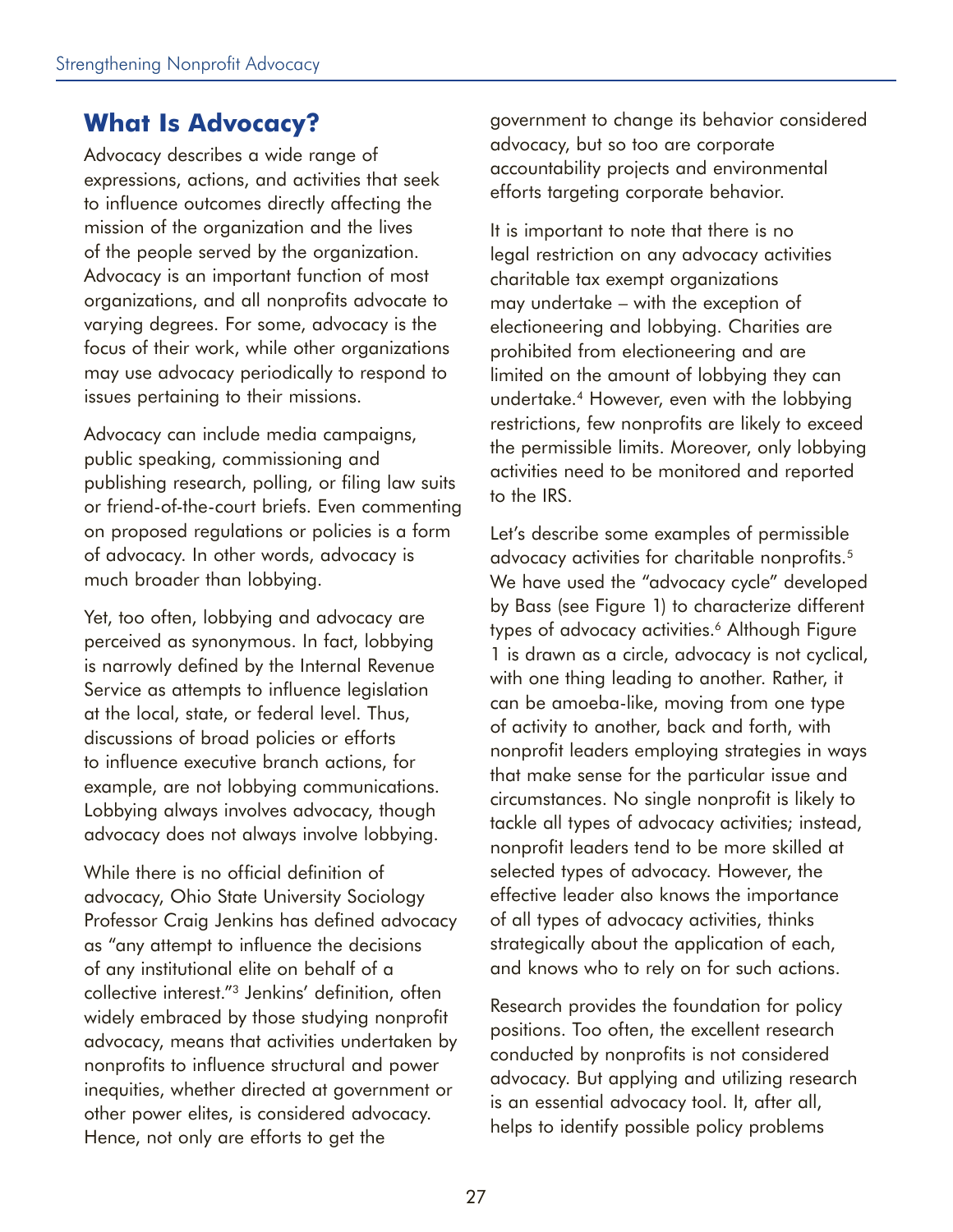that need to be addressed. Most often, people think of advocacy as various types of campaigns, such as letter-writing, protesting, petitioning, awakening power, coalition building, or lobbying. But note in the Figure One advocacy cycle that campaigns are only one category of advocacy activities.

Although we have listed organizing as one type of advocacy activity, many organizers would object to that classification. At the heart of organizing is empowering others to speak for themselves. Thus, the organizer helps people identify issues and concerns that are important to them but never attempts to speak for the people. According to Dave Beckwith, the executive director of the Needmor Fund, "Community organizing is the process of building power through involving a constituency in identifying problems they share and the solutions to those problems that they desire; identifying the people and structures that can make those solutions possible; enlisting those targets in the effort through negotiation and using confrontation and pressure when needed; and building an institution that is democratically controlled by that constituency that can develop the capacity to take on further problems and that embodies the will and the power of that constituency."7

Beckwith distinguishes advocacy from organizing by noting that advocacy is "characterized by doing FOR people." (emphasis not added) Thus, advocacy is perceived as nonprofit organizations speaking on behalf of others or launching an action agenda that tries to cajole others to join that agenda. While we concur there is a world of difference in purpose and style between organizing and advocacy, both are about creating social change and trying to "influence the decisions … on behalf of a

collective interest," as Jenkins notes. Thus, we consider both in our list of advocacy activities.

Nonprofit advocacy also includes efforts to ensure that policy is executed in the manner it was intended. For instance, when legislation is enacted, nonprofit groups will often monitor the implementation and enforcement of that policy. This moves into administrative advocacy: commenting on rulemakings, tracking enforcement, and participating in governmental advisory committees and other meetings of decision makers.



If working through legislatures and executive branches does not accomplish the desired results, litigation is always an option. Advocacy includes suing the government or powerful companies. It also includes filing friend-of-the-court, or amicus, briefs to highlight important concerns. At times, nonprofits will make a campaign out of amicus briefs with sign-ons and media advocacy.

Charities are also permitted to engage in nonpartisan activities, but not electioneering. For example, nonprofits can conduct voter registration drives and candidate forums and can craft and distribute voter guides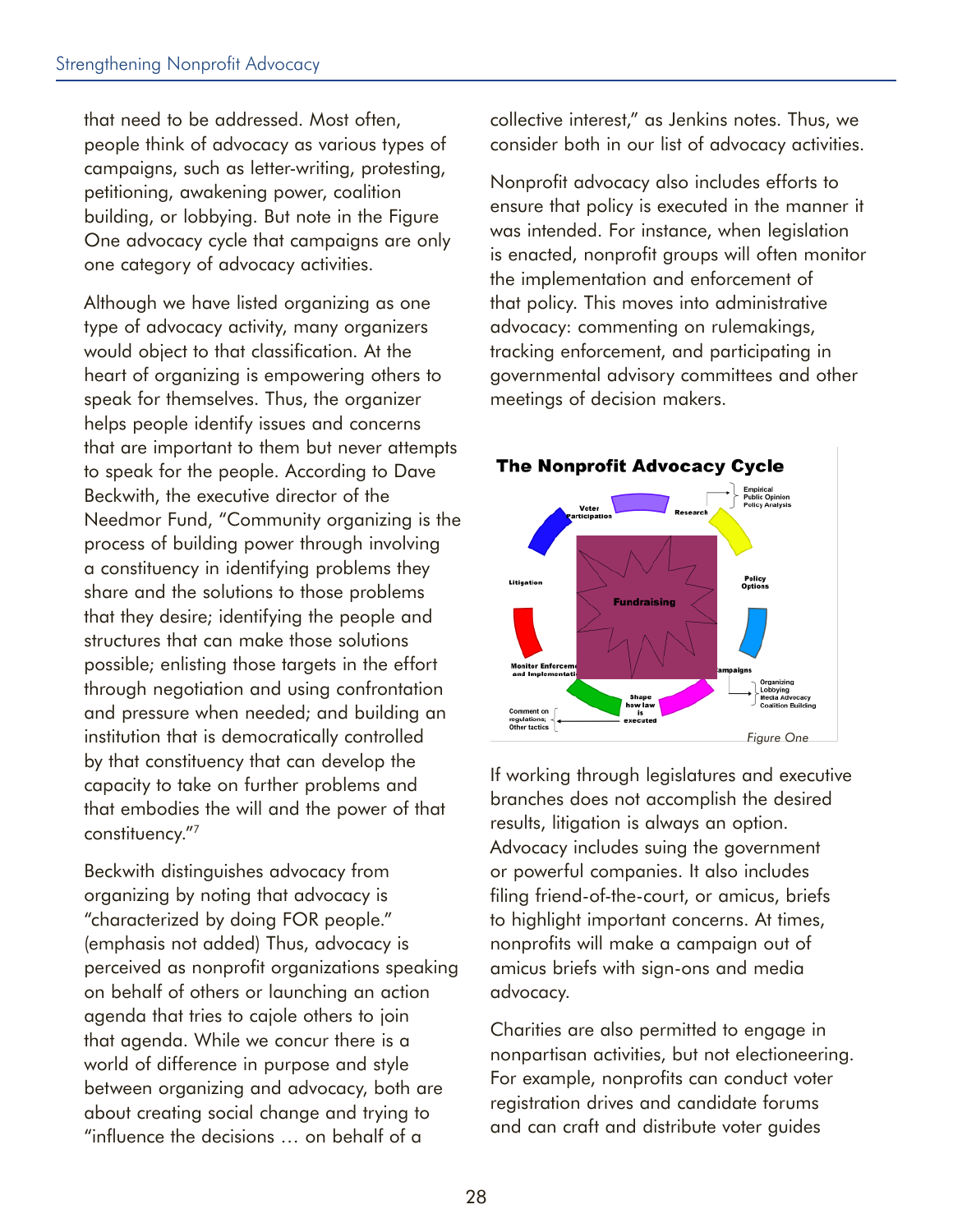and more if done in a manner that does not support or oppose a particular candidate or political party. This is one area where the IRS rules could be improved, because the determination of what you can and cannot do is based on the "facts and circumstances" of each case. Accordingly, it may be advisable for charities to get legal advice from experts if engaging in nonpartisan political activity.

There are no start and stop periods to advocacy. Advocacy needs to be infused into all the activities of a charity. Moreover, victories and losses are temporary. For example, failing to get a state law enacted in one year may only be the beginning of a longer strategy to get the law passed. Similarly, successfully getting a bill enacted simply moves the advocacy target to implementation of the law. Even when the law is fully implemented, research, monitoring, and service delivery experience will likely suggest ways to improve the program or law. The secret to successful advocacy is com¬mitment and persistence — never giving up and never flaunting what appears to be a victory. Celebration is appropriate, but only to re-charge the batteries and get back into the battle.

Those who are new to the sector may believe that advocacy is too complex to master, perhaps a bit tainted and maybe even illegal. We need to start a collective chant: Advocacy is legal. (Well, maybe you can develop a better chant!) Once over that hurdle, most people find that advocacy is not difficult to learn and that the organizing and lobbying skills they already possess are easily transferred to influencing the decisions of the "institutional elite" in order to benefit the people and missions they serve.

One final comment on definitions. Nonprofit advocacy is different from similar activities undertaken by the for-profit sector. Nonprofit policy participation is in the public interest, regardless of whether it is in pursuit of conservative, liberal, or non-ideological objectives. In contrast, for-profit sector lobbying usually has a private pecuniary gain as its motive. While policy participation by all parties – nonprofit and for-profit – is an essential ingredient of democracy, there is still something special about nonprofit participation that should be strongly encouraged and supported by our national leaders.

## **Why Be an Advocate?**

Every day, the nonprofit sector provides services to communities throughout the nation, including, but not limited to, afterschool programs, health education, HIV/AIDS education and prevention, food pantries, elder care, advocating for environmental change, arts and humanities education, and providing legal representation for citizens. In every community across this country, on topics from A to Z, nonprofits are an essential part of the fabric of American society and to the health of the community.

Nonprofit and voluntary activity is 7.2 percent of the U.S. GDP, compared to the construction industry, which is only 4.4 percent of GDP.<sup>8</sup> Additionally, the nonprofit sector has a total revenue that increased by 54 percent between 1995 and 2005, and it employs over 9 million people, or 7.2 percent of the share of the workforce in 2004.<sup>9</sup> Additionally, 29 percent of citizens were engaged in nonprofit volunteering in 2005, and half of the 76 million baby boomers are expected to volunteer upon retirement.<sup>10</sup> Nonprofits have a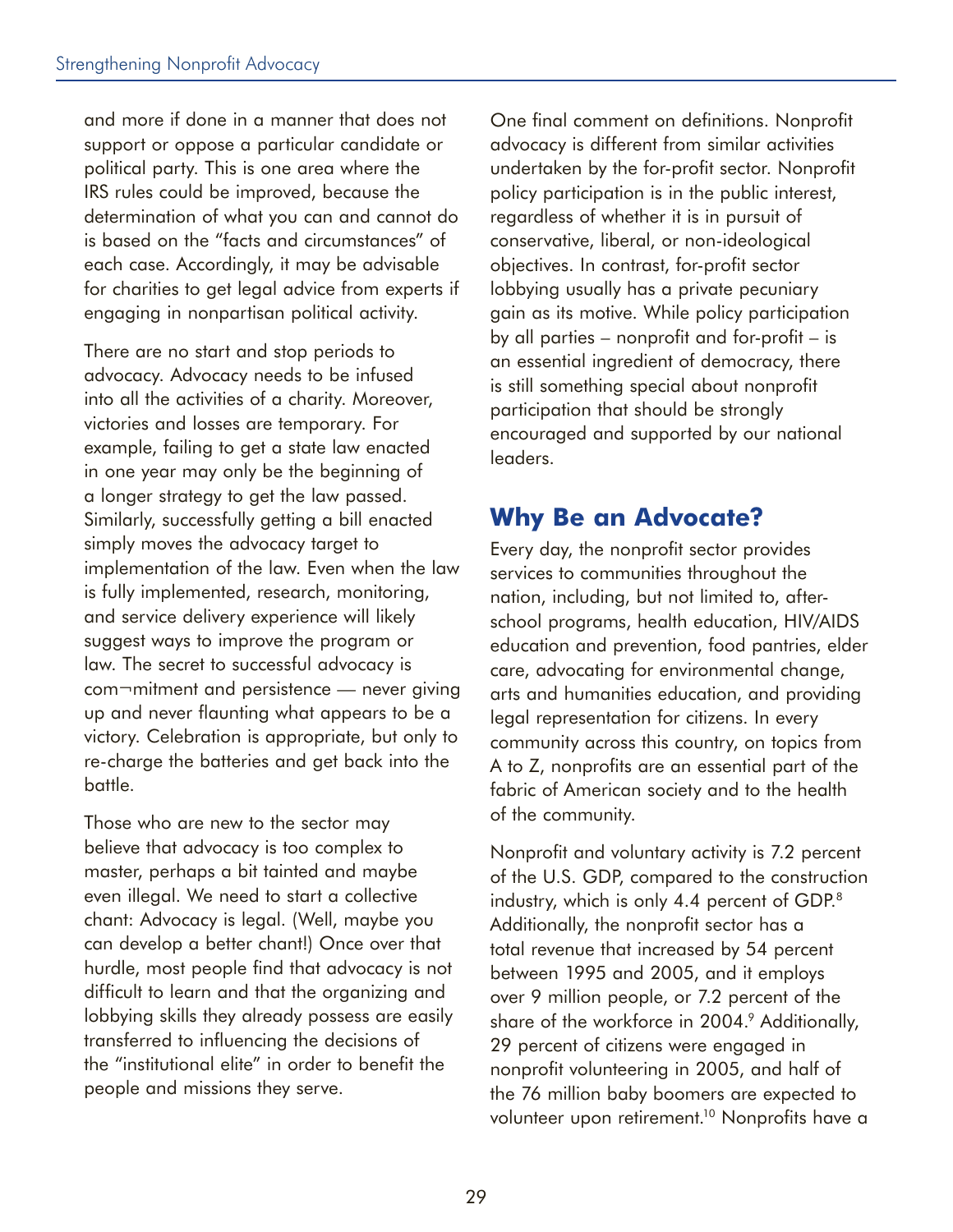stake in public policies and the governmental budget; the sector is awarded more than \$300 billion each year by federal, state, and local governments, with approximately 31 percent of nonprofit revenue coming from governmental sources.11

Notwithstanding the potential manpower and political clout of the nonprofit sector, as a sector, advocacy is inconsistent and intermittent. According to the Center for Responsive Politics, lobbying by the nonprofit sector at the federal level paled in comparison to other industries, even through the sector is larger. In 2009, 422 nonprofits spent \$42.6 million and employed 1,005 lobbyists. By comparison, civil servants/public officials – an industry not often viewed as big lobbyists – spent \$83.6 million in 2009 and were near the bottom of the top 20 industries lobbying. Business associations, the second largest industry, dwarfed nonprofit lobbying with  $$183.1$  million spent.<sup>12</sup>

There are many reasons for nonprofits to engage in advocacy. Some may be motivated by moral, ethical, or faith principles. Others may be moved by the people served or issues addressed. Some respond to attacks on their organization or issue area. Yet others may engage to protect an asset or interest, such as funding. In all cases, engaging in advocacy will help the charity move closer to accomplishing the mission of the organization.

### **What You Can Do to Strengthen Advocacy**

Advocacy is like exercise. Do it regularly and you stay healthy. Do it regularly and it becomes ingrained into daily behavior. Do it regularly and it rubs off on others.

Advocacy is also like exercise for those who aren't active. Doing it irregularly is uncomfortable, and doing a lot quickly can make you achy the next day. This may be why groups that suddenly jump into advocacy – usually because they are under attack – stop after the attack is over. They simply aren't in shape, and the intense advocacy is too exhausting. So start slowly and build up your civic engagement muscles.

To get yourself and your organization into advocacy shape, we have identified five steps to take.

#### *1. Create an environment where advocacy can flourish.*

If the leaders of the organization, particularly the executive director, don't demonstrate strong, consistent support for engaging in public policy matters, advocacy will never flourish. This is particularly true for small and medium-sized nonprofits.

There are many ways to create a supportive climate for advocacy within the organization. But two factors are important: discuss and reward advocacy. For example, in staff meetings, does the executive director encourage discussion of advocacy issues? Are staff rewarded for engaging in public policy matters? Are the development staff involved in advocacy efforts so that they can weave those activities into fundraising activities? Advocacy is a team sport, and all staff can help.

A healthy environment for advocacy may also mean taking risks. In our research, it was not uncommon for executive directors to say that they supported advocacy. On probing them for examples, they were very conservative, mostly supporting only "safe" activities. One director considered articles in a quarterly newsletter as advocacy. When asked if the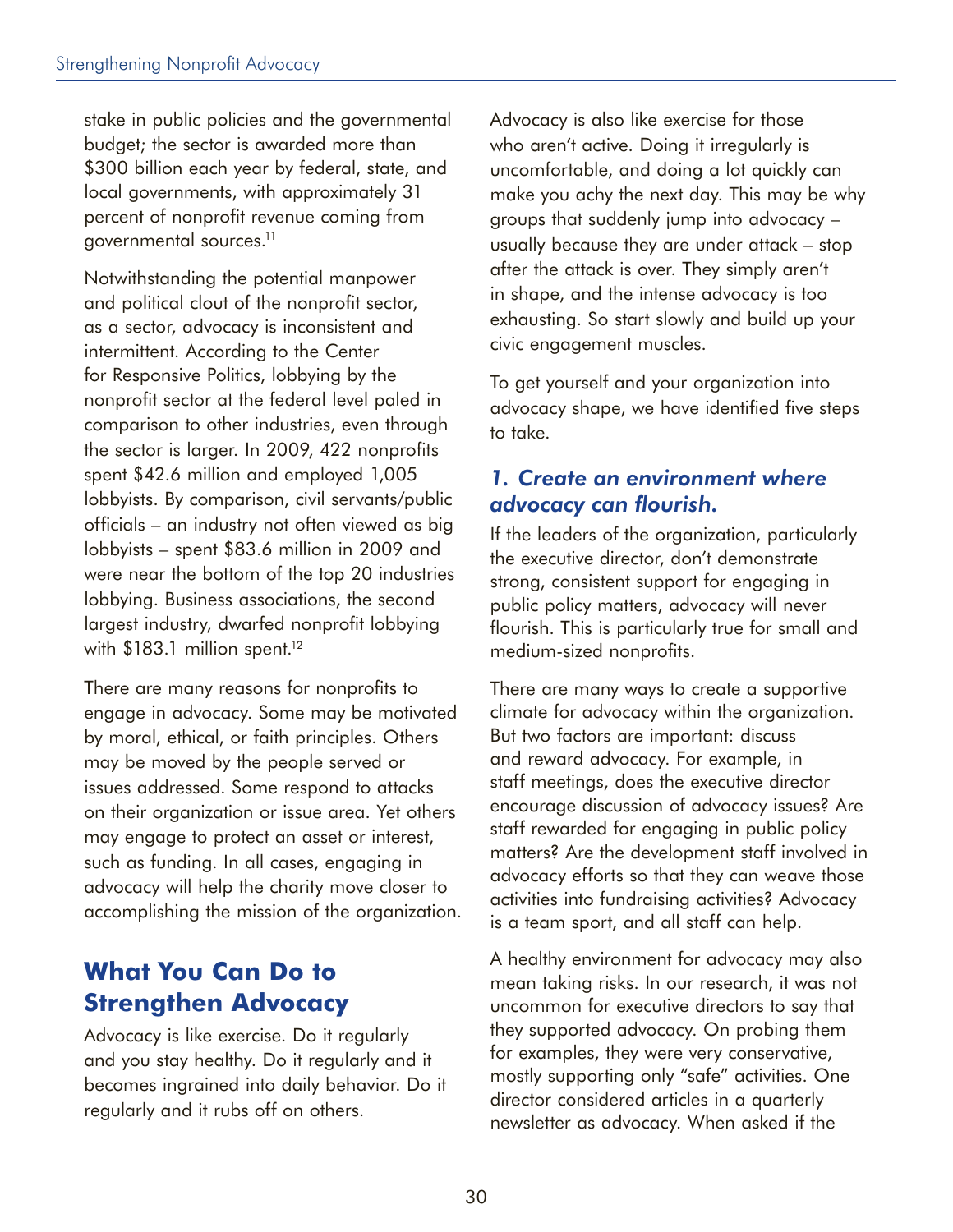director shared the organization's position with state officials, he said only to the extent that they read the newsletter. Advocacy means being publicly engaged in issues.

This may be uncomfortable for some board members. In our research, board members tended to be very risk adverse. One board member of a local nonprofit in Texas said she had a "fiduciary responsibility" to the organization. Why should the organization criticize a politician when the organization is reliant on government funding?, she added. Meanwhile, the city was discussing the elimination of a program central to the organization's mission.

This means creating a positive climate within the organization is not simply a staff leadership issue; it is also a board issue. Given the antipathy many board members seem to have toward advocacy, involving board members in understanding why advocacy is intrinsically tied to the organization's mission will likely help create a legacy of organizational support for advocacy. This can be done by discussing advocacy at board meetings or creating a governmental affairs committee, for example. Our research found that organizations that have board committees that address public policy issues are significantly more likely to engage in public policy matters and with greater frequency than those without such a board committee.

#### *2. Establish procedures within the organization that make policy decision making easier.*

Even when there is an atmosphere conducive to advocacy, the organization must have a streamlined decision making apparatus so that the organization can be nimble enough to decide whether to act and, if needed,

take quick action. Too often, nonprofit organizations have no clear procedures for making policy decisions, or they have extremely complex decision making processes, making it very difficult to engage in advocacy. Our research found many charities where the board had to approve staff actions on policy matters. Unfortunately, most boards only meet quarterly, which, of course, stifles immediate action and sometimes means the charity has to sit unnecessarily on the sidelines.

An ideal situation is where the board sets broad policy direction, leaving it to the executive director to establish and execute day-to-day policy decisions to support the board's views. But if the board feels it must be involved in policy decisions, then the board must develop the needed expertise to make policy decisions on short notice. Board committees should be prepared to meet via conference calls or virtually through e-mail, rather than physically, to expedite decision making. And board committees should be authorized to make decisions between board meetings.

Our research also found that organizations in which the executive director had a high degree of influence in government relations decision making, but did not have responsibility for carrying out day-to-day advocacy tasks (see next item below), were significantly more likely to engage in public policy and with greater frequency. So, once again, the ideal situation is where the executive director has the authority to make decisions on policy matters.

Even if the executive director is given authority to act on advocacy matters, staff need to fully understand the decision making structure so that they know how to get a decision about government relations.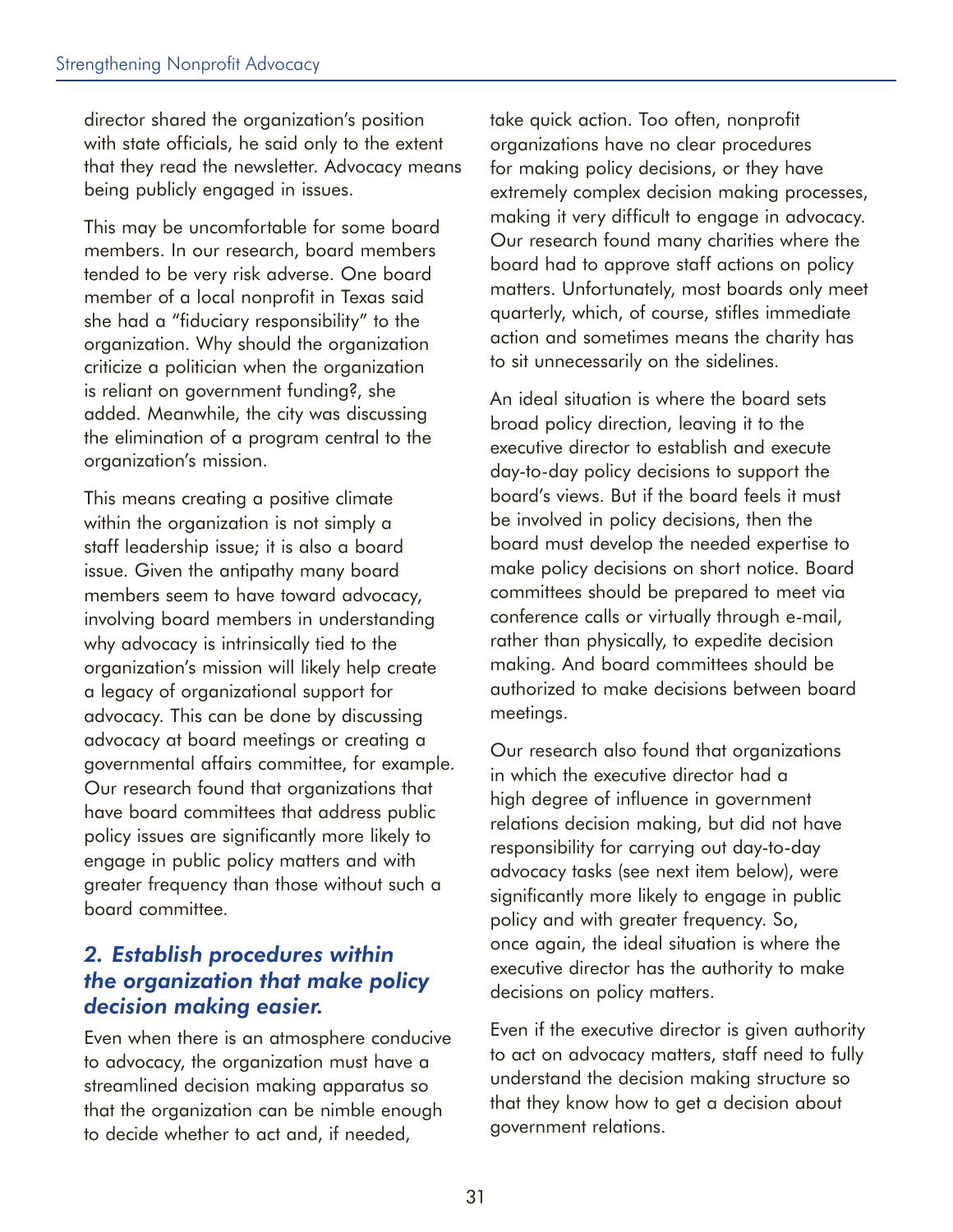For nonprofits that receive government money, special consideration should be given to creating the best internal structures that enable advocacy. For example, no project staff receiving government money and who might be involved in lobbying should be 100 percent funded through the government grant. This is because government funds cannot be used for lobbying purposes (unless specifically authorized by law).

#### *3. Make sure at least one person in the organization has advocacy responsibility — but make it someone other than the executive director.*

As might be expected, assigning public policy responsibility to at least one person in the organization significantly increases the likelihood that the organization will engage in public policy. This responsibility should be built into the person's job description and made well-known to others in the organization.

After assigning so much importance to the executive director to be supportive of advocacy and to have the authority to make advocacy decisions, now we will limit the role of the executive director. Our research found that the executive director is the worst person in the organization to have the primary, day-to-day responsibility for conducting public policy activities. Organizations that assign public policy responsibilities to anyone other than the executive director, including a lobbyist outside the organization, other staff members, board committees, or even volunteers, are more likely to lobby and testify and with more consistency.

This makes sense, given that the executive director often has a broad range of duties to perform or oversee, including fundraising, personnel matters, and program functions. To the extent that the executive director also tackles public policy matters, advocacy activities are likely to be moved to the back burner as other functions are addressed. Accordingly, it makes enormous sense to assign day-to-day public policy responsibilities to someone other than the executive director, leaving it to the executive director to set overall direction.

#### *4. Belong to associations that represent you before government.*

Joining an association that speaks out on public policy issues is linked to whether an organization engages in public policy itself. Those joining associations engage in more direct lobbying, indirect lobbying, and testifying, and do so with greater frequency than those not joining associations. This factor is particularly strong for those who join national associations, but it is also true for those who join state associations. This suggests that nonprofit executives should structure annual budgets to reserve funds for joining associations that engage in public policy.

### *5. Get training.*

Above, we said that advocacy is like exercise. Well, if it were like riding a bike, most would agree it is easy, but the first time is really hard. Thus, the best step is to get training and technical support. Here are five areas where training and technical assistance might prove useful:

• **Why engaging in public policy is important.** Not surprisingly, our research showed that motivation is the primary reason why charities decide to engage in advocacy. Whether this is mission-related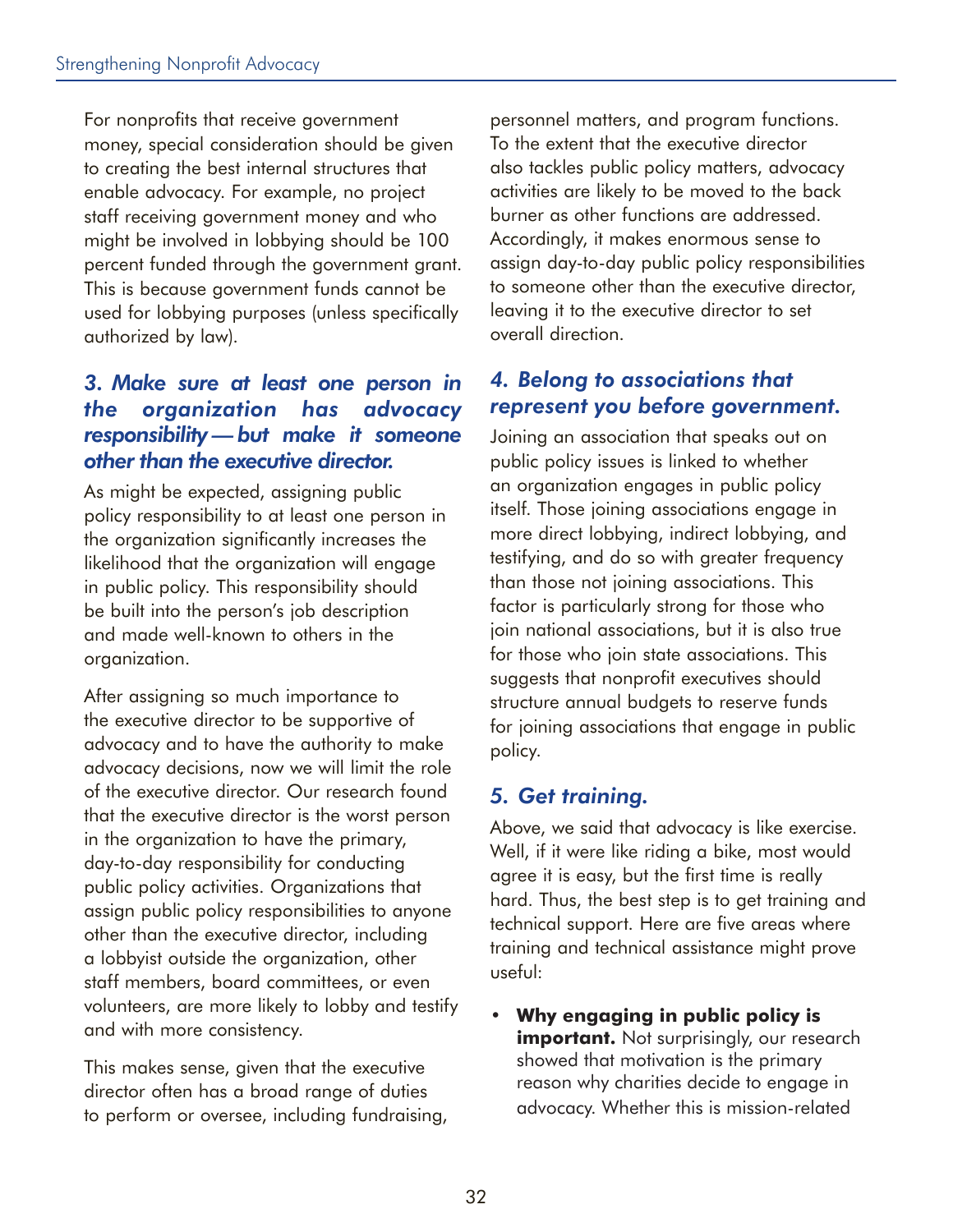or another reason, the motivation must be internalized by the leadership of the organization. We found that even though charities said the number one barrier to advocacy was financial resources, if they had additional resources, they would put it toward other organizational functions unless there were motivated to engage in advocacy.

#### • **Organizational capacity building.**

Organizations that specialize in nonprofit management are becoming more aware of the need to apply their expertise to helping nonprofits create the right type of organizational structure (e.g., board role, staff responsibilities) to engage in advocacy. Finding management consultants knowledgeable about advocacy can make a world of difference for the future of the nonprofit organization.

• **How to advocate and lobby effectively.** Fortunately, there are many services and consultants today to help you be the best advocate possible. For those on a tight budget, there are excellent resources on the Internet, many available through state nonprofit associations. OMB Watch's own NPAction.org provides a one-stop shop that may be helpful. Other websites, such as the Nonprofit Good Practice Guide (www.npgoodpractice. org), which is a project of the Philanthropic and Nonprofit Knowledge Management Initiative at the Dorothy A. Johnson Center for Philanthropy and Nonprofit Leadership, provides an excellent collection of articles and tools. There are also useful books to assist on various nonprofit advocacy issues,

such as one by Marcia Avner that provides tools and tips on lobbying and advocacy at the state and local level.<sup>13</sup> There are also helpful resources on nonprofit media advocacy and communications strategies, which are essential to effective advocacy.<sup>14</sup>

- **Training on civics and policymaking.**  Being an effective advocate also means understanding how policymaking works. Nonprofit leaders may need help in basic civics lessons, including how our three branches of government work, how a bill becomes a law, how government works at the local, state, and federal levels, and information about basic tools for influencing public policy. Nonprofit leaders also could use a refresher course in what happens once a law is passed, including how to monitor and comment on regulations.
- **Training on laws and regulations.**  Our research found that most nonprofits have only a rudimentary understanding of laws and regulations covering nonprofit advocacy. We think it is very important to understand these rules, but this is not the first place to start. The first place is to better understand why engaging in advocacy is important to you and your organization. Table 1, below, shows how charity leaders responded to a survey question about advocacy.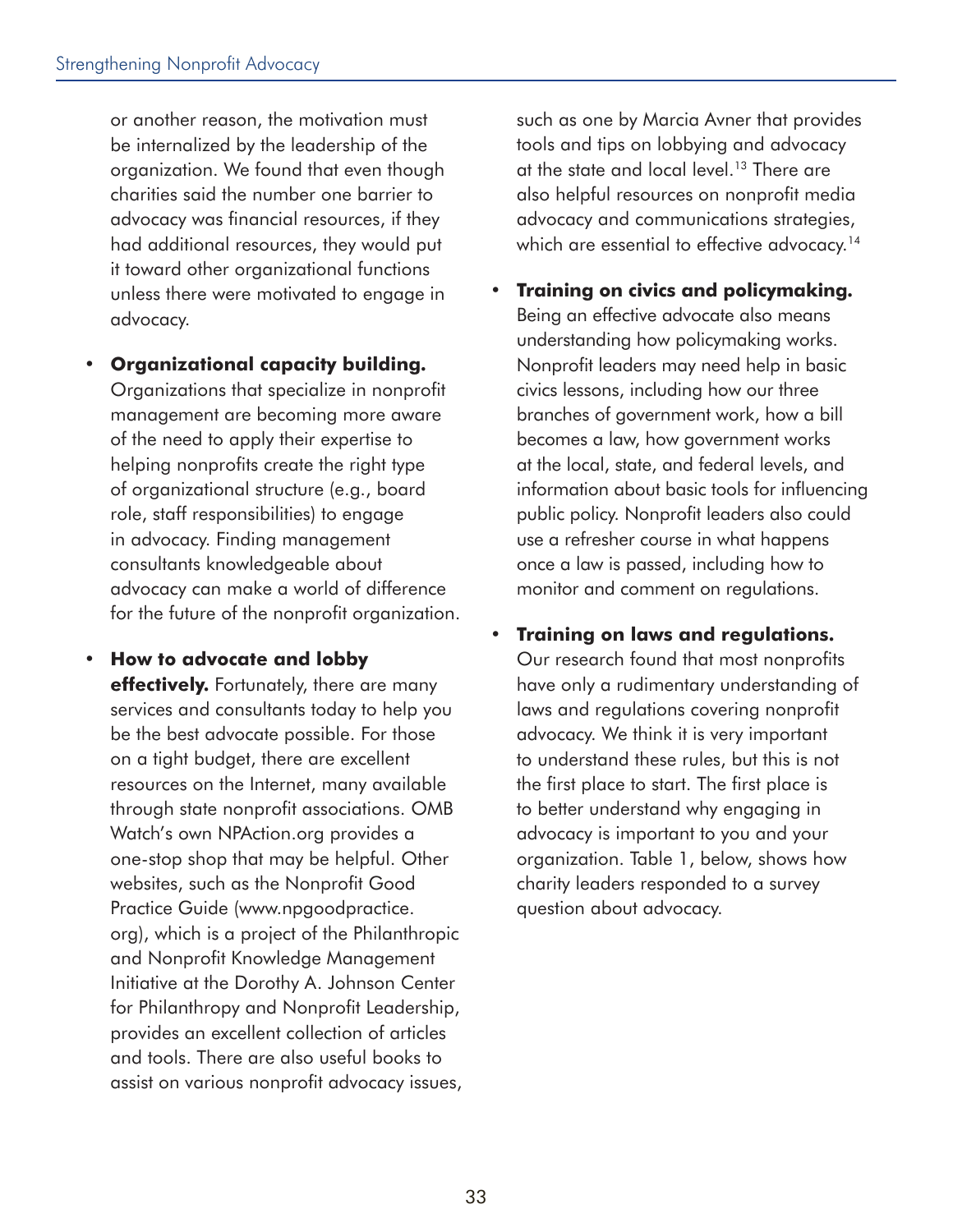### **Table 1. Nonprofit Understanding of Advocacy Rules**

(Correct answer indicated by X)

*There is a good deal of confusion about whether activities by nonprofits relating to the policymaking process are permissible.*  **Based on your understanding, can your organization:** 

| Based on your understanding, can your organization:                                      | Yes | No | Correct |
|------------------------------------------------------------------------------------------|-----|----|---------|
| Use government funds to lobby Congress                                                   |     | X  | 93.6    |
| Talk to elected officials about public policy matters                                    | Χ   |    | 91.1    |
| Endorse a candidate for elected office                                                   |     | X  | 87.4    |
| Take a policy position without reference to a specific bill under<br>current regulations | Χ   |    | 81.8    |
| Support or oppose federal regulations                                                    | Χ   |    | 79.3    |

The results demonstrate three high-priority areas for training:

- Government grant rules on lobbying. Although roughly one-third of nonprofit revenue comes from government, half of charities that responded to our survey did not know they could engage in advocacy if they get government grants. Furthermore, focus groups show that understanding of lobbying restrictions under government grant rules is very poor.
- $\vee$  Tax rules on lobbying. Nearly 30 percent of nonprofit respondents do not know they can lobby and advocate. Moreover, focus groups reveal that understanding of the laws and regulations is not very good – even among those who are very engaged in public policy.<sup>15</sup>
- $\vee$  Voter engagement initiatives. Nonprofits need to better understand the rules concerning political activity. While most nonprofit leaders know they cannot endorse or oppose a candidate for office, 43 percent of our survey respondents incorrectly thought they could not sponsor a forum or debate featuring a candidate for elective office.

### **Final Comments**

The main message you should get from this article is that advocacy is legal and not a heavy lift. For nonprofits, advocacy is one of the most powerful weapons to achieve our missions.

%

In a study of high-impact nonprofit organizations, Leslie Crutchfield and Heather McLeod Grant say that high-impact nonprofits have an uncommon focus on outcomes and results and the drive to do what it takes to succeed. Their research found advocacy was the first among six practices that are essential for high impact nonprofits. According to Crutchfield and McLeod Grant, "In a nutshell, organizations seeking greater impact must learn how to … work with government and advocate for policy change, in addition to providing services…"16 High-impact nonprofits, the authors write, lead by example, adapt to move their agenda forward, and never stand still.

Now more than ever, there is need for such high-impact nonprofits. With federal and state budgets in long-term crisis, with so many people in need and limited prospects for decent-paying jobs, with climate change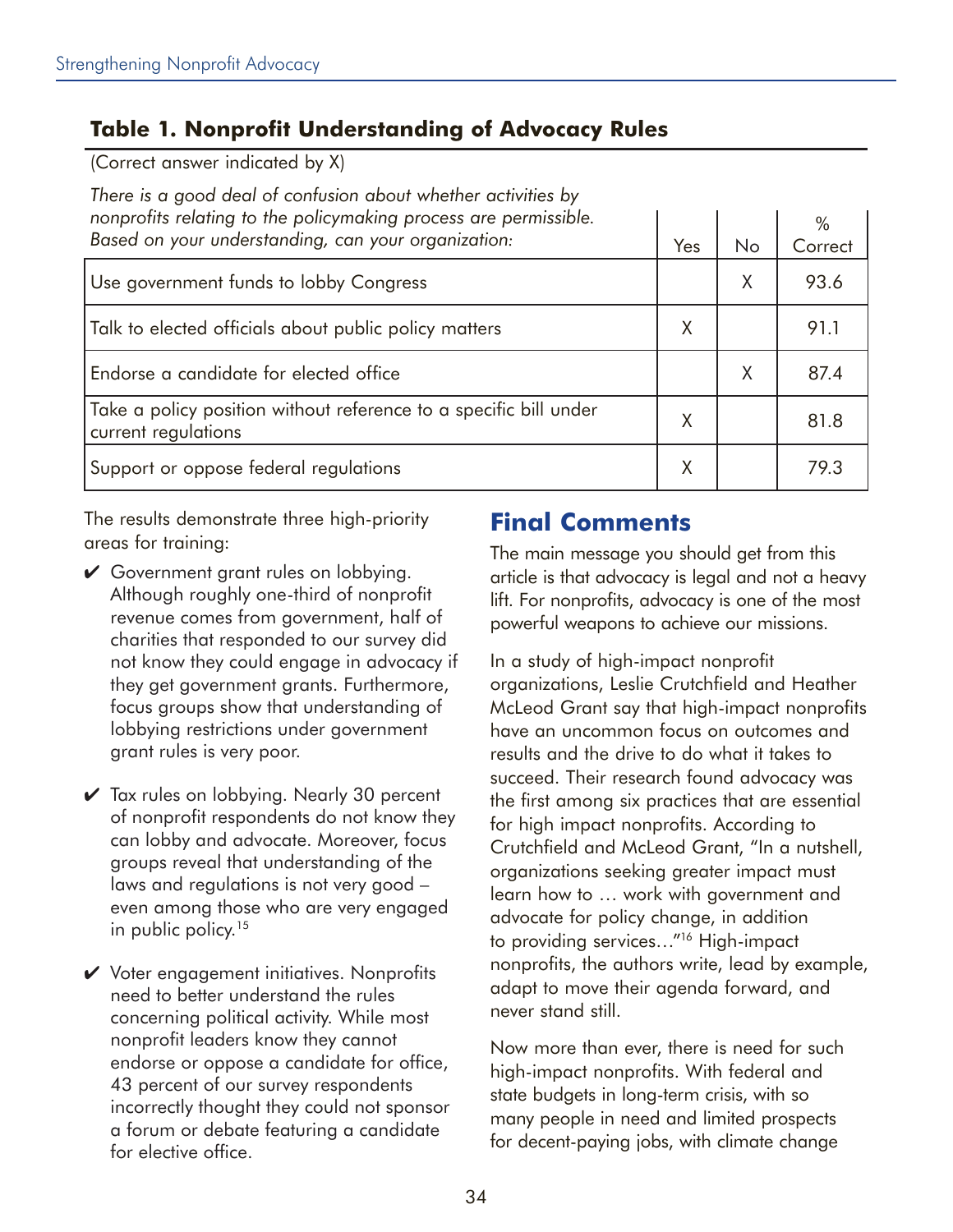issues looming, with major immigration policies unsettled, with health care implementation only beginning and uncertain, and with so many other issues nonprofits work on bubbling to the surface, it is vitally important for our sector to seize approaches that hold the possibility of achieving real systemic change.

In many situations, nonprofits are the only players who know whether programs are working. Without our voice, government decision-makers will be forced to make decision without adequate information. Advocacy is a way to help decision-makers make better decisions.

If advocacy is legal, not hard to do, makes your organization more effective, and there are major issues to tackle, what are you waiting for? Let's turn the extraordinary into the ordinary.

## **Endnotes**

1 Prepared for the SCAN Foundation and based on research described in the 2007 book Seen but not Heard: Strengthening Nonprofit Advocacy by Gary D. Bass, David F. Arons, Kay Guinane and Matthew F. Carter, which is available at http://www.amazon. com/Seen-but-not-Heard-Strengthening/dp/B001BX8EM6/ref=s r  $1.6$ ?ie = UTF8&s = books&qid = 1274647761&sr = 8-6 or the Aspen Institute. When we discuss "our research," we are referring to this research.

<sup>2</sup> Gary D. Bass is the founder and executive director of OMB Watch, a research and advocacy nonprofit that addresses government accountability and public participation. Lee Mason is director of nonprofit advocacy rights at OMB Watch.

3 Jenkins, J. Craig. "Nonprofit Organizations and Policy Advocacy." In The Nonprofit Sector: A Research Handbook, edited by Walter W. Powell, p. 297, New Haven: Yale University Press, 1987.

4 Charities may not lobby more than a substantial part. Since the definition of "substantial" is not clear, Congress passed another option in 1976, called the "expenditure test". A charity has to elect to fall under the expenditure test, and the rules are very clear about how much a charity can spend on lobbying. Lobbying is divided into direct lobbying expenditures and indirect (or grassroots) lobbying expenditures. For information on the expenditure test, see the Internal Revenue Service guidelines at http://www.irs.gov/charities/ article/0,,id=163394,00.html

<sup>5</sup> See, for example, Reid, Elizabeth J. "Understanding the Word 'Advocacy': Context and Use" in Advocacy and the Policy Process: Structuring the Inquiry into Advocacy (ed. Elizabeth J. Reid), Washington, D.C.: Urban Institute, 2000.

6 Bass, Gary D. "Advocacy in the Public Interest," in Essays on Excellence, Georgetown University: Center for Public and Nonprofit Leadership, 2009, at http://cpnl.georgetown.edu/pages/essays\_on\_ excellence.cfm.

7 Beckwith, Dave and Cristina Lopez. Community Organizing: People Power from the Grassroots, written for Center for Community Change: Washington, DC and revised for the European Community Organizing Network (ECON), Jan. 2010, at http://comm-org.wisc. edu/papers97/beckwith.htm.

8 Salamon, Lester M., Megan A. Haddock, S. Wojciech Sokolowski, and Helen Tice. Measuring Civil Society and Volunteering: Initial Findings from Implementation of the UN Handbook on Nonprofit Institutions Working Paper No. 23, Baltimore, MD: John Hopkins Center for Civil Studies, 2007.

9 National Center for Charitable Statistics. The Nonprofit Sector in Brief: Facts and Figures from the Nonprofit Almanac 2007, Washington, DC: The Urban Institute, 2008.

10 Zedlewski, Sheila R. and Barbara Butrica. Are We Taking Full Advantage of Older Adults' Potential? Washington, DC: The Urban Institute, 2007.

11 Aspen Institute. Mobilizing Change:10 Nonprofit Policy Proposals to Strengthen U.S. Communities. Accessed at http://www.aspeninstitute.org.

12 All 2009 figures are available from http://www.opensecrets.org/ lobby/top.php?showYear=2009&indexType=i

<sup>13</sup> Avner, Marcia. Lobbying and Advocacy Handbook for Nonprofit Organizations: Shaping Public Policy at the State and Local Level, Fieldstone Alliance, 2002.

<sup>14</sup> See, for example, Bonk, Kathy, Emily Tynes, Henry Griggs and Phil Sparks. Strategic Communications for Nonprofits: A Step-by-Step Guide to Working with the Media, Jossey-Bass, Inc., 2008.

<sup>15</sup> Here are some useful organizations (in alphabetical order) that provide training or materials on nonprofit lobbying rules: Alliance for Justice: http://www.afj.org/for-nonprofits-foundations/aboutadvocacy; Independent Sector: http://www.independentsector.org/ lobbying\_rules; OMB Watch's NPAction: http://www.npaction.org; Center for Lobbying in the Public Interest: http://www.clpi.org; Minnesota Council of Nonprofits: http://www.mncn.org/advocacy. htm.

<sup>16</sup> Crutchfield, Leslie R. and Heather McLeod Grant. Forces for Good: The Six Practices of High-Impact Nonprofits, Jossey-Bass, 2008, pg. 6.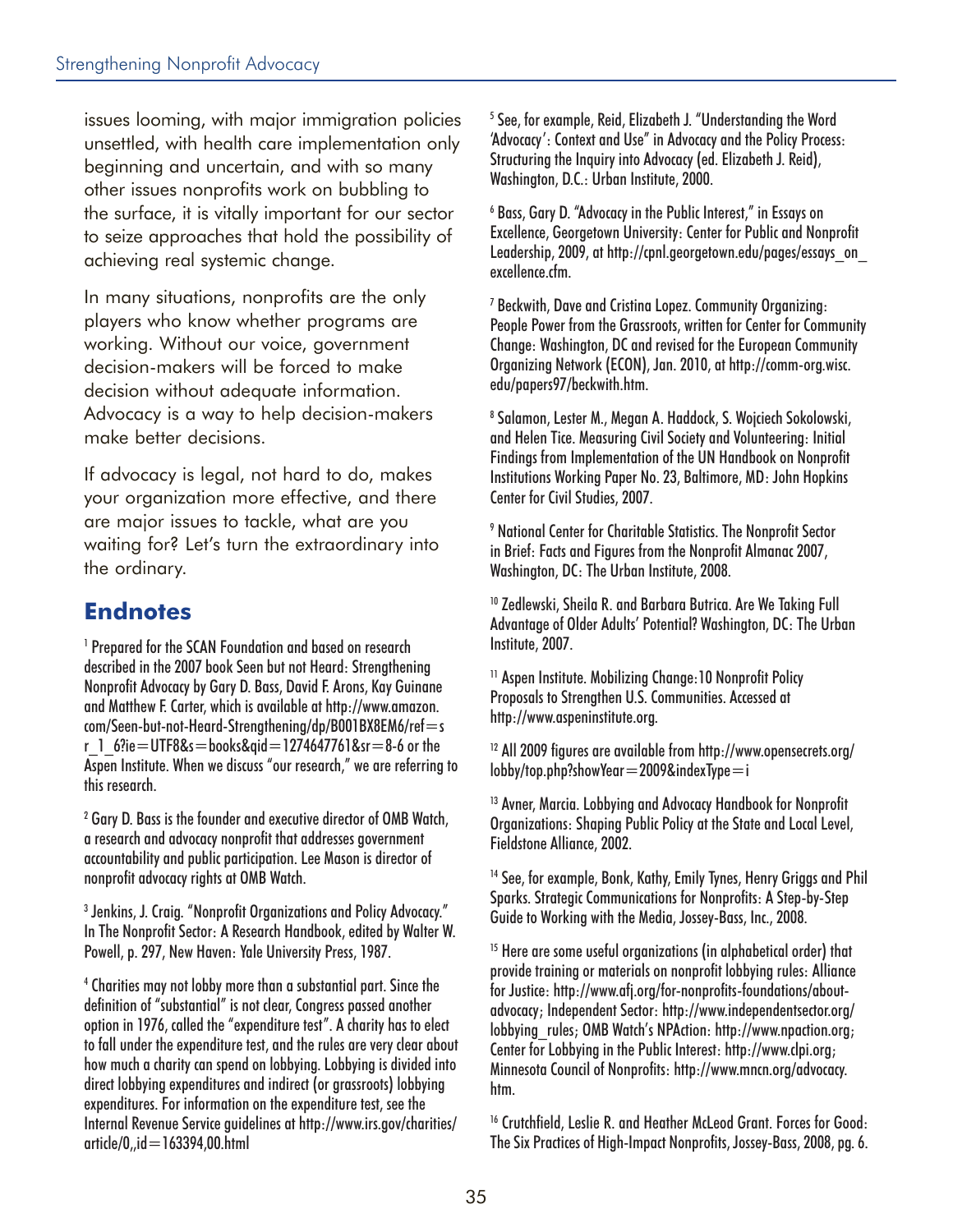## **Overarching Advocacy Issues Related to Aging and Solutions**

**&** 

## **Where And How Community Based Organizations Can Play A Role In The Larger Advocacy Community**

Rigo J Saborio, President & CEO St. Barnabas Senior Services

There are a number of major issues related to aging that have been identified as high priority over the years—from health care to housing, from politics to business; but in light of the projected increase in the elder population and as this aging population becomes more racially and ethnically diverse and poor, three overarching issues become paramount and will be the focus of this paper:

- 1. Evisceration of aging home and community based health and social service safety-net programs that allow multi-ethnic and low income aging seniors in California to age in place;
- 2. Lack of unified advocacy support among generations for health and social service safety-net programs for multi-ethnic and low income aging seniors in California; and
- 3. The need for legislative champions and a well-connected statewide system of advocates

One third of all Americans are expected to reach age 50 this year (2010) and the U.S. population 65 and over is projected to double within the next 20 years (National Institute of Aging, 2006). Aging not only occurs to nations and individuals, but it also happens to states and their communities. California is no exception.

The rapid aging of California's population represents a demographic imperative that cannot be ignored. California's older adult population is expected to increase by 172% by 2040, with most of the growth occurring in the coming 20 years. The greatest growth will be among the oldest Californians, those 85 years and older, whose number are projected to grow 200% over that 40 year period. By 2040, the ratio of the elderly to adults under the age 65 will have increased by 80%. The confluence of decreased fertility, expanded longevity, falling mortality, and the redefinition of what it means to be older is creating a unique phenomenon, which some have described as an aging "tsunami."

California's elderly population will become increasing Hispanic and Asian American over the foreseeable future, as the result of population aging and continued immigration. The fastest-growing ethnic group will be elderly Hispanics, whose numbers will nearly triple in the next 20 years. The slowestgrowing ethnic group will be non-Hispanic whites, whose numbers will still increase, but only by 50% during that same period. By 2050, Hispanics will be the largest ethnic group among California seniors .

At a time when the sheer number of older adults and the diversity among the aging population in California is growing by leaps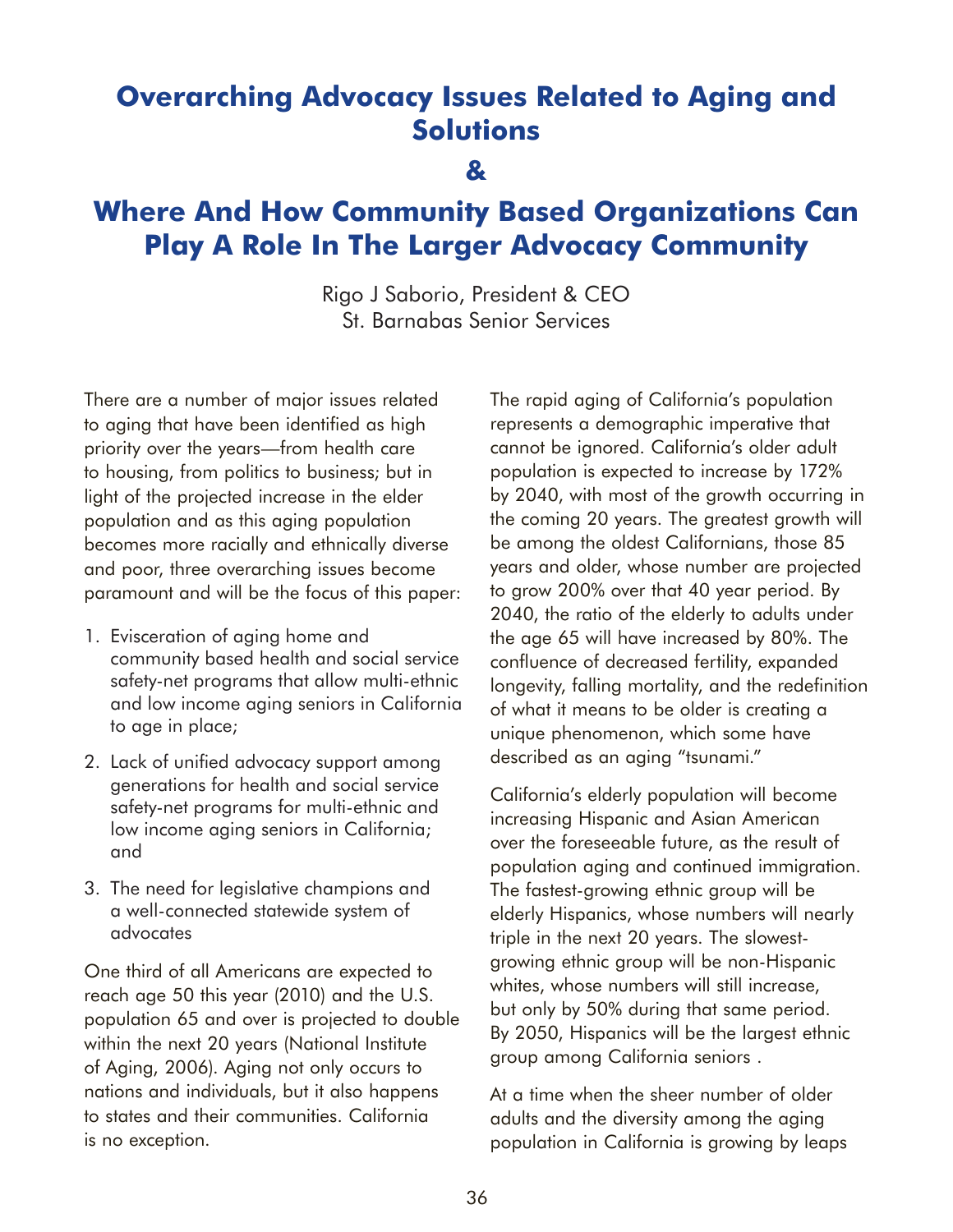and bounds, the old-age safety-net programs and services for this population continue to experience an all out assault. It is true that significant investments have been made to address the rapid increase in the size and diversity of this population, but services are fragmented, or in some cases irrelevant, to future cohorts of older people. There exists a lack of planning, coordination and involvement in efforts at the local level to sustain best practices, strengthen the service network, and build on innovation. This is clearly not the time to decrease the old-age safety-net programs and services.

According to a report by the California Policy Research Center, University of California, Berkeley, titled, Strategic Planning Framework for an Aging Population, 2003, California's current ability to provide health and mental health care, social services, safe housing and transportation is already inadequate. Consequently, it behooves California's state leadership to reverse its course and provide the necessary support required to meet the needs of the future.

To achieve the above, it will be imperative to have public support. Unfortunately, there is a division among the California populace in their willingness to support such efforts. There are a great number of Californian's, including older adults, who believe in reducing the role of government in protecting elders and meeting their needs, and leaving their wellbeing more dependent on individual decisions and the unpredictability of the market.

Without effective political leadership, little can be done. Unfortunately, over the past 25 years, there has been limited legislative or administrative leadership on the subject of aging at the state level. As a result, there's been a decline in support for aging programs. Further, there's been an obvious absence of a unified voice among aging groups representing the needs and interest of older adults, particularly low income, multiethnic and multicultural older adults at the regional and state level. If aging advocacy is to be successful, aggressive action must be taken to build coalitions.

From an advocacy standpoint, three things will need to happen for these issues to be addressed successfully. First, all generations from young to old and from diverse backgrounds and diverse points of view (i.e., ideological, gender, ethnic, cultural, and socioeconomic) will need to join forces and mobilize in efforts to preserve the aging health and social service safety-net programs. Second, champions will need to be identified and elected to serve in the administration and legislature and they will need to push forward legislative and budget policies that are favorable, and defeat those that are detrimental, to multi-ethnic and lowincome aging seniors in California. Third, establish statewide aging council or alliance comprised of regional coalitions that offers a unified, powerful voice to achieve change in understanding among important public officials who have the power and influence to make the adoption of change possible.

The graying of California and its diversity will have profound implications on all aspects of our society—from health care to housing, from politics to business. By effectively addressing the three overarching issues defined above, we will successfully promote aging related policy and funding in California. Moreover, we will make our publicly-funded home and community-based, long-term care system more efficient and effective.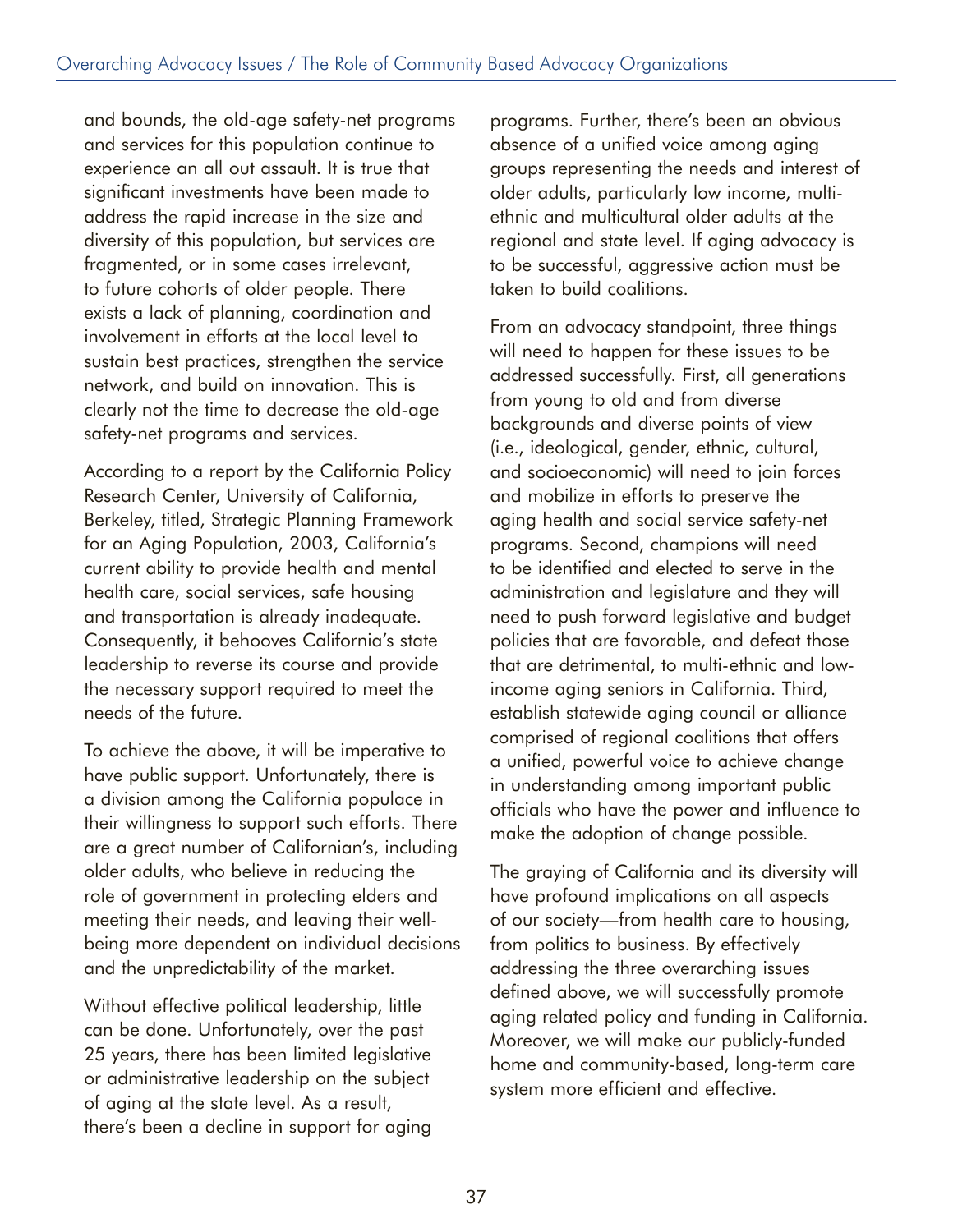## **Advocacy Issues:**

*Budget Cuts — Evisceration of aging home and community based health and social service safety-net programs that allow multiethnic and low income aging seniors in California to age in place* 

Today, California faces a dangerous paradox: while the aging population continues to rapidly grow, its safety net faces proposed elimination. There is a dramatic shift away from policies that support older persons and their families. The concerns related to the adequacy of the long-term care system, in particular, existing home and community based services for meeting the demands of older persons and their families, are now surpassed by a more grim reality — an expanding systematic breakdown in the system of care.

Although advocacy efforts have been significant over the years (particularly in California), today, we are fighting an all out assault and trying to preserve what little remains of a safety net for our most vulnerable elders and to meet the needs of the huge boomer generation so near its retirement.

With the rise in conservatism, advocacy in the field of aging has become a challenge. Political leaders have become very active in putting forward policies to save, modernize, and improve policies on aging. Yet many of the specifics in their policy proposals amount to dismantling the old-age safety net by reducing the role of government in protecting older adults and meeting their needs, and leaving their well-being more dependent on individual decisions and the unpredictability of the market.

According to a report from the Congress of California Seniors (CCS), last year's 2009-10 budget included several program reductions and eliminations. Specifically, there were reductions to the Supplemental Security Income/State Supplemental Payment (SSI/ SSP), the Caregiver Resource Center state funding was cut by more than 50%, and both the Department of Aging's Linkages Case Management Program and the Community-Based Services Program (impacting 35,000 seniors) were eliminated. More restrictive eligibility criteria for adult day health care programs were proposed to be implemented in March 2010, but did not come to pass given a temporary court injunction. In addition, last year's budget changes increased the cost that 9,000 seniors and persons with disabilities have to pay before they became eligible for In Home Supportive Services (IHSS).

The 2010-11 budget proposal, presented in January by California Governor Arnold Schwarzenegger's office, would eliminate or drastically reduce programs that help low-income older Californians remain safely in their homes, including IHSS, SSI/ SSP, adult day health care, Medi-Cal and Cash Assistance for Immigrants. According to a UCLA study supported by The SCAN Foundation, these proposed reductions would weaken community supports to levels not seen for almost 30 years.

The cuts will make it much more difficult for many older adults to continue to live safely in their own homes, create hardships for their families, lead to a loss of jobs and health insurance by direct service providers, and close many adult day care centers. The expense resulting from the increased use of emergency rooms, hospital in-patient care, and nursing facilities are likely to erode the financial savings of the proposed reductions.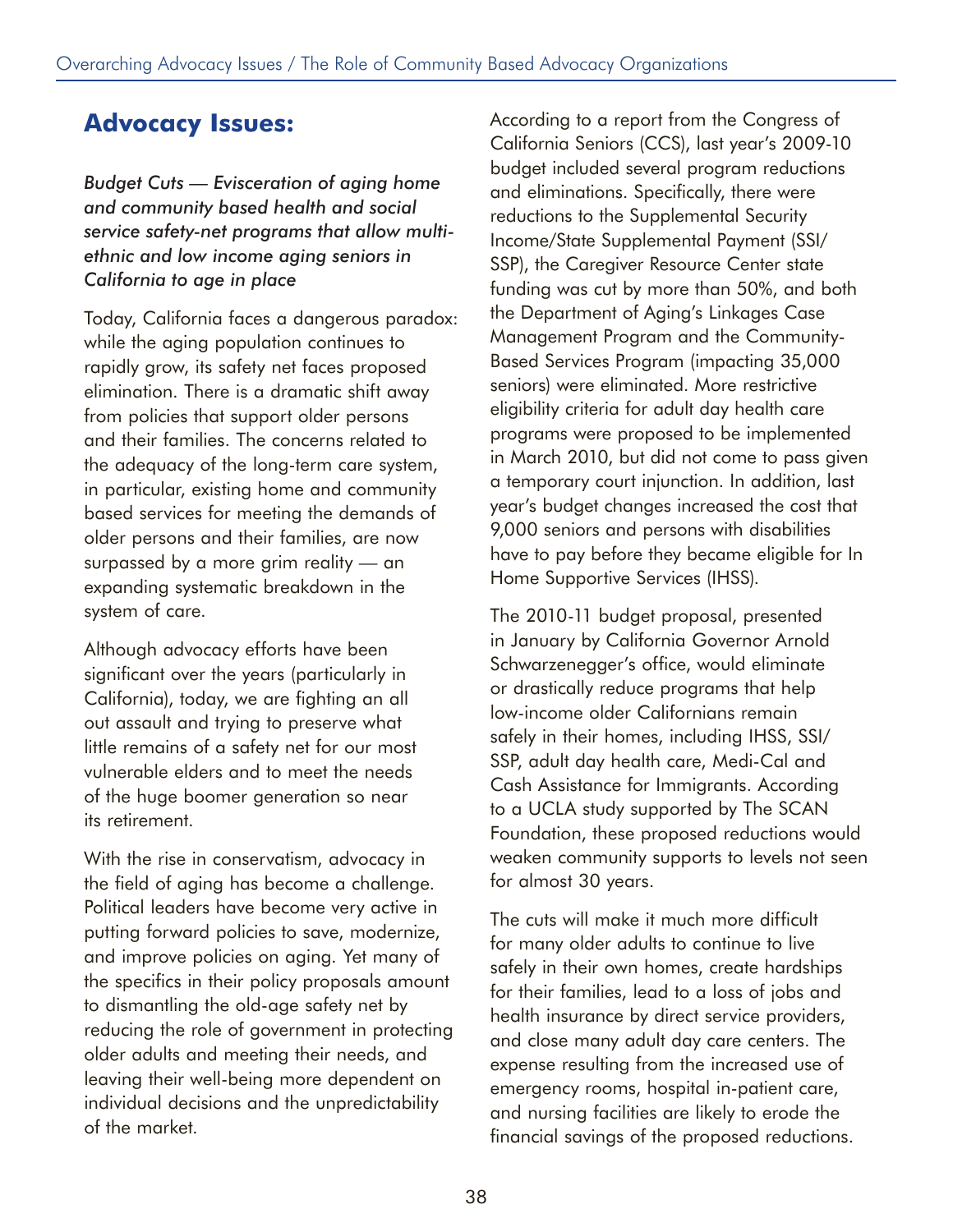Many groups and individuals are voicing dissatisfaction with the budget cuts, as these reductions will primarily have a significant impact on one of the most vulnerable populations that is dependent on public programs. In particular, these people are older, impoverished, in poor health, isolated, ethnically and culturally diverse, speak limited English, have an inadequate education, worked in low-skill jobs without retirement pensions, and do not own their own homes. Yet, simply trying to stop the budget cuts is not enough. Every year that budget cuts are proposed, some get through and further shred the safety-net programs that affect the low-income, poor, and elderly.

We need to reduce or ameliorate inequities in well-being and ensure access to available resources by all older Californians. California's seniors and persons with disabilities, and their families and those who help them remain in the community deserve public policies that serve long-established human service goals. However, we will need public support, and in particular greater support, among older adults with disparate view points on this matter.

#### *Lack of unified advocacy support within and among generations for health and social service safety-net programs for multi-ethnic and low income aging seniors in California*

There is a lack of understanding and acceptance of the realities of longevity and collective solutions to aging-related issues among the public. The California populace is deeply divided on aging policy issues. There are a great number of Californians, including older adults, who believe in reducing the role of government in protecting elders and meeting their needs, and leaving their wellbeing more dependent on individual decisions and the unpredictability of the market.

Older adults may vote, but its growing diversity often muffles its potency. As the older population becomes more economically, ethnically, culturally, and geographically diverse, so do their politics. There is no aging political monolith to fight against the assault on old-age safety-net services and support. Collectively, older people are no more supportive of government benefits for the elderly than are younger adults. Older people who are poor, or who feel financially troubled, are more likely to support old-age government benefits than those that are prosperous and financially secure. The desire of advocacy groups wanting to mobilize the elderly around aging issues will need to find a way to confront and overcome conflicts among older populations.

#### *The need for legislative champions and a well-connected statewide system of advocates*

In the early 80's, advocacy for aging services was strong in California which helped to produce a thriving aging network of service programs at the state and local levels. However, over the last decade, we have seen the opposite occur as aging programs and policies have devolved.

Over the years at the national level, the aging community has lost many visible heroes in Congress like the Honorable Claude Pepper and Edward R. Roybal. They led the mandate rooted in the War on Poverty. They, and many others like them, built the political will across party lines to institutionalize the social contract, protective policies and practices that we see threatened today. They stimulated a national debate to advance nonpartisan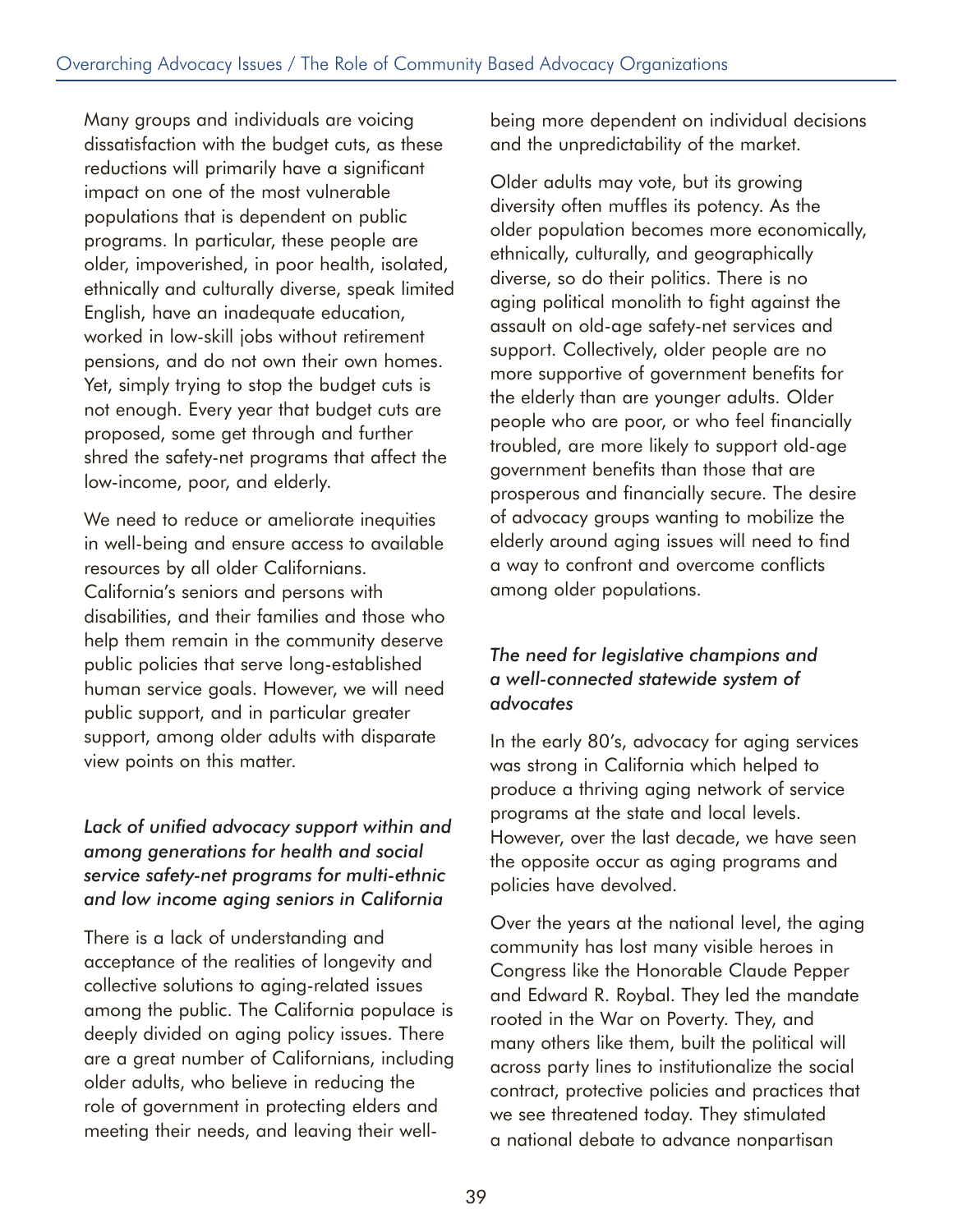pragmatic solutions on behalf of the most vulnerable in our nation. Theirs is a legacy of deliberate public policy choices that influenced the life-course of older persons.

At the state level over the past 25 years, there has been little strong legislative or administrative leadership on the subject of aging. There has been no aging advocate since Senator Mello. Present day circumstances demand revitalized momentum to redefine a public policy agenda that reaches into the future as previous leaders once did. We need champions to consistently support aging policies designed to improve the health and long term care of older people and to use their political power and moral persuasion to engage other state legislators.

Further, there are well known and resourceful organizations representing older adults in California like AARP, CCS, Alzheimer's Association, California Alliance of Retired Americans (CARA), a California grassroots senior advocacy organization representing over 850,000 seniors and their families, and other groups. However, the respective advocacy work of these statewide advocacy consumer organizations has been mostly in isolation. Working in silos has limited their ability to efficiently leverage each other's resources in advocating on behalf of older adults, especially those with low incomes.

If aging advocacy is to be successful, action must be taken to unite the efforts of these groups and have them work alongside regional home and community based service providers, and other interested stakeholders.

### **Solutions:**

What can advocates do to derail this political trend toward dismantling the old-age safety net?

To make progress on aging related issues, three things will need to happen:

- 1) Mobilize older adults from diverse socioeconomic, ethnic, cultural, and age backgrounds to join forces and engage in advocacy for elder issues;
- 2) Identify and build champions in the administration and legislature (term limits have led to the loss and dearth of champions);
- 3) Form a unified, powerful voice through a statewide aging council or alliance comprised of regional coalitions to achieve change in understanding among important public officials who have the power and influence to make the adoption of change possible.

#### *Unite Aging Cohorts:*

The need for services is not uniform throughout the aging population in California. Not all older people are vulnerable. Nor are they united in any particular prescription for social reform. To stay relevant and responsive, advocacy will need to reflect this reality.

To unite and thus mobilize all generations as one, it will be imperative to gain support and empathy from the population at large for aging-related issues by way of an education campaign accomplished through grassroots organizing and networking among aging focused organizations, such as AARP, Congress of California Seniors, CARA, community based organizations, disease specific groups, foundations, media and others.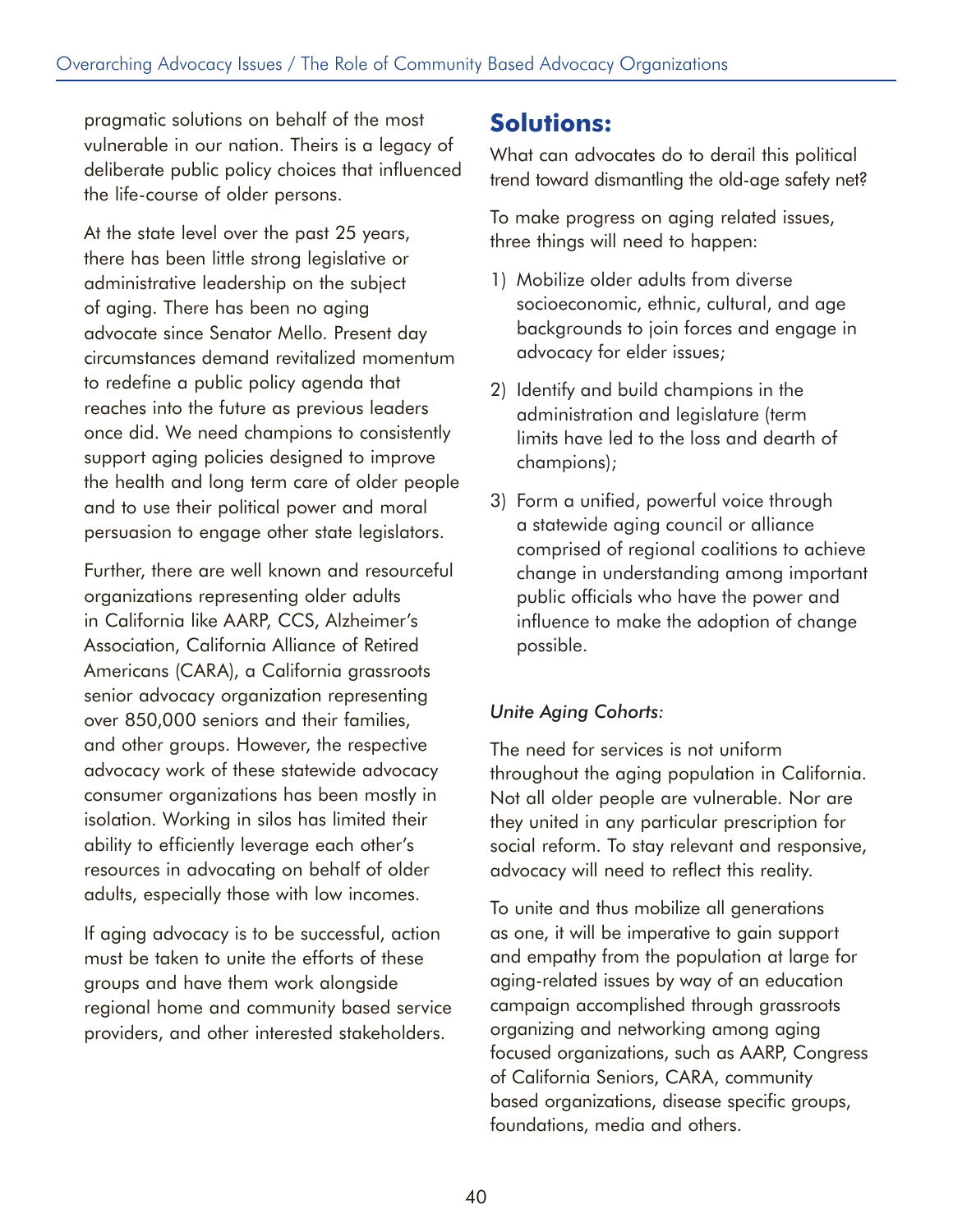Constituency organizing and mobilization involve targeted culturally appropriate educational and informational briefings designed to increase awareness, sensitivity, networking and leadership building around the issues. These convening events, like community town halls and forums where a cross-section of the community can attend, are generally family oriented. Senior centers, churches and recreational sites are common locations for mobilizing events. These efforts should be inclusive of the entire community - local schools, educators, hospitals, clinics, law and fire enforcement, and businesses. Constituents can be involved in annual federal, state and local lobby days, give testimony, gather testimonials, storytelling, utilize media, letter writing campaigns and direct approaches to policymakers to advance policy.

#### *Build Champions:*

Aging advocacy needs to find its voice. We must identify and support a new set of champions to carry the advocacy message at the state and local levels. One champion for all elders will not be effective in the coming years. It is important, therefore, to nurture potential advocacy champions who can address a wide range of issues and represent a diversity of target populations. When seeking advocacy champions, we will need to recruit from and build support on both sides of the aisle.

Currently, there are many policymakers who, at times, are uninformed or misinformed about the older population and the impact of aging programs. In fact, some may even have incorrect positive or negative stereotypes about older adults and the aging process. It is imperative that advocates and future advocates be sensitized and have a

command of the diverse and complex issues that currently define age-related policy. As such, we will need to have individuals who are well informed and can carefully analyze and provide intelligent responses with passion to campaigns designed to cause intergenerational conflict or foster negative public opinion about public programs or older persons.

Unfortunately, given term limits, few policymakers will be in office long enough to become educated. That is why we need to develop a mechanism to identify potential legislative leaders at the grassroots level before they launch their campaigns, or prior to their being elected, and educate them about the issues related to aging. Often times these potential future champions can be identified and recruited from the legislative staff ranks in local district offices. Work should be focused on reaching in to these offices with a wellorganized education strategy.

#### *Form a statewide aging council comprised of regional coalitions:*

If aging advocacy is to be successful, aggressive action must be taken to build coalitions, rather than just give lip service to the idea. We must build leadership support resources for the state or grassroots levels. We need to build a formal structure to train and support such regional-based advocacy across the state. Finally, we need to find a way to utilize the Internet and other tools to build a strong state advocacy community built upon regional networks.

It is imperative that a statewide coalition comprised of aging advocacy consumer groups, disease specific groups, caregiver groups, service providers and organizations for which the well-being of older people is a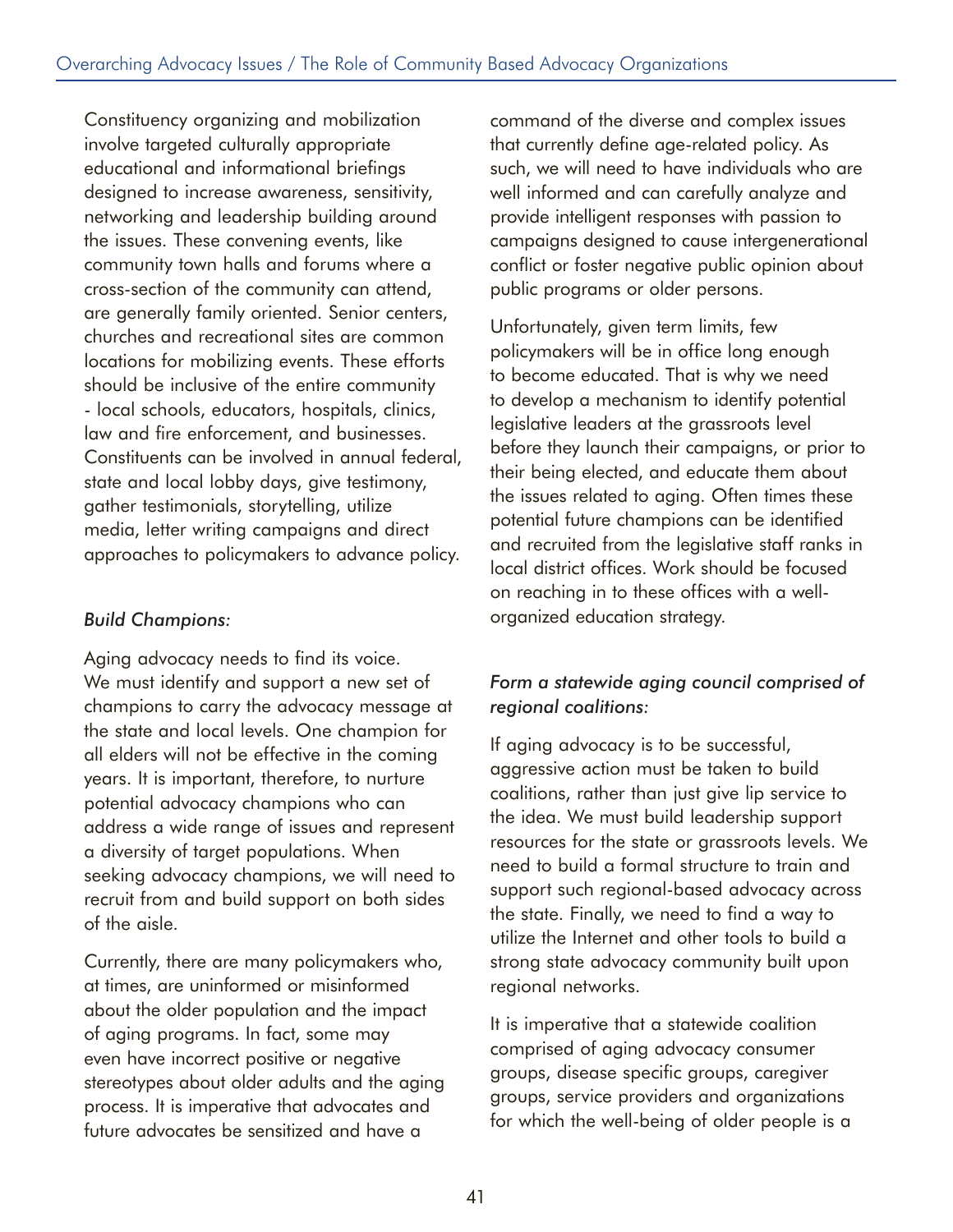priority is built. While such coalition building can occur at all levels, local groups can have the greatest potential of effecting change and helping to create healthy aging communities that benefit all stakeholders.

The organizations that are based on mass memberships of older people have the greatest potential for political power, because their members are part of the latent constituency of older voters, which, in principle, might be influenced by their parent organizations such as AARP, CARA and CCS. To counter the agenda that seeks to dismantle the safety net of old-age programs, strong advocacy leadership by these organizations will be required.

Advocacy on behalf of elders in the United States will need to consider the specific needs of diverse aging groups (i.e., ethnic/cultural, LGBT, socioeconomic, etc.). It will be critical for the statewide group to advocate and address the issues confronting the growing diverse population of elders.

#### *Launch of the Los Angeles Aging Advocacy Coalition:*

In response to challenges in the aging environment, community based organizations in Los Angeles have joined together to form regional coalition. Member organizations vary in size, staffing, scope, and age, but all provide a unified voice for increasing services to the low income elders, for offering economies of scale for shared ideas and resources, and for allowing community based organizations to partner on coordinated advocacy efforts on local and statewide issues on behalf of older adults. Collaborative efforts assist in enhancing the effectiveness of community.

The roots of the newly formed Los Angeles Aging Advocacy Coalition (LAAAC) germinated as a collective response to identified threats to the aging service system. It organically coalesced and filled a void at the local level of a unified entity organized to advocate on behalf of the aging community. LAAAC's mission is to preserve, protect and strengthen access to quality care for older persons, their families and caregivers in Los Angeles County by forging joint advocacy efforts to influence fiscal and public policy in the field of aging.

In March, LAAAC hosted the 2010 Aging Summit sponsored by The SCAN Foundation, the Archstone Foundation, and The California Wellness Foundation. At the 2010 Aging Summit, LAAAC not only launched a united alliance committed to a long-term sustainable coalition building strategy, but also set its policy and advocacy agenda, focusing on two main policy issues: 1) State Budget Cuts to Older Adult Programs, and 2) Preservation of the Los Angeles Department of Aging as an independent entity

The LAAAC has already had an immediate and positive impact on the aging service realignment, with the successful outcome securing the Los Angeles Department of Aging as an independent entity. This progress is largely attributed to the Coalition's education campaign targeting Los Angeles City Council members. LAAAC has also instituted weekly local and state level calls to keep leadership informed and engaged on state budget and legislative matters.

### **AGEnts for Change:**

The relationship between The SCAN Foundation *AGEnts for Change* grantees and advocacy groups is reciprocal. Their role will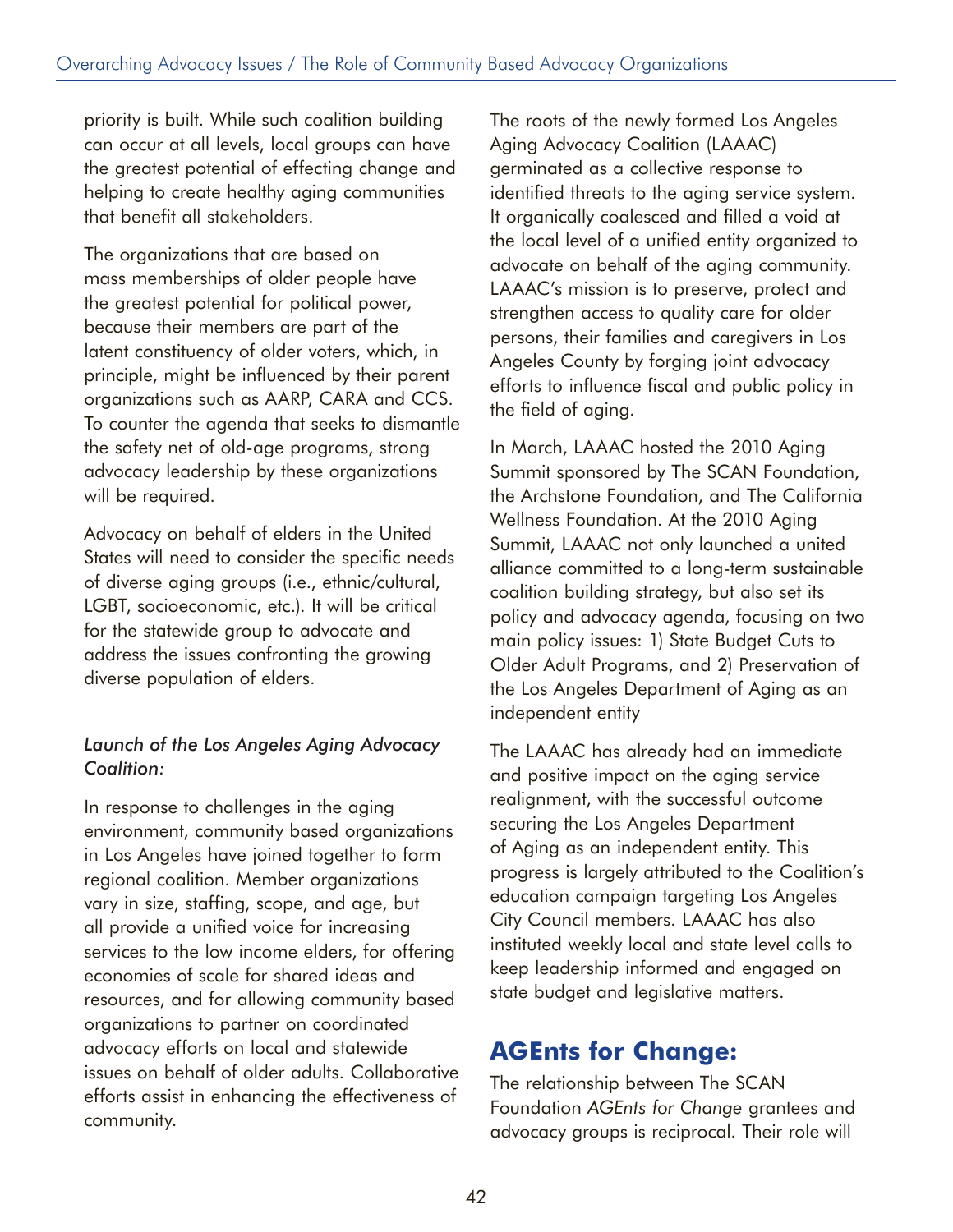be vital to building advocates associated with community-based agencies who can work with the larger advocacy community at both the local and state levels, linking regional perspectives and respective legislative districts to a broader conversation. As community members, grantees can help build public will to protect against misguided policies as well as help redefine aging policy. Being part of a larger informational exchange, they are able to provide input in strategy development as it relates to their own communities. It strengthens their role as a conduit to older persons, their families, extended service networks, local business, elected officials and the public at large.

In addition, grantees will be the point of entry that triggers the process of care, leading to trusted ongoing relationships with those most directly affected by impending threats. They have the ability to convene, mobilize, inform, educate and engage their Boards, consumers, caregivers, families, local businesses and the general public around the pertinent pressing issues affecting older persons in their communities. Communitybased organizations can serve as educational outlets and mobilization hubs by creating an organizational culture of learning designed to sensitize the general public to policy implications.

In turn, local partners can be supported by the larger advocacy community through advocacy skill-building, informational and educational briefings, media training, conference calls, web-based support materials, referrals, and opportunities for networking. For example, in the case of the LAAAC, AARP supports their weekly state budget and legislative issue-related advocacy conference calls.

Grantees will have the opportunity to work with the larger advocacy community to launch policy and advocacy initiatives designed to promote effective statewide old-age safetynet programs and services related to policy and funding in California. An example may be that grantees use legislative or district data analysis to provide a politically compelling initiative. As well, grantees can engage in grassroots training and mobilization, and media advocacy, to focus attention on issues in all regions of the state.

## **Foundations' Role:**

#### *Beyond the grantee, Foundations can play a role*

By the nature of their mission, foundations have an opportunity to create systemic and positive change. Regarding advocacy for aging services, foundations can play a key role through three interconnected activities — supporting nonprofit organizations, building constituent alliances, and engaging government.

By investing in advocacy efforts, foundations are improving the environment in which the nonprofits they support exist. Through policy advocacy activities, foundations can seek improved funding levels, more appropriate regulation, and streamlined program administration to protect the rights of older people. These efforts are necessary to ensure that the aging network and service providers keep pace as the population ages.

Grant making is a tool for leveraging change, but foundations can also perform valuable functions by facilitating collaboration and building alliances. Foundations can act as convener, relationship broker, policy promoter,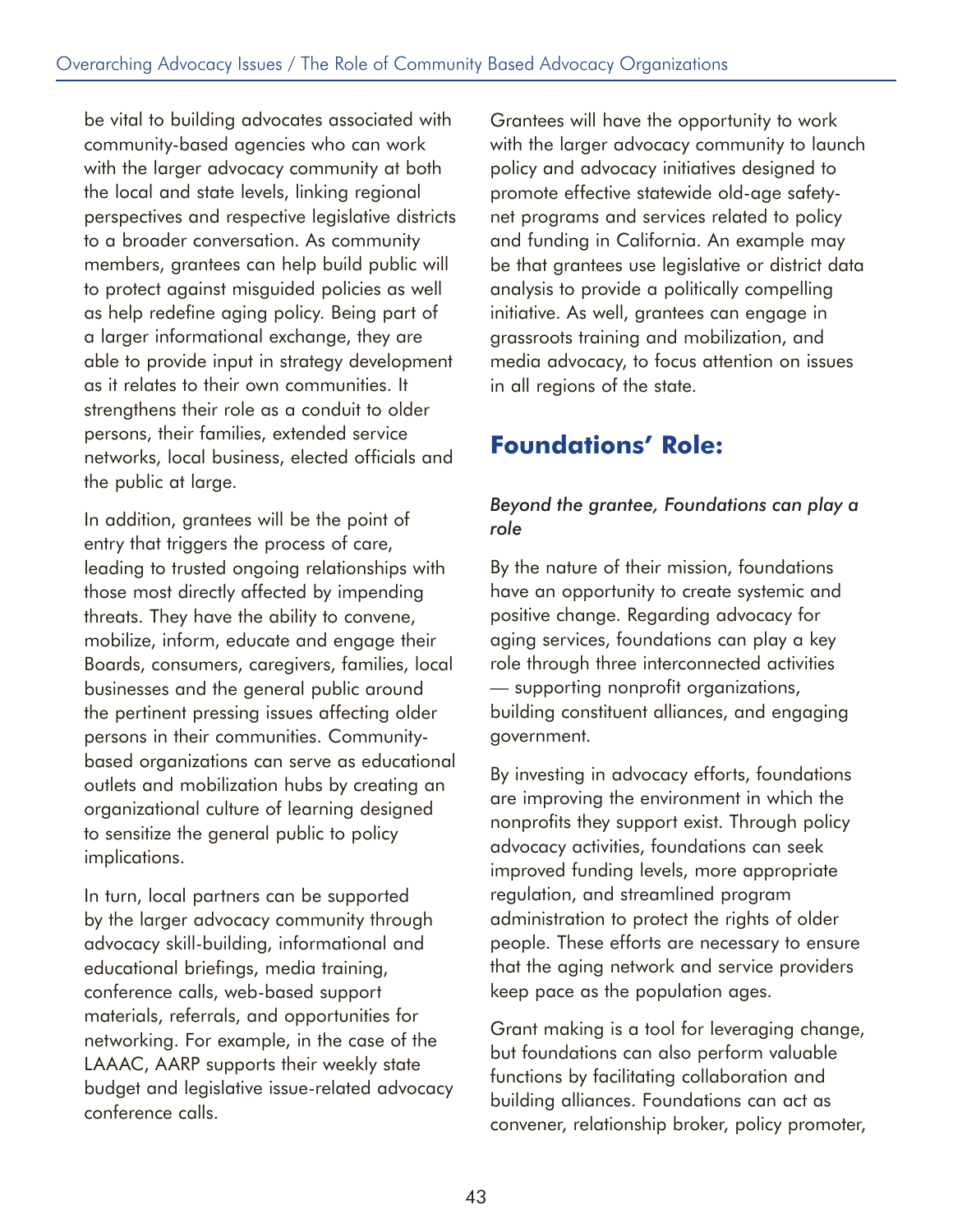knowledge circulator, and constituency builder. By bringing advocacy groups and direct-service agencies together, foundations facilitate a united voice that represents the needs of the aging community.

With connections to a wide range of legislators and an understanding of aging issues, some foundations are extremely wellpositioned to engage government officials. Foundations can play an intermediary role between macro-policy decisions and micro-level needs by facilitating the conversation between communities and government. Foundations can also pursue a range of strategies to promote public policy supportive of aging issues, such as participating in official policy commissions, building relationships with key members of government, working with the media on public education campaigns, and funding the policy research and advocacy efforts of nonprofit organizations.

In summary, foundations can engage in a variety of policy advocacy efforts that can lead to systemic change for the aging community. Their efforts can strengthen the voice of underrepresented groups, can leverage the impact of available funds, and can inform policy makers of important issues, trends, and social changes. Foundations are in an ideal position to exercise leadership that will directly and positively impact the aging population over the coming decades.

### **Conclusion:**

To protect and strengthen the service delivery system is an enormous challenge. For the aging community, it is a confluence of unmatched proportions. Advocacy in aging has been a quiet and narrow conversation. While there is action taken by larger consumer advocacy statewide organizations

or issue-specific statewide groups, advocacy efforts can appear fragmented. Historically, episodic ventures lacking solution-driven agenda tended to fade away as issue fatigue crept in and/or funds were expended.

Obviously, fiscal challenges in the state have created the need to cut services, but the lack of champions in the legislature, coupled with well-off seniors not engaging on behalf of their less fortunate cohorts, and further compounded by voter apathy among lowincome older adults who depend on these services, have enabled the old-age service safety net to be assaulted and gutted. In addition, there is no unified presence or voice in the form of a statewide coalition comprised of aging focused consumer groups, service organizations, research institutions and business groups to thwart the efforts that are dismantling aging services and programs.

Changes in fiscal and legislative policy are the only solutions to some of the thorniest problems in aging, such as healthcare, income support, housing for the low income older adults, and safety net funding, but little can be done without issue champions in key leadership positions.

### **Endnotes**

<sup>1</sup> National Institute of Aging, 2006, Dramatic Changes in U.S. Aging Highlighted in New Census. NIH Report: Impact of Baby Boomers Anticipated: National Institute on Aging.

2 Lee, Ronald, Miller, Timothy, & Edwards, Ryan D. (2003), SPECIAL REPORT: The Growth and Aging of California's Population: Demographic and Fiscal Projections, Characteristics and Service Needs. IC Berkeley: Center for the Economics and Demography of Aging.

3 Lee, Ronald, Miller, Timothy, & Edwards, Ryan D. (2003), SPECIAL REPORT: The Growth and Aging of California's Population: Demographic and Fiscal Projections, Characteristics and Service Needs. IC Berkeley: Center for the Economics and Demography of Aging.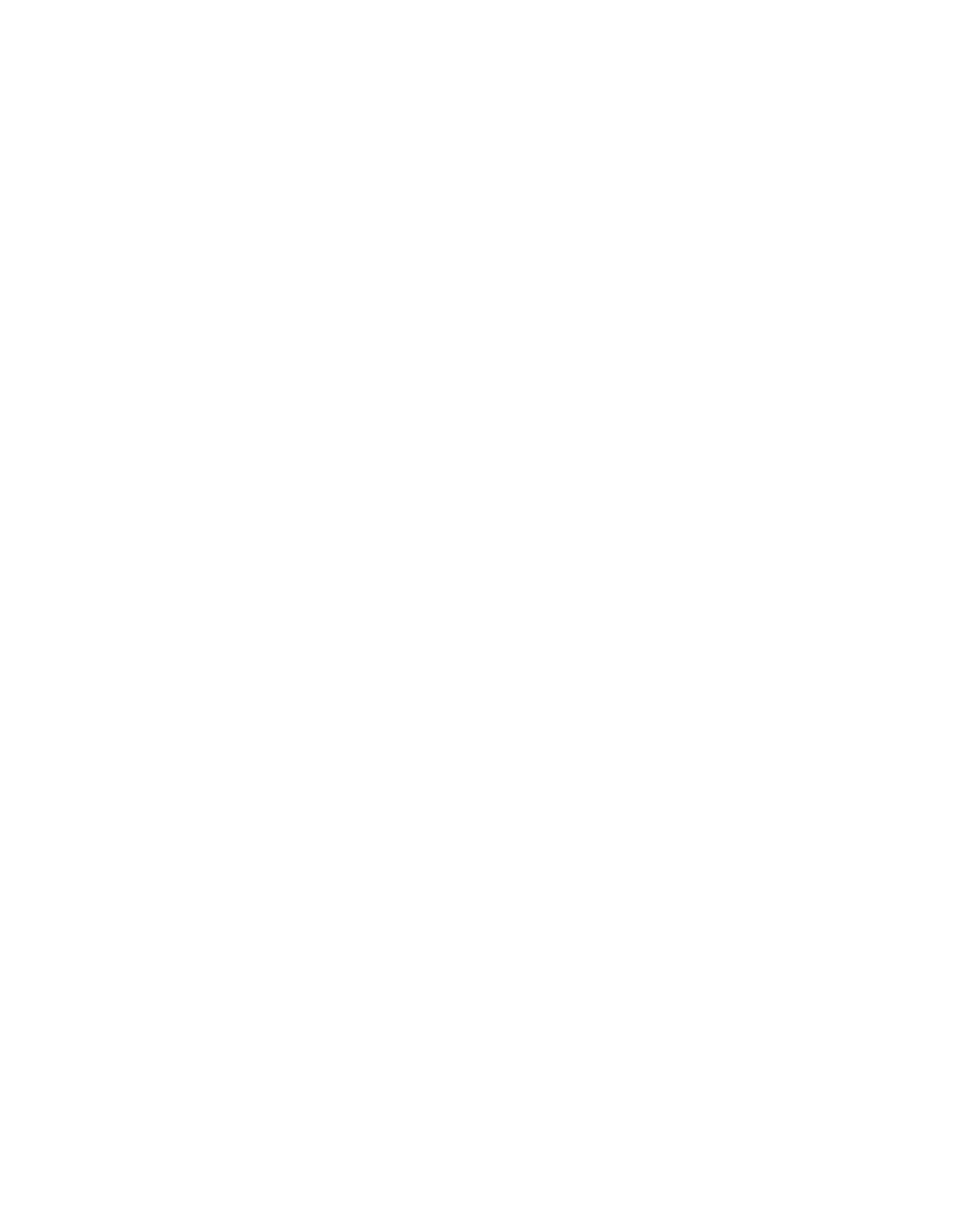## **About the Authors**

#### **Center for Technology and Aging**

The Center for Technology and Aging is devoted to helping California and the nation more rapidly implement technologies that improve home and community-based care for older adults. Through research, grants, public policy involvement, and development of practical implementation tools, the Center serves as a resource for all those seeking to improve the quality and costeffectiveness of long-term care services. The Center was established in 2009 with a generous grant from The SCAN Foundation (www.thescanfoundation.org) and is located at the Public Health Institute (www.phi.org) in Oakland, CA.

#### **Public Health Institute**

The Public Health Institute (PHI) is an independent, nonprofit organization dedicated to promoting health, well-being and quality of life for people throughout California, across the nation and around the world. As one of the largest and most comprehensive public health organizations in the nation, PHI is at the forefront of research and innovations to improve the efficacy of public health statewide, nationally and internationally.

#### **Gary D. Bass**

Gary D. Bass is the Founder and Executive Director of OMB Watch, a nonprofit research and advocacy organization that promotes greater government accountability and transparency and increased citizen participation in public policy decisions. He is well known for assisting nonprofit organizations in better understanding federal rules affecting their groups and

constituencies, and in 2003, he created NPAction as a one-stop website on building nonprofit advocacy. He is also a co-author of the 2007 book Seen but not Heard: Strengthening Nonprofit Advocacy, published by the Aspen Institute. Dr. Bass was selected as one of the NonProfit Times Power and Influence Top 50 for ten consecutive years, 1999-2008; in 2007, he was selected as one of the Federal 100 — the top executives from government, industry, and academia who had the greatest impact on the government information systems community — and in 2008, he received the Public Access To Government Information Award from the American Association of Law Libraries.

An expert on federal budgetary, program management, regulatory and information policy issues, Dr. Bass has published extensively, testified before Congress, appeared on national television and presented to groups across the country. A specific area of expertise is his understanding of the apparatus of government, particularly the executive branch of the federal government.

In addition to his role at OMB Watch, Dr. Bass is an affiliated professor at Georgetown University's Public Policy Institute and also teaches in the Nonprofit Management Executive Certificate program at Georgetown's Center for Public and Nonprofit Leadership.

Dr. Bass received a combined doctorate in psychology and education from The University of Michigan, along with the University's highest award for graduate student teaching and several awards for academic excellence.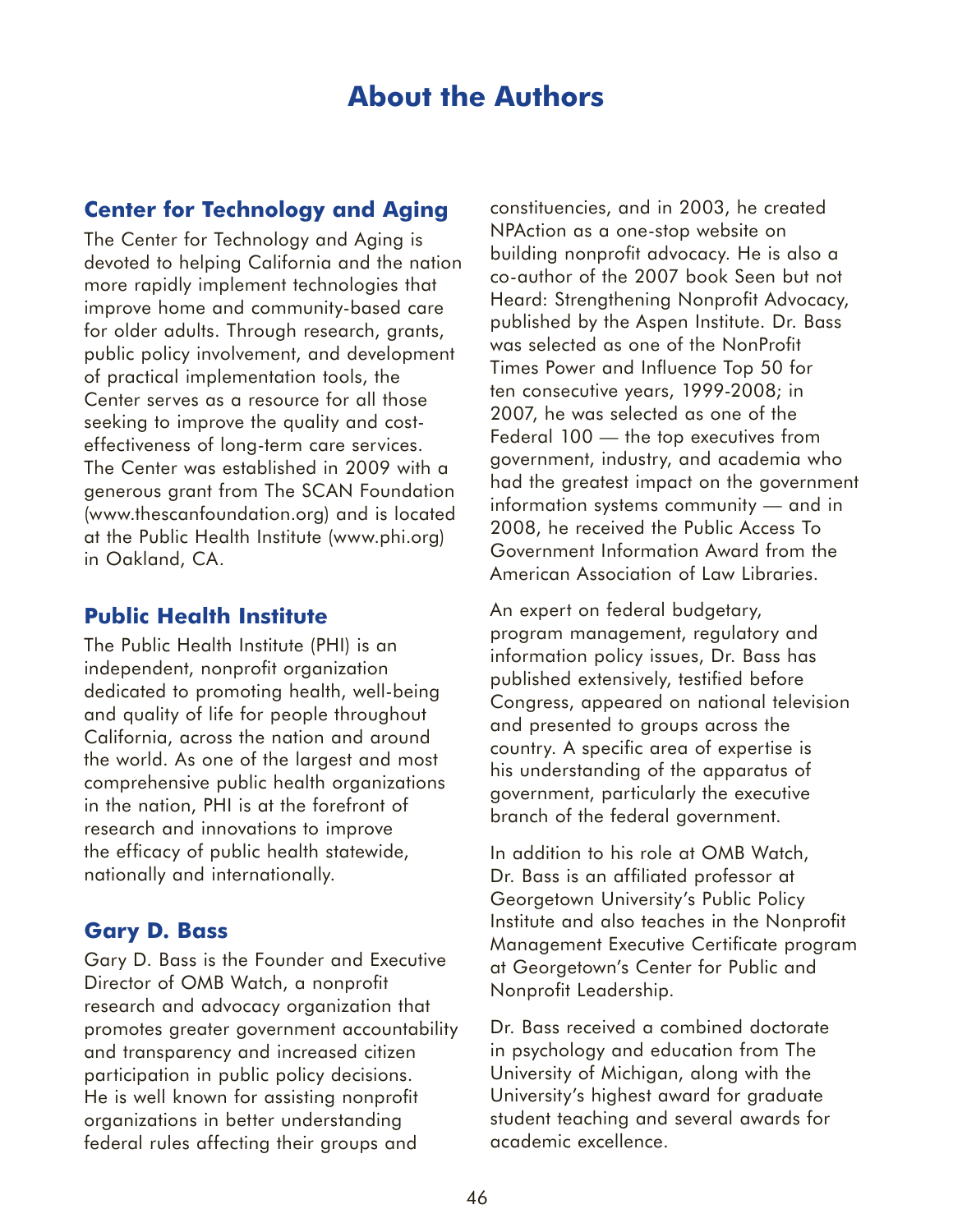#### **Janet Seckel-Cerrotti, MSW**

Janet Seckel-Cerrotti is founder and Executive Director of FriendshipWorks an Interfaith Volunteer Program. She has been a long-time promoter of caregiver programs and services for elders and is recognized at the national level as an expert in interfaith volunteer programming. Ms. Seckel-Cerrotti serves on numerous nonprofit boards and is active in the Boston faith community.

#### **Lee Mason**

Lee Mason is Director of Nonprofit Speech Rights at OMB Watch. Lee has worked in the nonprofit arena for nearly 20 years. Prior to joining OMB Watch, he served as the Director of Public Policy and Community Relations of the Center for Nonprofit Advancement. At the Center, he developed and maintained relationships with policy makers throughout the Metropolitan Washington area and served as a liaison between the policy makers and the nonprofit community.

Lee's nonprofit experience includes both academic and community-based initiatives in community economic empowerment, youth program development and advocacy, and educational administration. He has also supervised and coordinated all administrative and daily operations for an international youth leadership development organization with 20 sites in the United States and two in West Africa (Mali and Senegal).

Lee is a graduate of the University of the District of Columbia and New Hampshire College.

### **Rigo J. Saborio,MSG**

Rigo has over 18 years of experience in the field of aging with an emphasis on public advocacy, diversity outreach, administration and direct service. He has served on numerous state and local boards, committees and taskforces focusing on advocacy, diversity and service issues related to aging. Currently, Rigo is the President & CEO of St. Barnabas Senior Services. As such, he is responsible for the organization's achievement of its mission and financial objectives. Rigo's other experience includes: Director of Diversity Outreach and Alliance for AARP National Office in Washington DC; State Deputy Director for AARP-California; Director of the University of Southern California's Los Angeles Caregiver Resource Center; Research Assistant for the U.S. House of Representatives Select Committee on Aging; and Case manager for Alta Med Health Services Corporation, MSSP & SSI programs in Los Angeles. He has a B.S. from California State University, Los Angeles and an MS in Gerontology from the University of Southern California.

### **Women's Foundation of California**

**Lead Writers: UCSF Institute for Health and Aging Carroll Estes, PhD; Sheryl Goldberg, PhD; Eva Williams; Heather Wollin.** The University of California, San Francisco, Institute for Health & Aging (IHA) mission is to optimize the health and aging of individuals, communities, and society through research, education and public service in the social and behavioral sciences. IHA is a key partner in the Women's Foundation of California Elder Women's Initiative.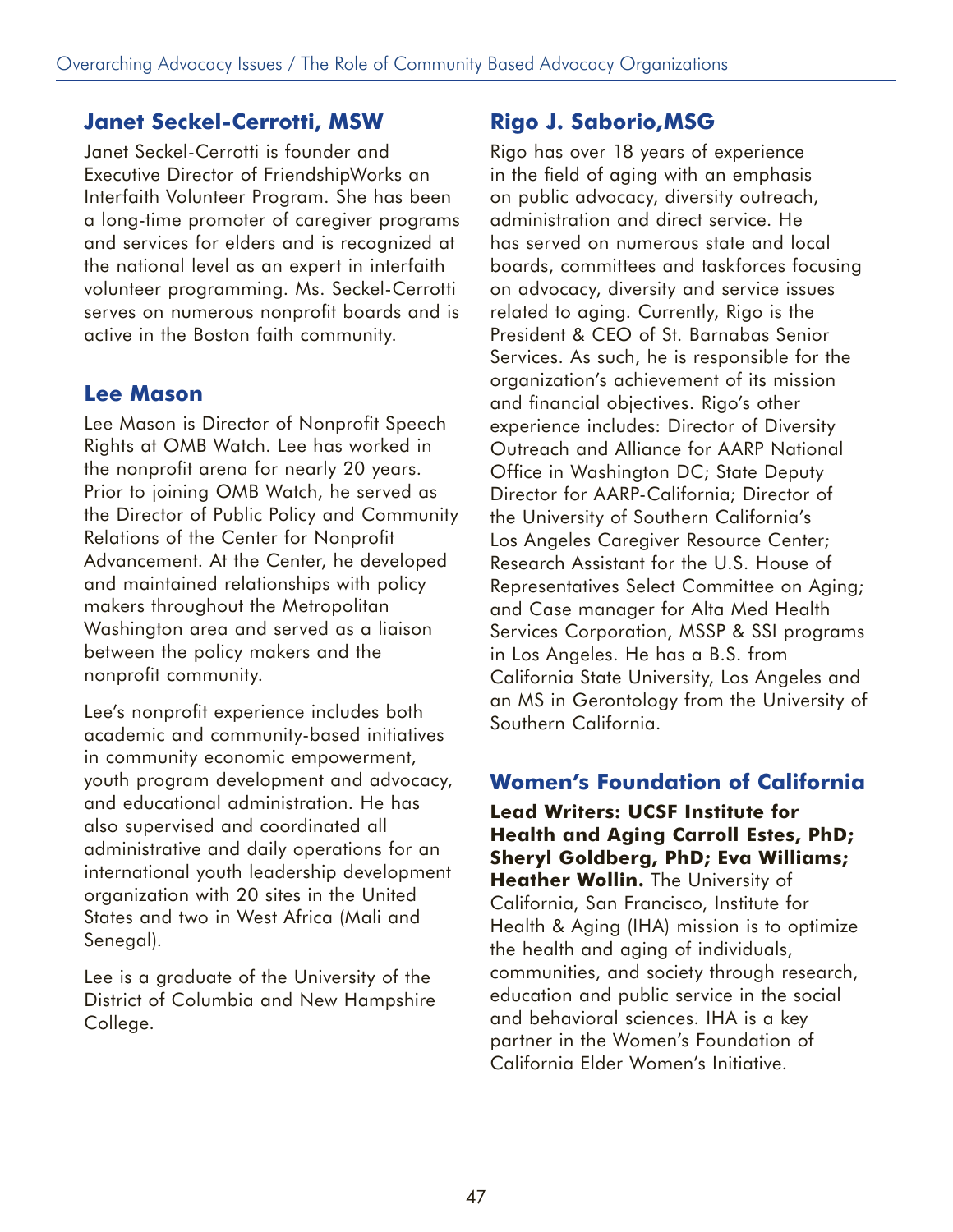**Editor: Karla Rodriguez, MPH, Program Officer with the Women's Foundation of California.** The Women's Foundation of California invests in women and girls to build a more just and equitable society for all. We envision a California that is increasingly healthy, safe and economically prosperous. We will achieve this vision by focusing on women and girls as agents of change because of their central role in families and communities. We simultaneously invest in the strategies of grantmaking, strengthening organizations, policy advocacy and movement building in order to accelerate systemic social change.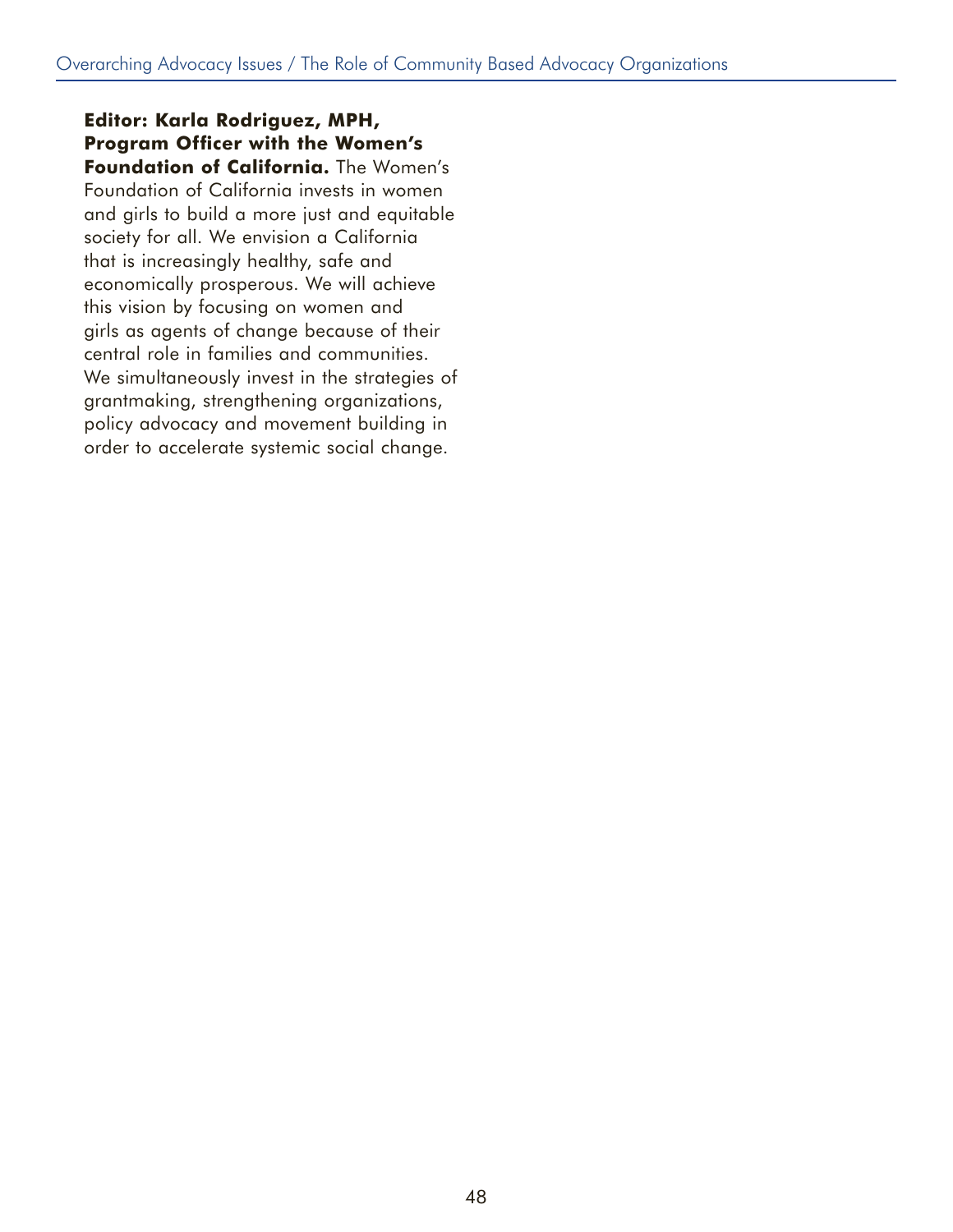## About The SCAN Foundation

The SCAN Foundation is an independent nonprofit foundation dedicated to advancing the development of a sustainable continuum of quality care for seniors that integrates medical treatment and human services in the settings most appropriate to their needs and with the greatest likelihood of a healthy, independent life. The SCAN Foundation supports programs that stimulate public engagement, develop realistic public policy and financing options, and disseminate promising care models and technologies.